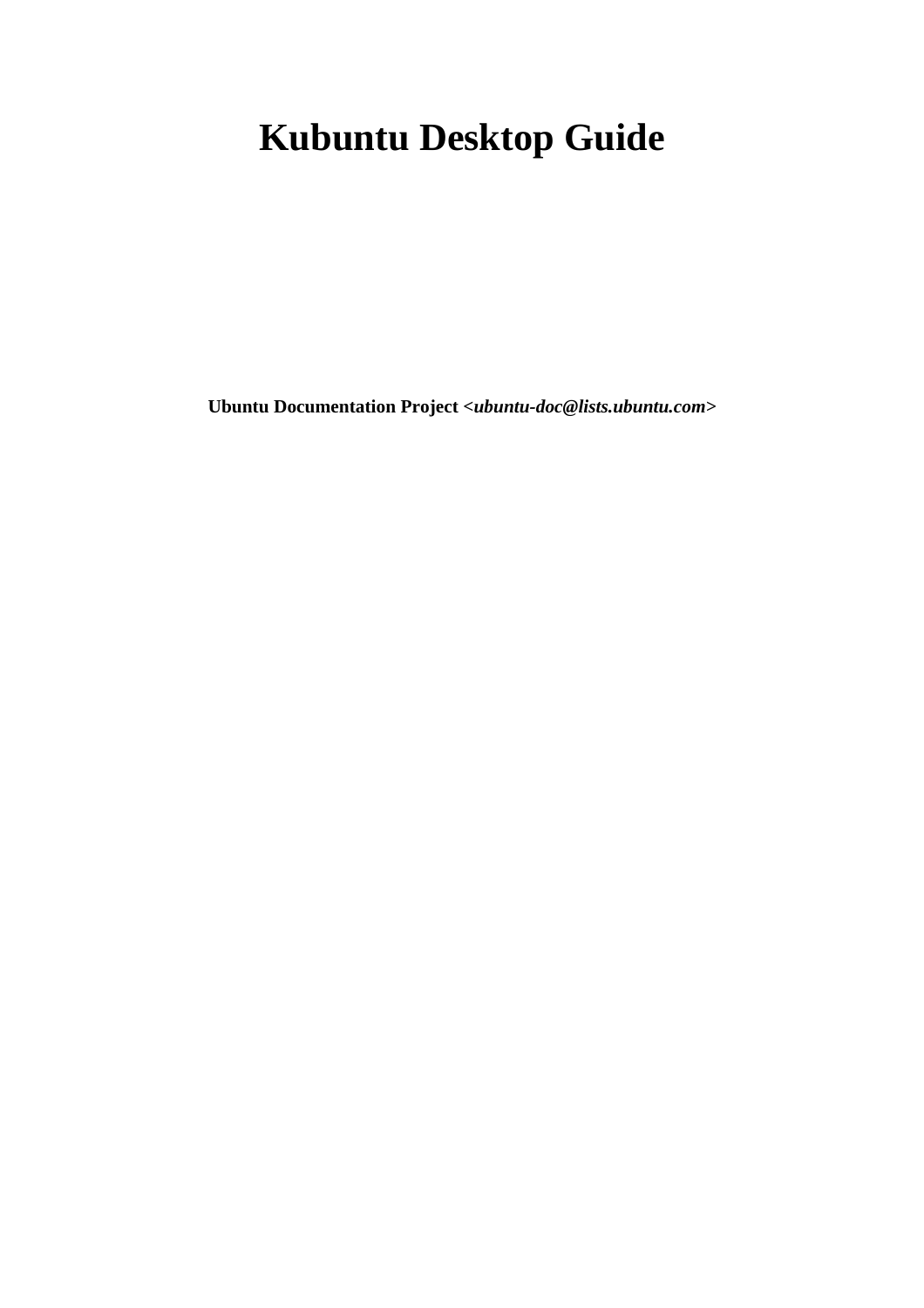#### **Kubuntu Desktop Guide**

by Ubuntu Documentation Project *<ubuntu-doc@lists.ubuntu.com>* Copyright © 2004, 2005, 2006 Canonical Ltd. and members of the Ubuntu Documentation Project

#### **Abstract**

The Kubuntu Desktop Guide aims to explain to the reader how to configure and use the Kubuntu desktop.

#### **Credits and License**

The following Ubuntu Documentation Team authors maintain this document:

• Venkat Raghavan

The following people have also have contributed to this document:

- Brian Burger
- Naaman Campbell
- Milo Casagrande
- Matthew East
- Korky Kathman
- Francois LeBlanc
- Ken Minardo
- Robert Stoffers

The Kubuntu Desktop Guide is based on the original work of:

- Chua Wen Kiat
- Tomas Zijdemans
- Abdullah Ramazanoglu
- Christoph Haas
- Alexander Poslavsky
- Enrico Zini
- Johnathon Hornbeck
- Nick Loeve
- Kevin Muligan
- Niel Tallim
- Matt Galvin
- Sean Wheller

This document is made available under a dual license strategy that includes the GNU Free Documentation License (GFDL) and the Creative Commons ShareAlike 2.0 License (CC-BY-SA).

You are free to modify, extend, and improve the Ubuntu documentation source code under the terms of these licenses. All derivative works must be released under either or both of these licenses.

This documentation is distributed in the hope that it will be useful, but WITHOUT ANY WARRANTY; without even the implied warranty of MERCHANTABILITY or FITNESS FOR A PARTICULAR PURPOSE AS DESCRIBED IN THE DISCLAIMER.

Copies of these licenses are available in the appendices section of this book. Online versions can be found at the following URLs:

- *[GNU Free Documentation License](http://www.gnu.org/copyleft/fdl.html)* [\[http://www.gnu.org/copyleft/fdl.html\]](http://www.gnu.org/copyleft/fdl.html)
- *[Attribution-ShareAlike 2.0](http://creativecommons.org/licenses/by-sa/2.0/)* [<http://creativecommons.org/licenses/by-sa/2.0/>]

#### **Disclaimer**

Every effort has been made to ensure that the information compiled in this publication is accurate and correct. However, this does not guarantee complete accuracy. Neither Canonical Ltd., the authors, nor translators shall be held liable for possible errors or the consequences thereof.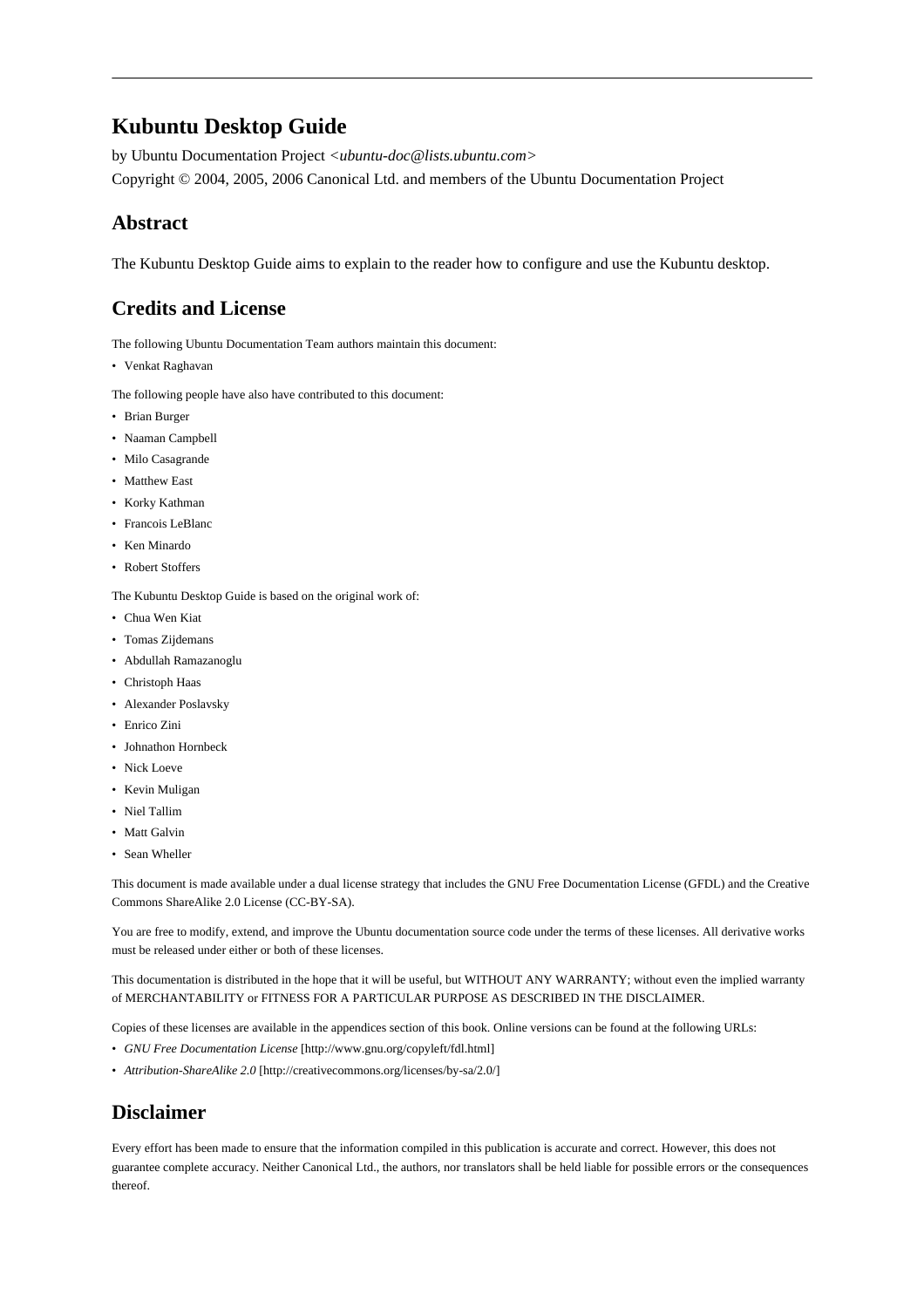Some of the software and hardware descriptions cited in this publication may be registered trademarks and may thus fall under copyright restrictions and trade protection laws. In no way do the authors make claim to any such names.

THIS DOCUMENTATION IS PROVIDED BY THE AUTHORS "AS IS" AND ANY EXPRESS OR IMPLIED WARRANTIES, INCLUDING, BUT NOT LIMITED TO, THE IMPLIED WARRANTIES OF MERCHANTABILITY AND FITNESS FOR A PARTICULAR PURPOSE ARE DISCLAIMED. IN NO EVENT SHALL THE AUTHORS BE LIABLE FOR ANY DIRECT, INDIRECT, INCIDENTAL, SPECIAL, EXEMPLARY, OR CONSEQUENTIAL DAMAGES (INCLUDING, BUT NOT LIMITED TO, PROCUREMENT OF SUBSTITUTE GOODS OR SERVICES; LOSS OF USE, DATA, OR PROFITS; OR BUSINESS INTERRUPTION) HOWEVER CAUSED AND ON ANY THEORY OF LIABILITY, WHETHER IN CONTRACT, STRICT LIABILITY, OR TORT (INCLUDING NEGLIGENCE OR OTHERWISE) ARISING IN ANY WAY OUT OF THE USE OF THIS SOFTWARE, EVEN IF ADVISED OF THE POSSIBILITY OF SUCH DAMAGE.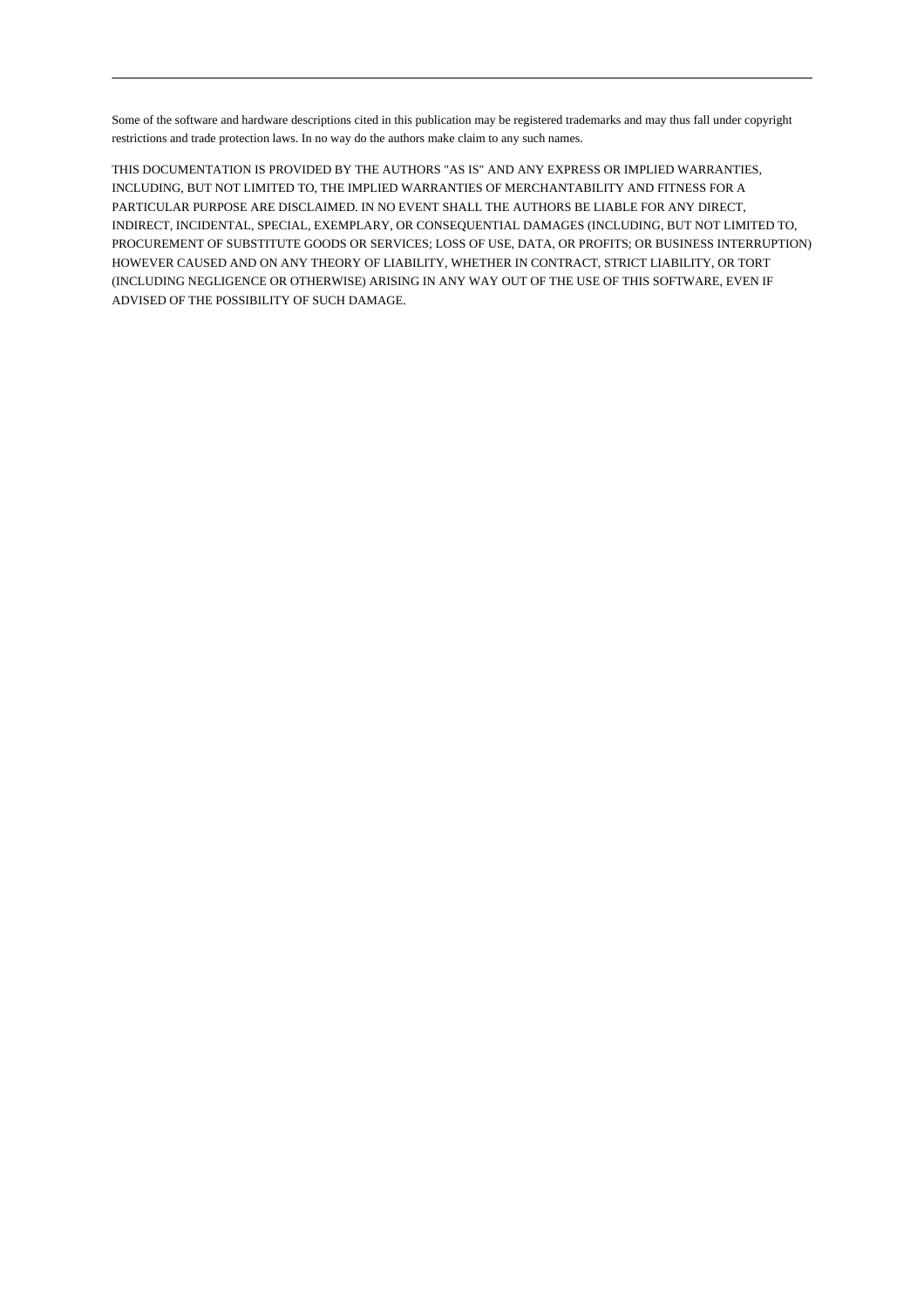## **Table of Contents**

| 46 |
|----|
|    |
|    |
|    |
|    |
|    |
|    |
|    |
|    |
|    |
|    |
|    |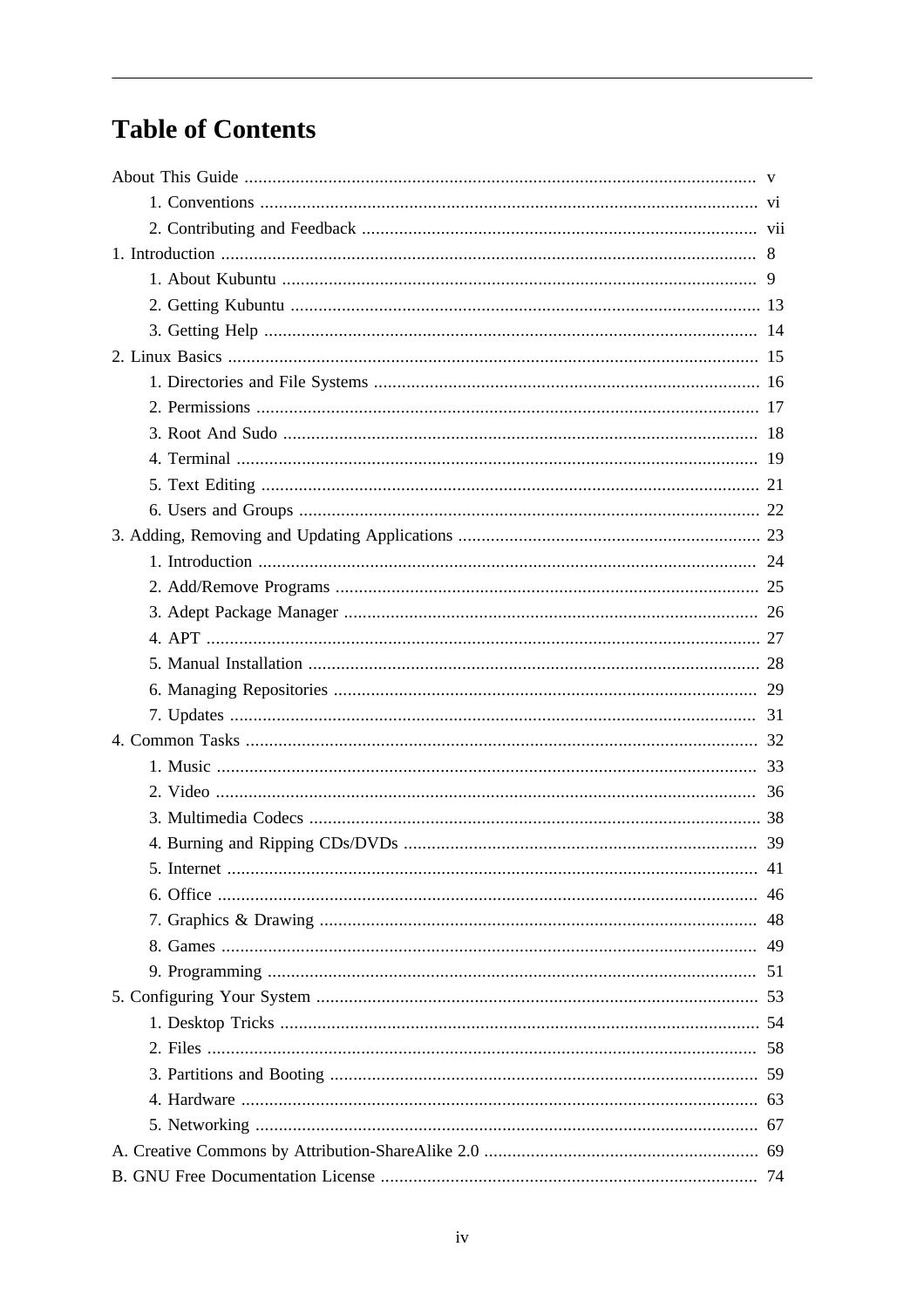## <span id="page-4-0"></span>**About This Guide**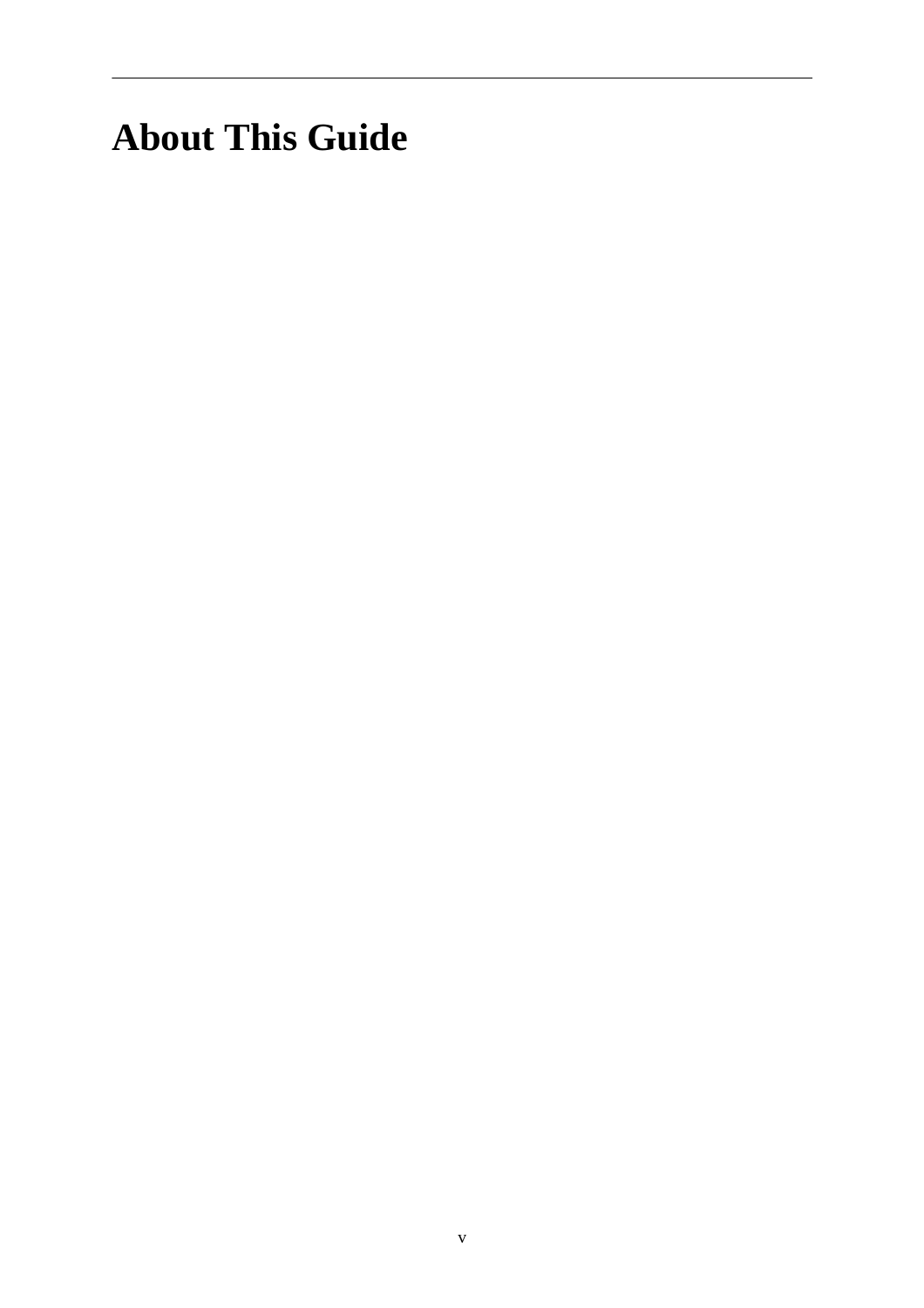## <span id="page-5-0"></span>**1. Conventions**

#### **The following notes will be used throughout the book:**



A note presents interesting, sometimes technical, pieces of information related to the surrounding discussion.



A tip offers advice or an easier way of doing something.



A caution alerts the reader to potential problems and helps avoid them.



A warning advises the reader of a hazard that may arise in a given scenario.

#### **Cross-reference conventions for print will be displayed as follows:**

• Links to other documents or websites will look like *[this](http://www.ubuntu.com)* [\[http://www.ubuntu.com](http://www.ubuntu.com)].



PDF, HTML, and XHTML versions of this document will use hyperlinks to handle cross-referencing.

#### **Type conventions will be displayed as follows:**

- File names or paths to directories will be shown in monospace.
- Commands that you type at a Terminal command prompt will be shown as:

command to type

• Options that you click, select, or choose in a user interface will be shown in monospace type.

#### **Menu selections, mouse actions, and keyboard short-cuts:**

- A sequence of menu selections will be displayed as follows: File  $\rightarrow$  Open
- Mouse actions shall assume a right-handed mouse configuration. The terms "click" and "double-click" refer to using the left mouse button. The term "right-click" refers to using the right mouse button. The term "middle-click" refers to using the middle mouse button, pressing down on the scroll wheel, or pressing both the left and right buttons simultaneously, based on the design of your mouse.
- Keyboard shortcut combinations will be displayed as follows: **Ctrl**-**N** .Where the conventions for "Control", "Shift," and "Alternate" keys will be **Ctrl**, **Shift**, and **Alt**, respectively, and shall mean the first key is to be held down while pressing the second key.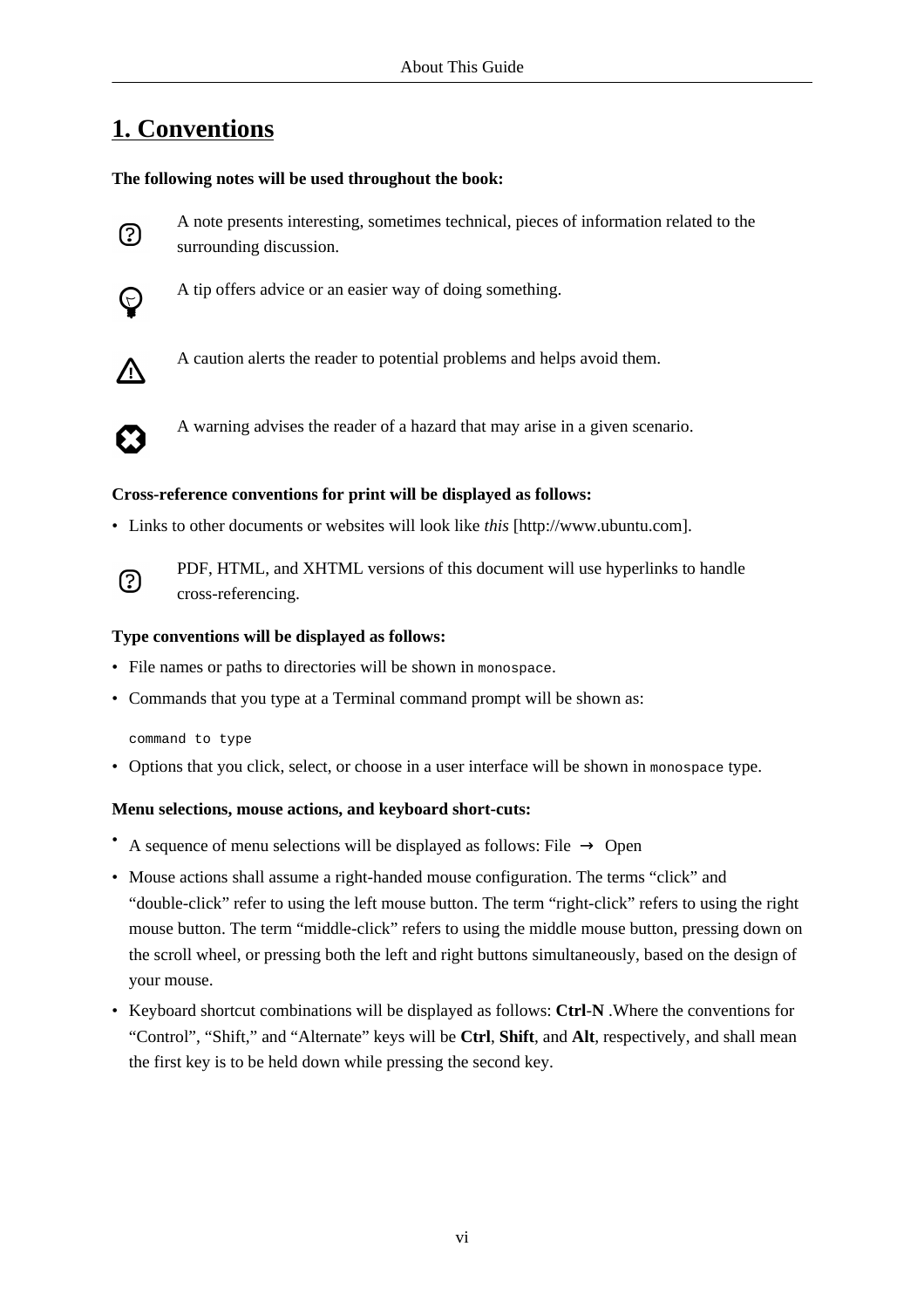## <span id="page-6-0"></span>**2. Contributing and Feedback**

#### This book is developed by the *[Ubuntu Documentation Team](https://wiki.ubuntu.com/DocumentationTeam)*

[[https://wiki.ubuntu.com/DocumentationTeam\]](https://wiki.ubuntu.com/DocumentationTeam). *You* can contribute to this document by sending ideas or comments to the Ubuntu Documentation Team mailing list. Information about the team, its mailing lists, projects, etc. can be found on the *[Ubuntu Documentation Team Website](https://wiki.ubuntu.com/DocumentationTeam)* [[https://wiki.ubuntu.com/DocumentationTeam\]](https://wiki.ubuntu.com/DocumentationTeam).

If you see a problem with this document, or would like to make a suggestion, you can simply file a bug report at the *[Ubuntu Bugtracker](https://launchpad.net/products/ubuntu-doc/+bugs)* [[https://launchpad.net/products/ubuntu-doc/+bugs\]](https://launchpad.net/products/ubuntu-doc/+bugs). Your help is vital to the success of our documentation!

Many thanks,

-Your Ubuntu Documentation Team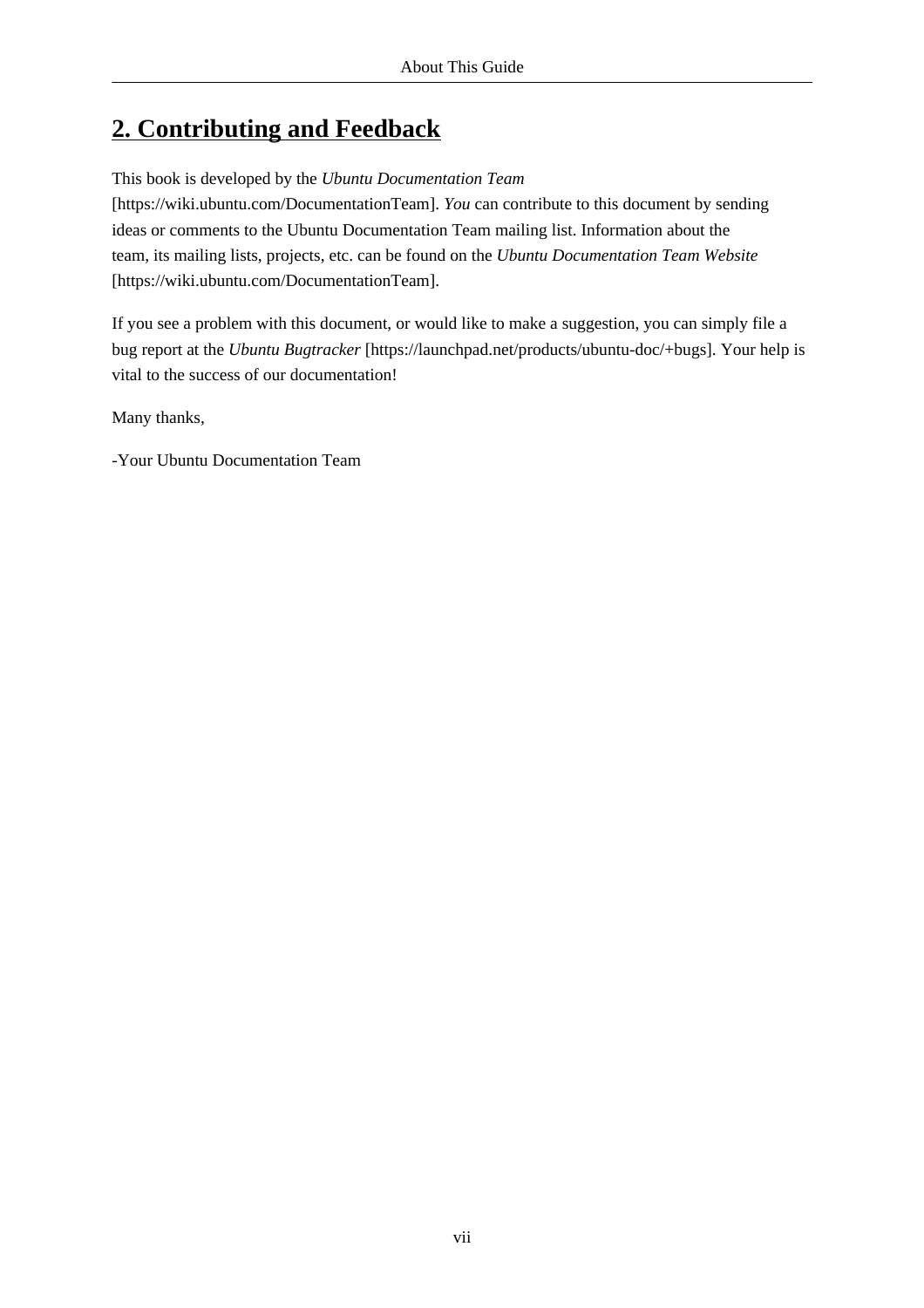# <span id="page-7-0"></span>**Chapter 1. Introduction**

This chapter provides some background information about Kubuntu, obtaining Kubuntu and finding help with Kubuntu.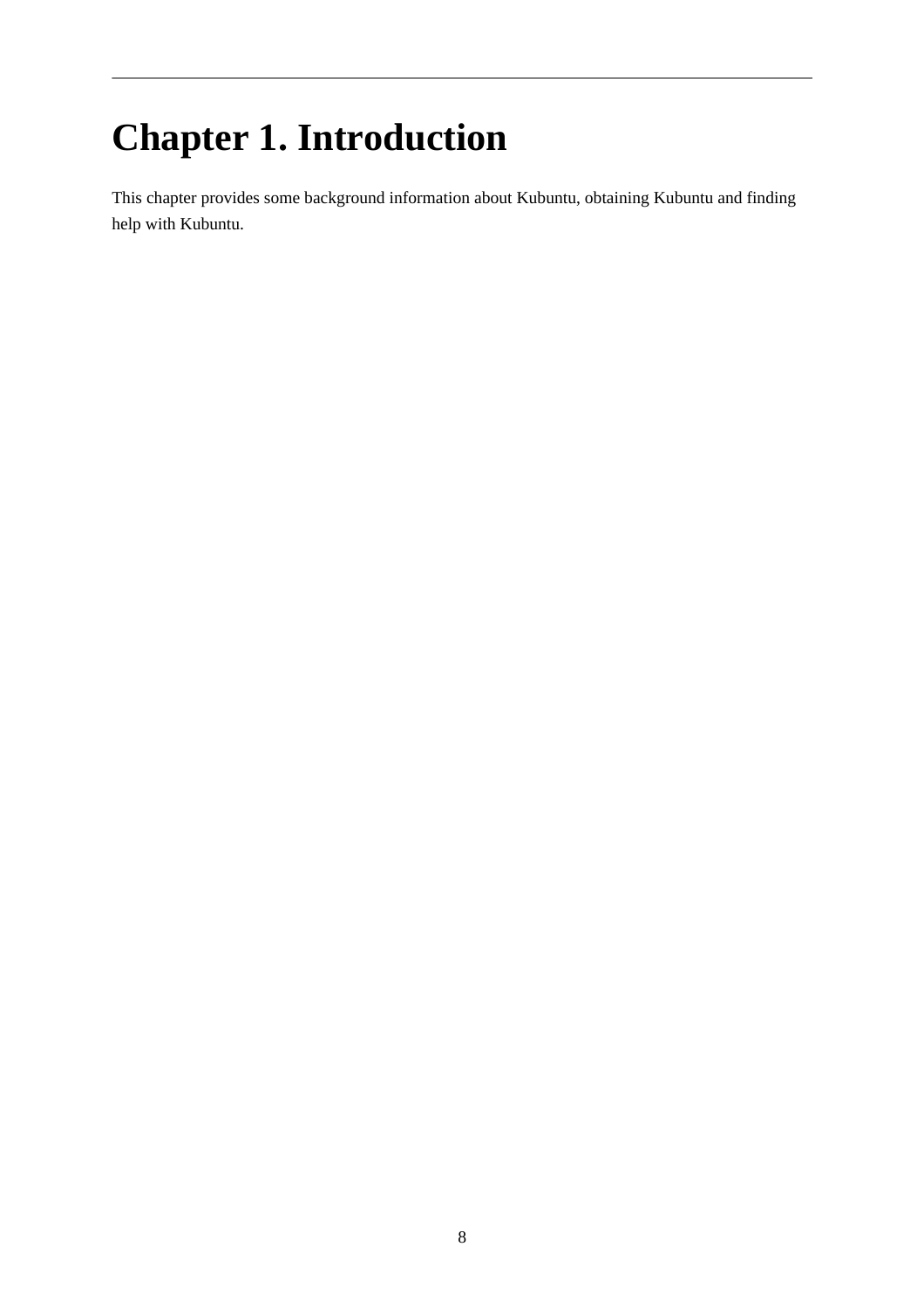## <span id="page-8-0"></span>**1. About Kubuntu**

Thank you for your interest in Kubuntu 6.06.1 LTS - the *Dapper Drake* release.

Kubuntu is an entirely open source operating system built around the Linux kernel. The Kubuntu community is built around the ideals enshrined in the *[Ubuntu Philosophy](http://www.ubuntu.com/ubuntu/philosophy)* [<http://www.ubuntu.com/ubuntu/philosophy>]: that software should be available free of charge, that software tools should be usable by people in their local language and despite any disabilities, and that people should have the freedom to customize and alter their software in whatever way they see fit. For those reasons:

- Kubuntu will always be free of charge, and there is no extra fee for the "enterprise edition," we make our very best work available to everyone on the same Free terms.
- Kubuntu includes the very best in translations and accessibility infrastructure that the Free Software community has to offer, to make Kubuntu usable for as many people as possible.
- Kubuntu is released regularly and predictably; a new release is made every six months. You can use the current stable release or explore the current development release. Each release is supported for at least 18 months.
- Kubuntu is entirely committed to the principles of open source software development; we encourage people to use open source software, improve it, and pass it on.

The Kubuntu community is comprised of developers, programmers, testers, tech-writers, documentation testers, translators, and most importantly, the people who use Kubuntu every day. We invite you to join this community and help make Kubuntu the operating system you, your family, your friends, and your colleagues will love to use. Help us translate Kubuntu into your language, try it on new and unusual hardware, improve the experience of other users with hints, tips, and FAQs, or help to shape the direction Kubuntu is headed by providing feedback about the software you love most.

Find out more at *[the Kubuntu website](http://www.kubuntu.org)* [\[http://www.kubuntu.org](http://www.kubuntu.org)].

#### 1.1. About the Name

Kubuntu is based on the Ubuntu system, but with the latest KDE packages. Kubuntu means "towards humanity" in Bemba. Kubuntu is pronounced "koo-boon-too".

Ubuntu is a South African ethical ideology focusing on people's allegiances and relations with each other. The word comes from the Zulu and Xhosa languages. Ubuntu (pronounced "oo-BOON-too") is seen as a traditional African concept, is regarded as one of the founding principles of the new republic of South Africa and is connected to the idea of an African Renaissance.

A rough translation of the principle of Ubuntu is "humanity towards others". Another translation could be: "the belief in a universal bond of sharing that connects all humanity".

A person with ubuntu is open and available to others, affirming of others, does not feel threatened that others are able and good, for he or she has a proper self-assurance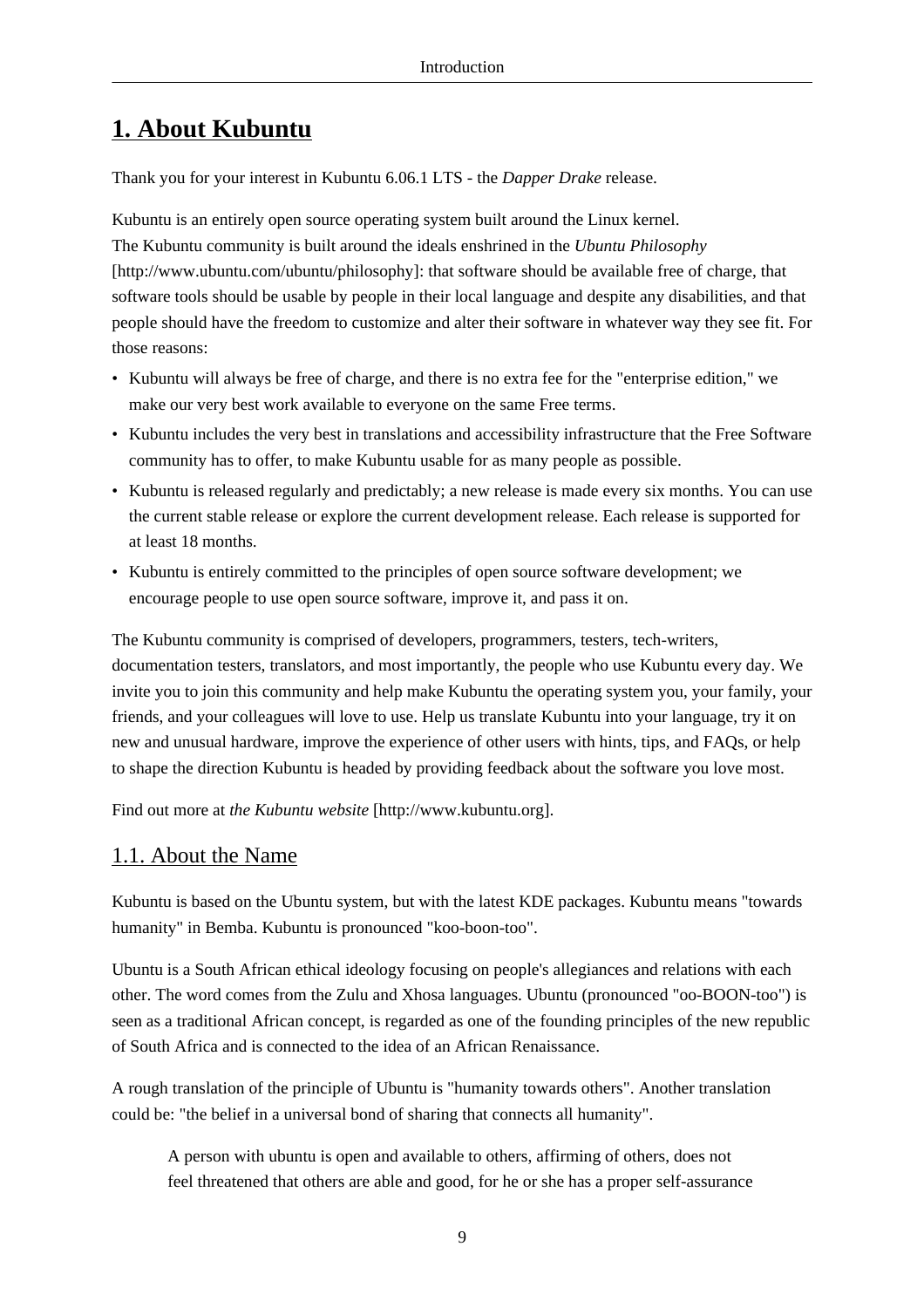<span id="page-9-0"></span>that comes from knowing that he or she belongs in a greater whole and is diminished when others are humiliated or diminished, when others are tortured or oppressed.

—Archbishop Desmond Tutu

As a platform based on GNU/Linux, the Kubuntu operating system brings the spirit of ubuntu to the software world.

#### 1.2. Free Software

The Kubuntu project is entirely committed to the principles of open source software development; people are encouraged to use open source software, improve it, and pass it on. This means that Kubuntu is and will always be free of charge.

However, this means more than just being available at zero cost. The philosophy of Free Software is that people should be free to use software in all the ways that are "socially useful". "Free software" not only means that you shouldn't have to pay for it, it also means that you should be able to use the software in any way you wish. The code that makes up Free Software is available for anyone to download, change, fix, and use in any way. So apart from the fact that Free Software is often available without charge, this freedom also has technical advantages: when programs are developed, the hard work of others can be used and built upon. This cannot happen with non-free Software, and when programs are developed, they have to start from scratch. For this reason the development of Free Software is fast, efficient and exciting!

You can find out more about the philosophy of Free Software *[here](http://www.gnu.org/philosophy/)* [\[http://www.gnu.org/philosophy/\]](http://www.gnu.org/philosophy/).

#### 1.3. The Difference

There are many different operating systems based on GNU/Linux: Debian, SUSE, Gentoo, RedHat, and Mandriva for example. Kubuntu is yet another contender in what is already a highly competitive world. So what makes Kubuntu different?

Based on Debian, one of the most widely acclaimed, technologically advanced, and well-supported distributions, Kubuntu aims to create a distribution that provides an up-to-date and coherent Linux system for desktop and server computing. Kubuntu includes a number of carefully selected packages from the Debian distribution and retains its powerful package management system, which allows easy installation and clean removal of programs. Unlike most distributions that ship with a large amount of software that may or may not be of use, Kubuntu's list of packages is reduced to a number of important applications of high quality.

By focusing on quality, Kubuntu produces a robust and feature-rich computing environment that is suitable for use in both home and commercial environments. The project takes the time required to focus on finer details and is able to release a version featuring the latest and greatest of today's software once every 6 months. Kubuntu is available in flavors for the i386 (386/486/Pentium(II/III/IV) and Athlon/Duron/Sempron processors), x86\_64 (Athlon64, Opteron, and new 64-bit Intel processors), and PowerPC (iBook/Powerbook, G4 and G5) architectures.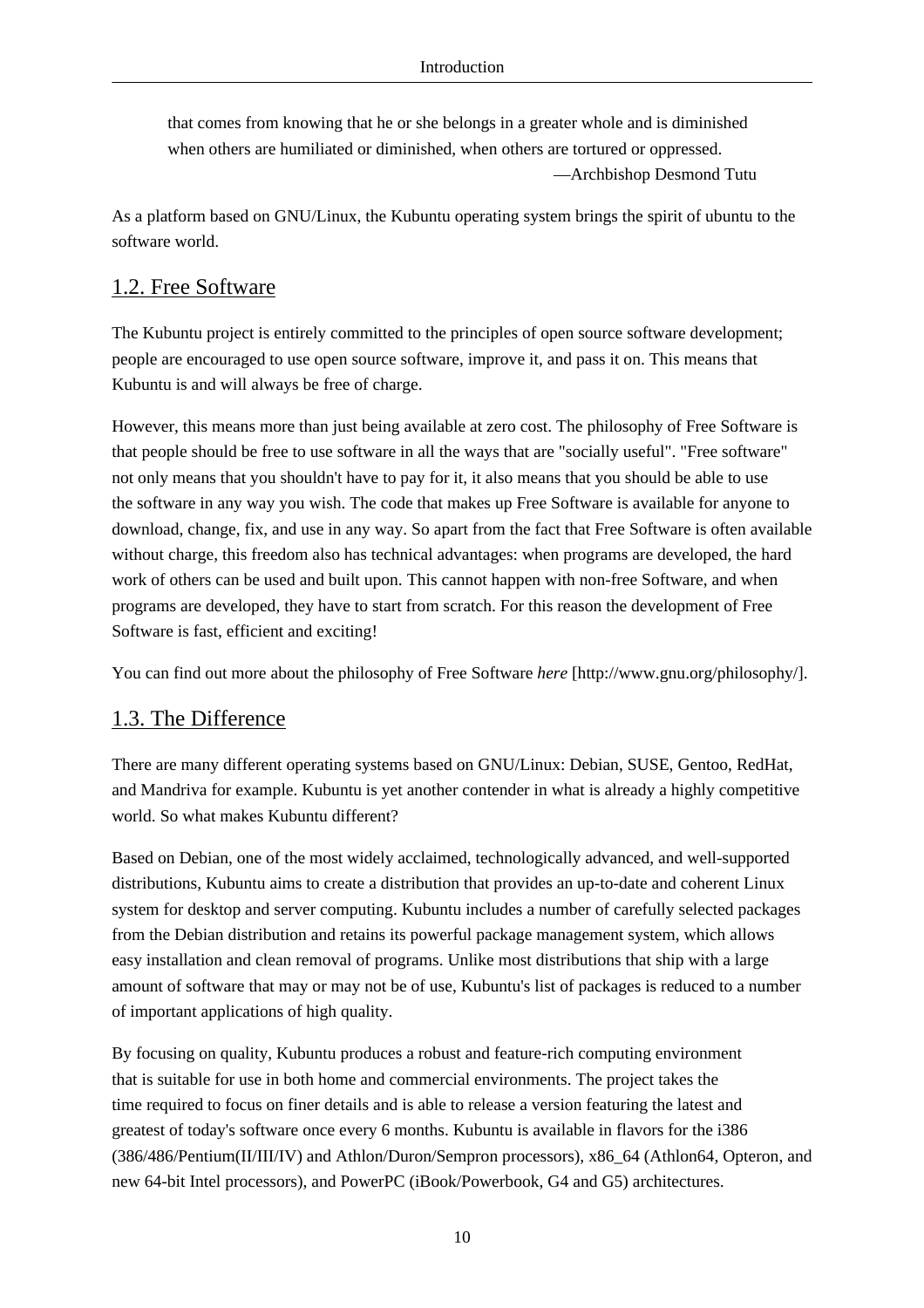#### 1.4. Long-Term Support

Every Kubuntu release is supported for at least 18 months with security and other updates. Kubuntu 6.06.1 LTS is a special enterprise-ready release, and is supported for 3 years on the desktop, and 5 years on the server. The development process of Kubuntu 6.06.1 LTS was slightly longer than usual to concentrate on a number of areas:

- Quality Assurance
- Localisation
- Certification

As a result, it will be possible to rely on Kubuntu 6.06.1 LTS for a longer period than usual. Therefore this release of Kubuntu is referred to as "LTS" or "Long-Term Support".

#### 1.5. The Desktop

The default desktop environment for Kubuntu is *[KDE](http://www.kde.org/)* [<http://www.kde.org/>], a leading UNIX and Linux desktop suite and development platform.

Another leading UNIX and Linux desktop is *[Gnome](http://www.gnome.org/)* [\[http://www.gnome.org/](http://www.gnome.org/)]. Kubuntu does not make use of the Gnome desktop by default. However, the *[Ubuntu](http://www.ubuntu.com)* [\[http://www.ubuntu.com\]](http://www.ubuntu.com) project offers Kubuntu users a choice between these two excellent desktop environments. Thanks to the efforts of the Ubuntu team, Kubuntu users are able to install and use the Gnome desktop easily on their system. The Gnome desktop can be found in and downloaded from the main Ubuntu archive. The easiest way to get a working install of Ubuntu is **sudo apt-get install ubuntu-desktop**. This will install the different packages required and set everything up correctly.

After everything is installed, one can choose which environment to use: either KDE or Gnome.

#### 1.6. Version and Release Numbers

The Kubuntu version numbering scheme is based on the date we release a version of the distribution. The version number comes from the year and month of the release rather than reflecting the actual revision of the software. So, our first release (Hoary Hedgehog) was in April 2005, so its version was 5.04. The second release (Breezy Badger) was in October 2005, so its version number was 5.10. This version (Dapper Drake) was released in June 2006, so its version number is 6.06.1 LTS.

#### 1.7. Backing and Support

Kubuntu is maintained by a quickly growing community. The project is sponsored by *[Canonical Ltd.](http://www.canonical.com)* [<http://www.canonical.com>], a holding company founded by Mark Shuttleworth. Canonical employs the core Ubuntu developers and offers support and consulting services for Ubuntu.

Canonical Ltd also sponsors a number of other open source software projects, more information about which can be found on the *[Canonical website](http://www.canonical.com)* [\[http://www.canonical.com\]](http://www.canonical.com).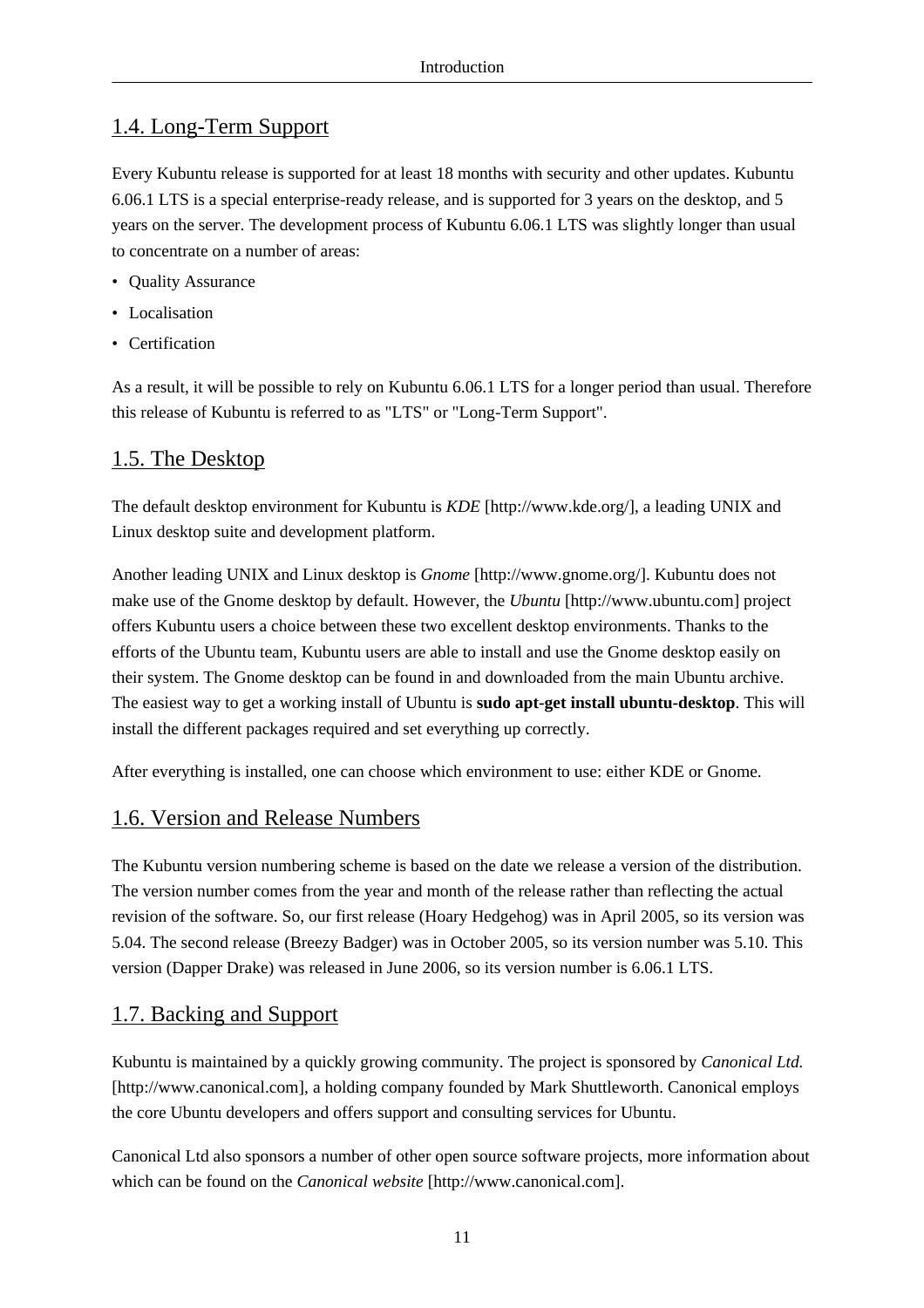#### 1.8. What is Linux?

The *[Linux kernel](http://www.kernel.org)* [<http://www.kernel.org>], pronounced "lee-nucks" is the heart of the Kubuntu operating system. A kernel is an important part of any operating system, providing the communication bridge between hardware and software.

Linux was brought to life in 1991 by a Finnish student named Linus Torvalds. At the time, it would run only on i386 systems, and was essentially an independently created clone of the UNIX kernel, intended to take advantage of the then-new i386 architecture.

Nowadays, thanks to a substantial amount of development effort by people all around the world, Linux runs on virtually every modern architecture.

The Linux kernel has gained an ideological importance as well as a technical one. There is an entire community of people who believe in the ideals of Free Software and spend their time helping to make open source technology as good as it can be.

People in this community gave rise to initiatives such as Ubuntu, standards committees that shape the development of the Internet, organizations like the Mozilla Foundation, responsible for creating Mozilla Firefox, and countless other software projects from which you've certainly benefited in the past.

The spirit of open source, commonly attributed to Linux, is influencing software developers and users everywhere to drive communities with common goals.

#### 1.9. What is GNU?

The *GNU Project*, pronounced "guh-noo", was launched in 1984 to develop a complete UNIX-style operating system which is comprised of Free Software: the GNU system. Variants of the GNU operating system, which use the Linux kernel, are now widely used; though these systems are often referred to as "Linux", they are more accurately called GNU/Linux systems.

The GNU project is closely linked to the philosophy of free software, which is central to the projects that derive from it, such as Ubuntu. The concept of Free Software is explained at *[Section 1.2, "Free](#page-9-0) [Software" \[p. 10\]](#page-9-0)* .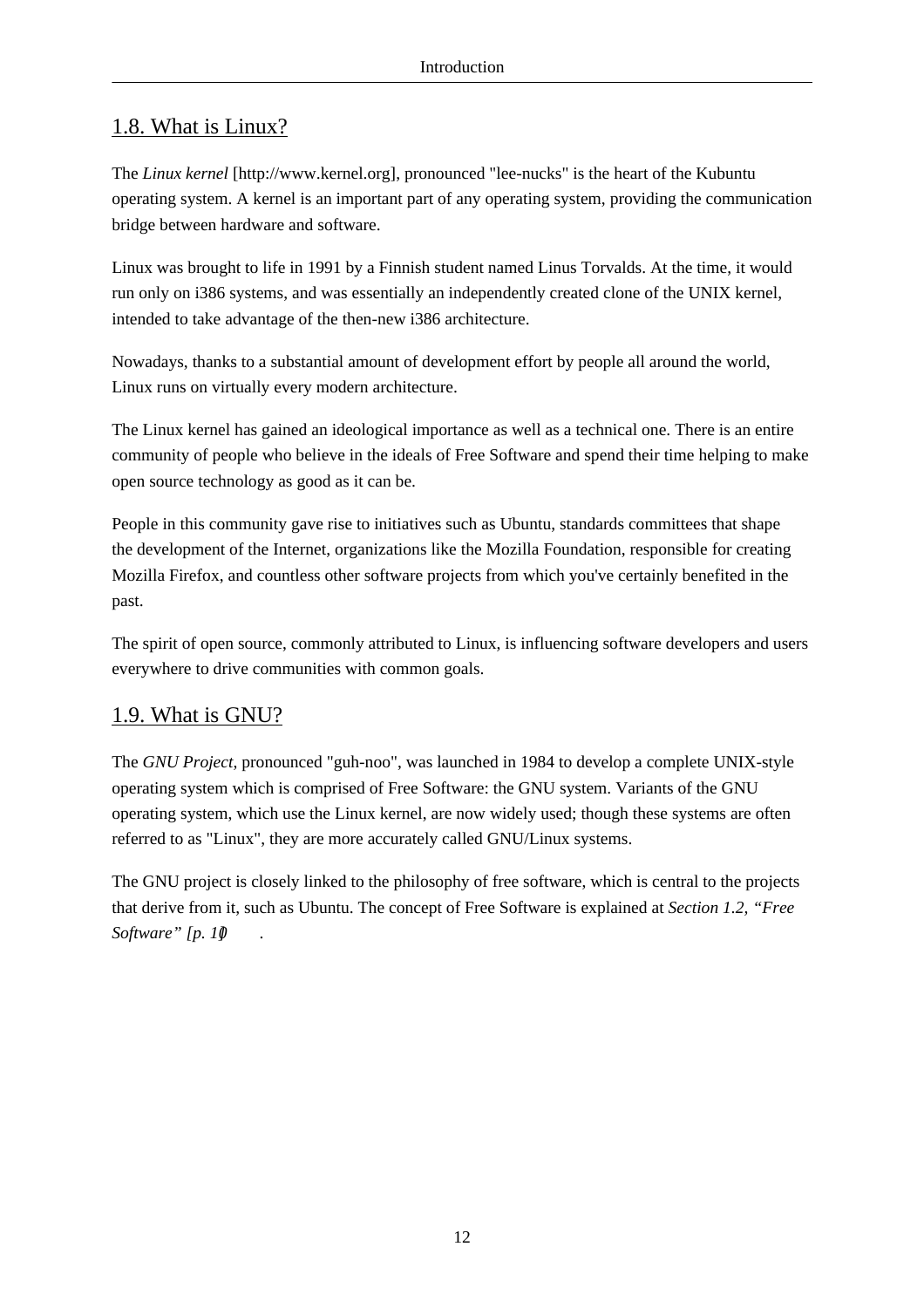## <span id="page-12-0"></span>**2. Getting Kubuntu**

There are a number of methods you may use to obtain a copy of Kubuntu, all of which are described on the Kubuntu Web site *[download page](http://releases.ubuntu.com/kubuntu/)* [[http://releases.ubuntu.com/kubuntu/\]](http://releases.ubuntu.com/kubuntu/).

The first method is to download an ISO image from a mirror server near you and make an CD to install Kubuntu. Two types of CDs are available:

- *Desktop CD* the desktop CD allows you to try Kubuntu without changing your computer at all, and at your option to install it permanently later. This type of CD is what most people will want to use.
- *Text-mode install CD* the text-mode install CD allows you to perform certain specialist installations of Kubuntu. This type of CD is intended for cases such as creating pre-configured OEM systems or setting up automated deployments; it can also be used as a package source for upgrading older installations.

If you don't have a CD burner or you have limited or expensive bandwidth, we can send you pressed copies of the "Desktop CD" free of charge. You may request CDs via *[Shipit](http://shipit.ubuntu.com)* [<http://shipit.ubuntu.com>], the Ubuntu CD Distribution System.



Ordered CDs may take several weeks to leave the warehouse before being shipped, and can take several months to arrive.

Another method of obtaining Kubuntu is to join a local Linux Users Group (LUG) and ask if somebody with Kubuntu would mind making a Kubuntu CD for you. Normally, you will have to replace the CDs used for the duplication and reimburse any postage or delivery costs.

If you do not know of an LUG near you, a list can be found at *[Linux Users Groups Worldwide](http://lugww.counter.li.org/)* [[http://lugww.counter.li.org/\]](http://lugww.counter.li.org/).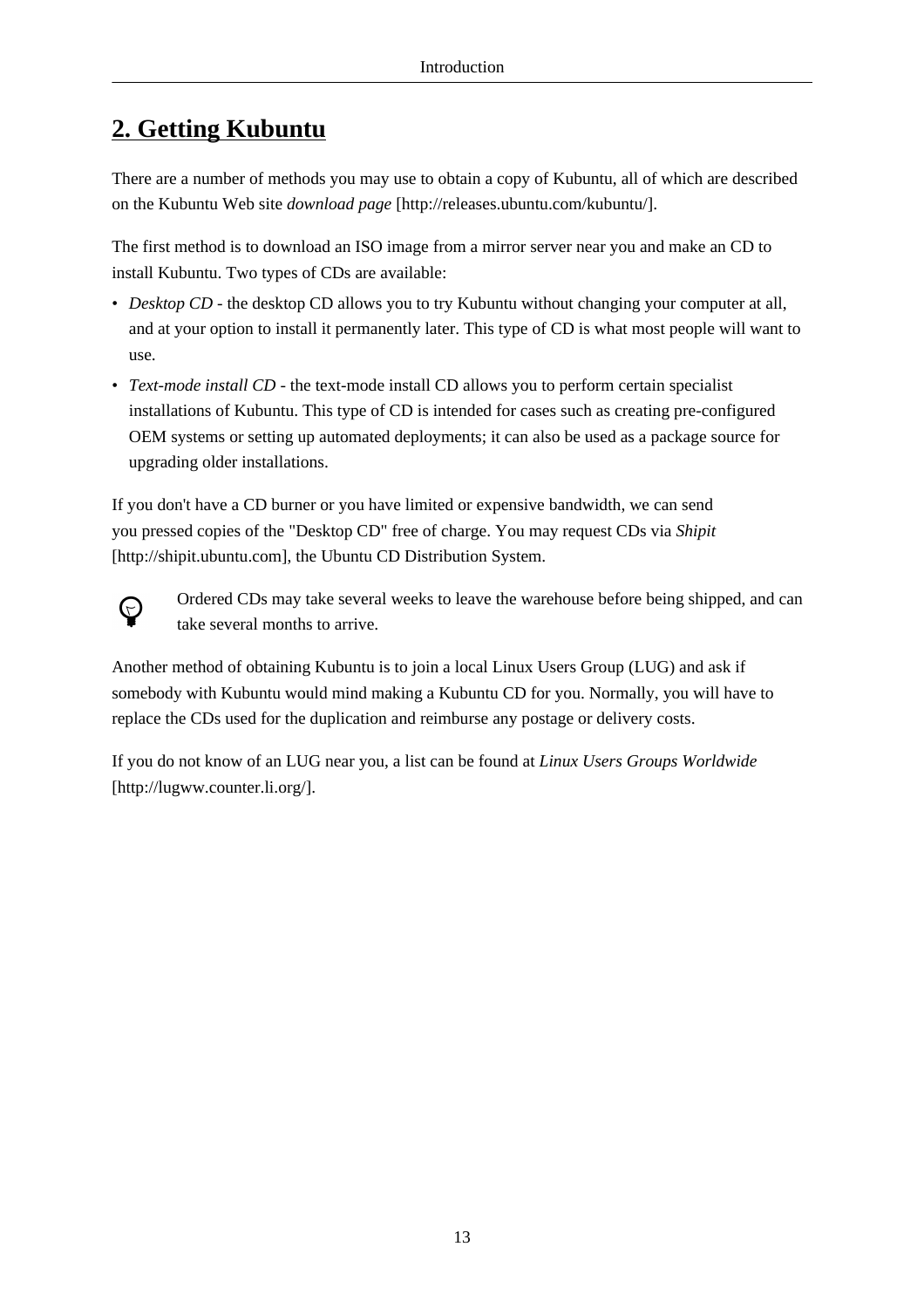## <span id="page-13-0"></span>**3. Getting Help**

There are a number of places from which you can obtain help with your Kubuntu desktop system, these include:

#### 3.1. KDE Help Center

Kubuntu comes with a inbuilt help system, which can be accessed by choosing K Menu  $\rightarrow$  Help from the desktop menu system. The KDE Help Center is the central location to all documentation available on your system.

A good place to start off learning more about KDE is the *[KDE Quickstart Guide](help:/khelpcenter/quickstart/index.html)* [[help:/khelpcenter/quickstart/index.html\]](help:/khelpcenter/quickstart/index.html), which will familiarize you with some of the basic features of KDE.

#### 3.2. Help with an Application

The easiest way to find help about an application is to read its handbook which is accessible from the *Help* menu in the application's toolbar.

#### 3.3. Find Help Online

- *[The Ubuntu Documentation Website](http://help.ubuntu.com)* [<http://help.ubuntu.com>] contains HTML and PDF versions of this guide, and other guides produced by the Ubuntu Documentation Team for Ubuntu and Kubuntu.
- You can buy this guide in book form from *[our Lulu store](http://www.lulu.com/ubuntu-doc)* [\[http://www.lulu.com/ubuntu-doc](http://www.lulu.com/ubuntu-doc)]. You will only pay for the price of printing and postage.
- *[The Ubuntu Wiki](https://wiki.ubuntu.com/UserDocumentation)* [<https://wiki.ubuntu.com/UserDocumentation>] this contains many other community maintained guides
- *[Kubuntu](http://kubuntuforums.net)* [\[http://kubuntuforums.net](http://kubuntuforums.net)] and *[Ubuntu](http://www.ubuntu.com/community/forums)* [\[http://www.ubuntu.com/community/forums\]](http://www.ubuntu.com/community/forums) Community Forums - here you can ask questions on a forum and receive answers from the forum community.
- *[Mailing Lists](http://lists.ubuntu.com/archives/kubuntu-users/)* [[http://lists.ubuntu.com/archives/kubuntu-users/\]](http://lists.ubuntu.com/archives/kubuntu-users/) here you can ask questions by email, and receive answers from the mailing list community.
- IRC chat: irc.freenode.net channel kubuntu chat in realtime with the Kubuntu community.
- *[Kubuntu Homepage](http://www.kubuntu.org)* [<http://www.kubuntu.org>] Get the latest news about Kubuntu.

For more information, visit the *[How to Get Help](https://wiki.ubuntu.com/HowToGetHelp)* [<https://wiki.ubuntu.com/HowToGetHelp>] wiki page.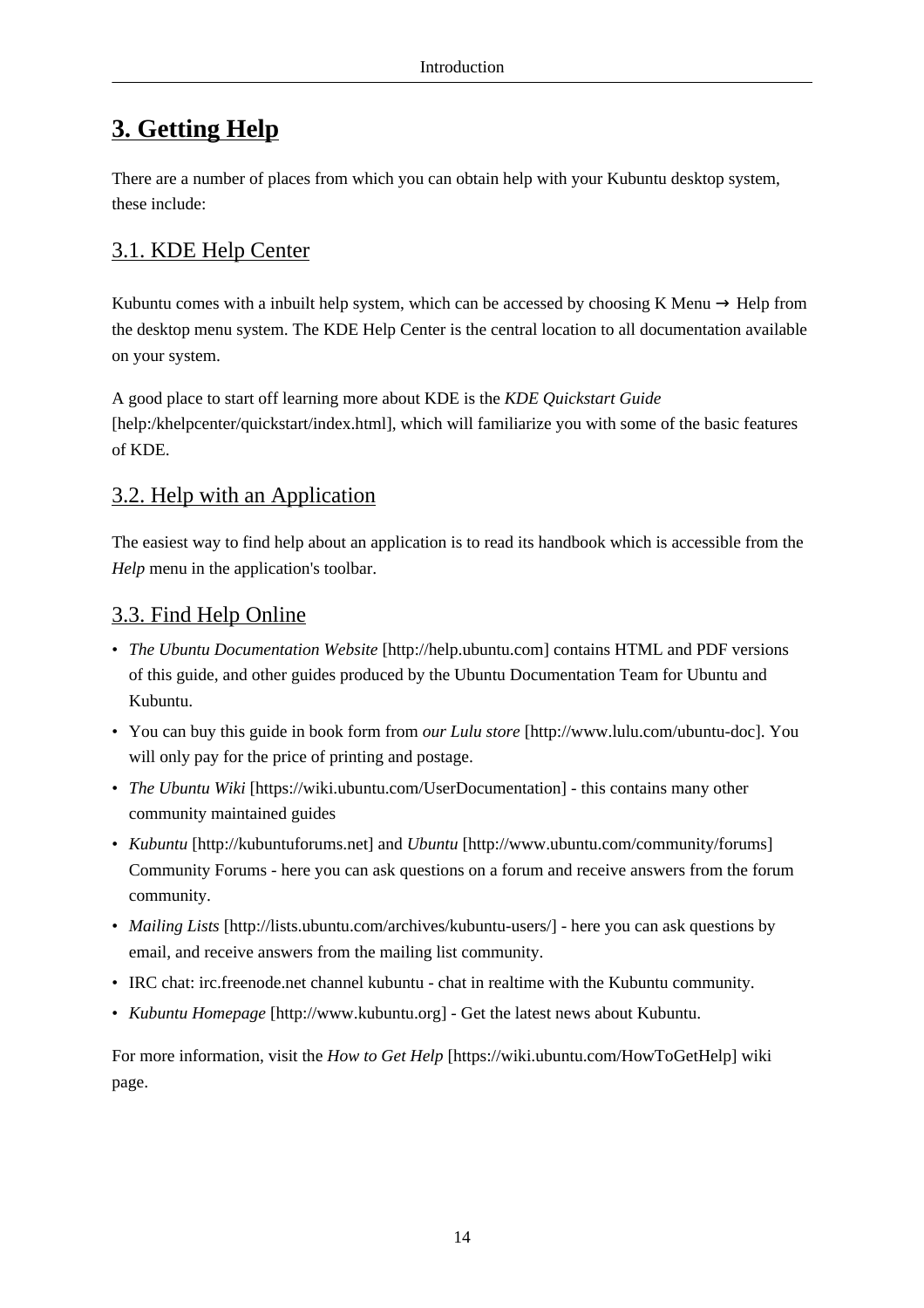# <span id="page-14-0"></span>**Chapter 2. Linux Basics**

This chapter introduces you to basic concepts which are useful to when getting started with a Kubuntu system.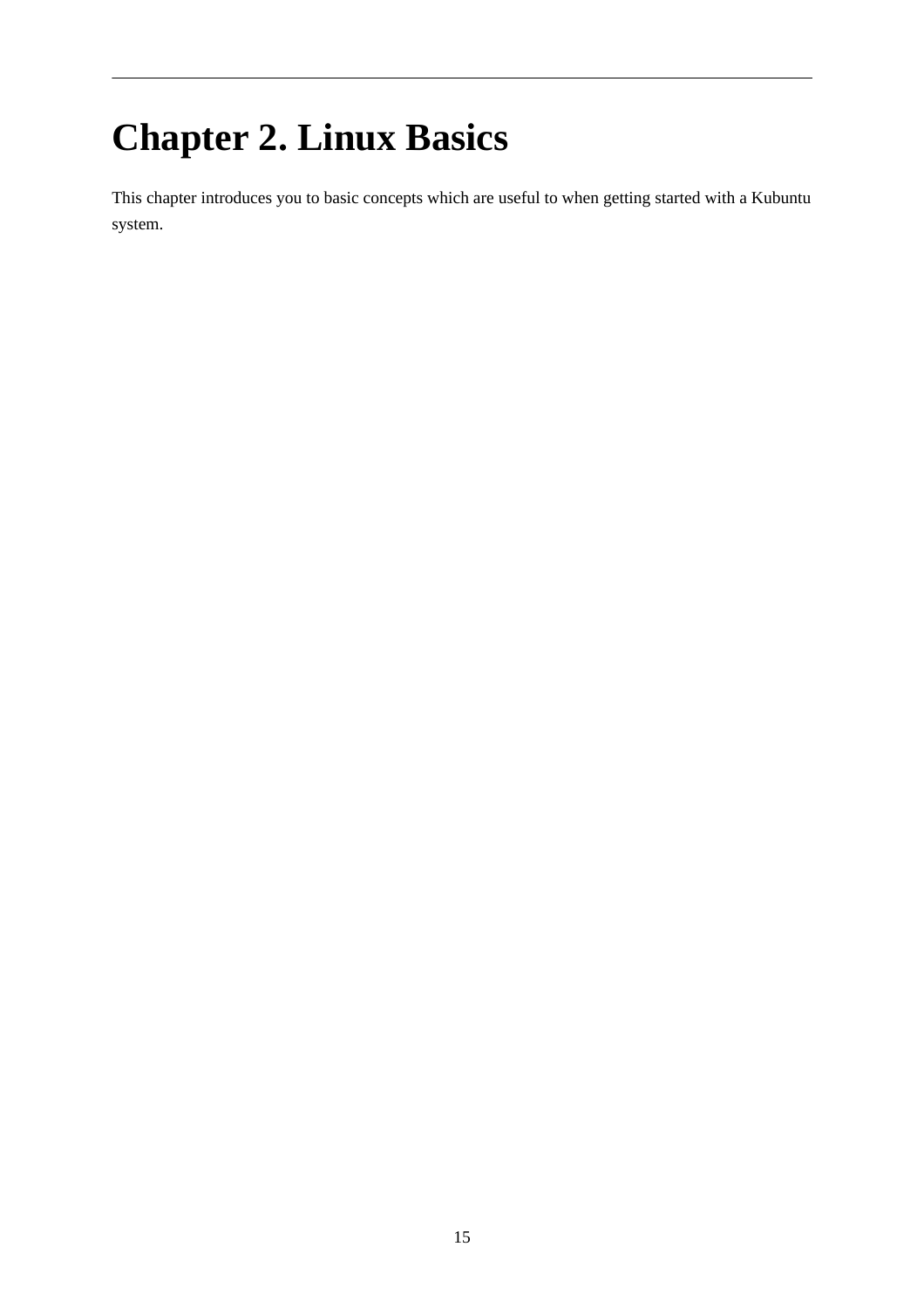## <span id="page-15-0"></span>**1. Directories and File Systems**

In Linux and Unix everything is a file. Directories are files, files are files, and devices are files. Devices are usually referred to as nodes; however, they are still files.

Linux and Unix file systems are organized in a hierarchical, tree-like structure. The highest level of the file system is the / or root directory. All other files and directories exist under the root directory. For example, /home/jebediah/cheeses.odt shows the correct full path to the cheeses.odt file that exists in the jebediah directory, which is under the home directory, which in turn is under the root  $($   $/$ directory.

Underneath the root  $($   $/$ ) directory is a set of important directories common to most Linux distributions. The following is a listing of common directories that are directly under the root  $\binom{7}{1}$ directory:

- /bin important *bin*ary applications
- /boot *boot* configuration files, kernels, and other files needed at *boot* time
- /dev the *dev*ice files
- /etc configuration files, startup scripts, *etc*.
- /home *home* directories for different users
- /initrd used when creating a customized *initrd* boot process
- /lib system *lib*raries
- /lost+found provides a *lost+found* system for files that exist under the root (/) directory
- /media automatically mounted (loaded) partitions on your hard drive and removable *media* such as CDs, digital cameras, etc.
- /mnt manually *m*ou*nt*ed filesystems on your hard drive
- /opt provides a location for *opt*ional (3rd party) applications to be installed
- /proc special dynamic directory that maintains information about the state of the system, including currently running *proc*esses
- /root *root* user's home directory, pronounced "slash-root"
- /sbin important *s*ystem *bin*aries
- /srv can contain files that are *s*e*rv*ed to other systems
- /sys *sys*tem files
- /tmp *t*e*mp*orary files
- /usr applications and files that are mostly available for all *us*e*r*s to access
- /var *var*iable files such as logs and databases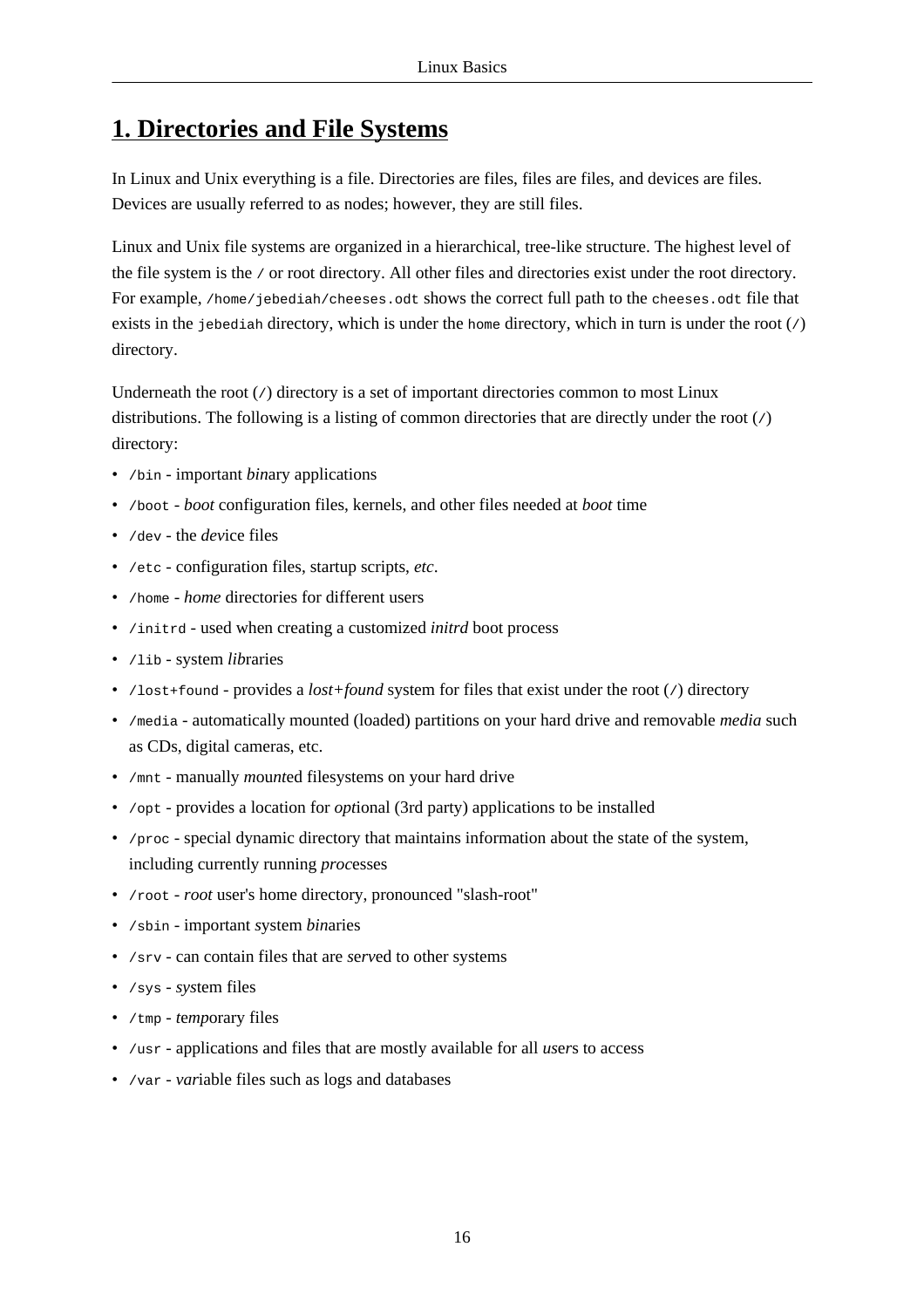#### <span id="page-16-0"></span>**2. Permissions**

All of the files on a Linux system have permissions that allow or prevent others from viewing, modifying or executing them. The superuser "root" has the ability to access any file on the system. Each file has access restrictions, user restrictions, and an owner/group association.

Every file is secured by the following three layers of permissions, in order of importance:

• user

applies to the user who is the owner of the file

• group

applies to the group that is associated with the file

• other

applies to all other users

Inside each of the three sets of permissions are the actual permissions. The permissions, along with the way they apply differently to files and directories, are outlined below:

• read

files can be displayed/opened

directory contents can be displayed

• write

files can be edited or deleted

directory contents can be modified

• execute

executable files can be run as a program

directories can be entered

To view and edit the permissions on files and directories, open the System Menu  $\rightarrow$  Home Folder, right-click on a file or directory, then select Properties. The permissions are found under the Permissions tab and allow for the editing of all permission levels, if you are the owner of the file. Advanced permission settings (such as in the Advanced Permissions tab) are outside of the scope of this guide.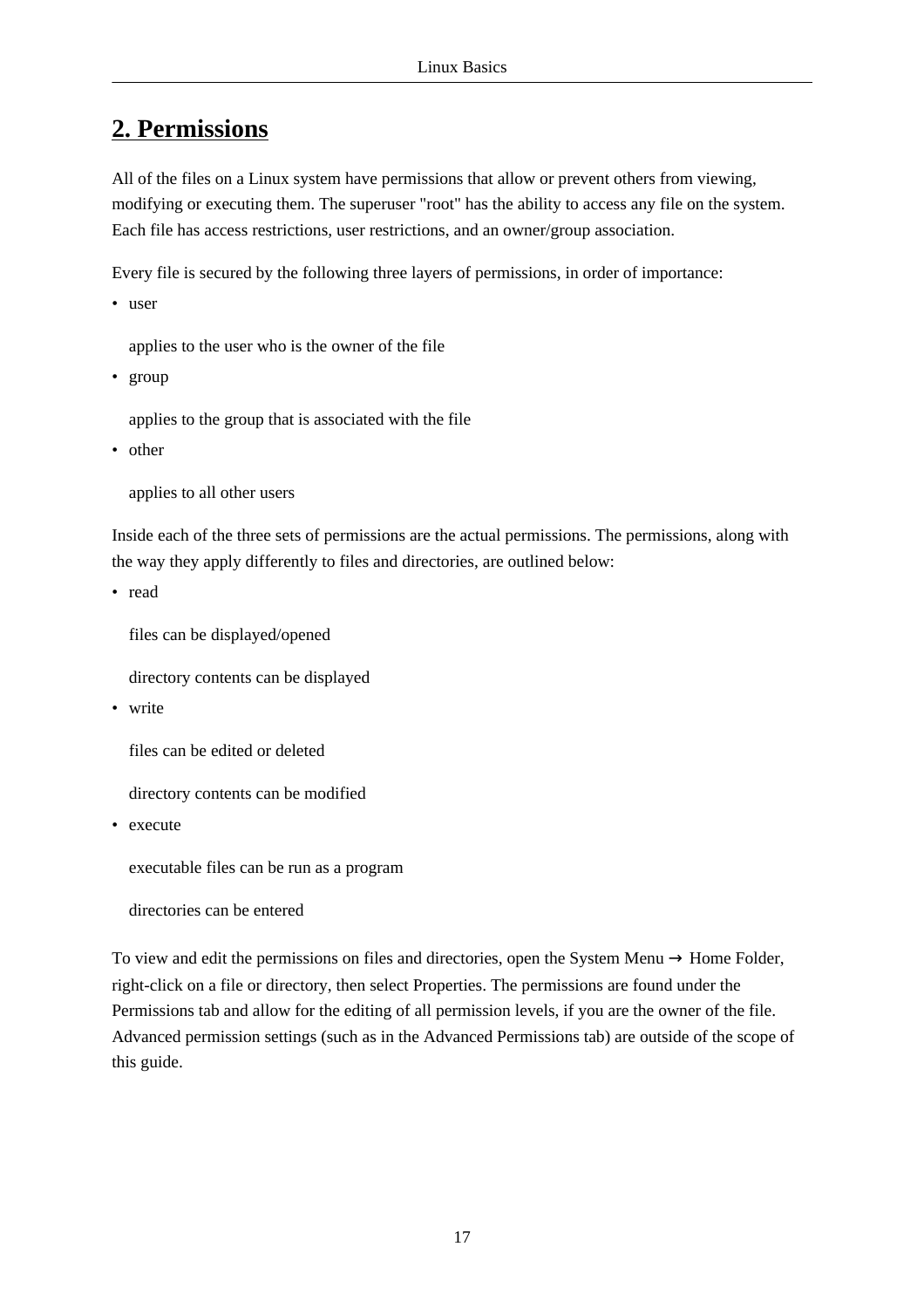## <span id="page-17-0"></span>**3. Root And Sudo**

The root user in GNU/Linux is the user which has administrative access to your system. Normal users do not have this access for security reasons. However, Kubuntu does not include the root user. Instead, administrative access is given to individual users, who may use the "sudo" application to perform administrative tasks. The first user account you created on your system during installation will, by default, have access to sudo. You can restrict and enable sudo access to users with the Users and Groups application (see *Section 6, "Users and Groups" [p. 22* for more information).

When you run an application that requires root privileges, sudo will ask you to input your normal user password. This ensures that rogue applications cannot damage your system, and serves as a reminder that you are about to perform administrative actions which require you to be careful!

To use sudo when using the command line, simply type "sudo" before the command you wish to run. Sudo will then prompt you for your password.

Sudo will remember your password for a set amount of time (15 minutes by default). This feature was designed to allow users to perform multiple administrative tasks without being asked for a password each time.



Be careful when doing administrative tasks -- you might damage your system!

Some other tips for using sudo:

- To use a "root" terminal, type "sudo -i" at the command line
- The entire group of default graphical configuration tools in Kubuntu already uses sudo, so you will be prompted for your password if needed using kdesu, which is a graphical frontend to sudo.
- For more information on the sudo program and the absence of a root user in Kubuntu, read the *[sudo](https://wiki.ubuntu.com/RootSudo) [page](https://wiki.ubuntu.com/RootSudo)* [[https://wiki.ubuntu.com/RootSudo\]](https://wiki.ubuntu.com/RootSudo) on the Ubuntu wiki.

#### 3.1. Start a Program Manually with Root Privileges

Sometimes it is necessary to run a program with root privileges. This is easy to do with the Run Command dialog.



Please be careful while running applications with root privileges as you may damage your system. See *Section 3, "Root And Sudo" [p. 1§* for more details.

- 1. Open the Run Command dialog by typing: **Alt**-**F2**
- 2. Enter the name of the program you wish to run, *prefixed* with kdesu and press **Enter**. For example, to launch the file manager Konqueror with root privileges, type

kdesu konqueror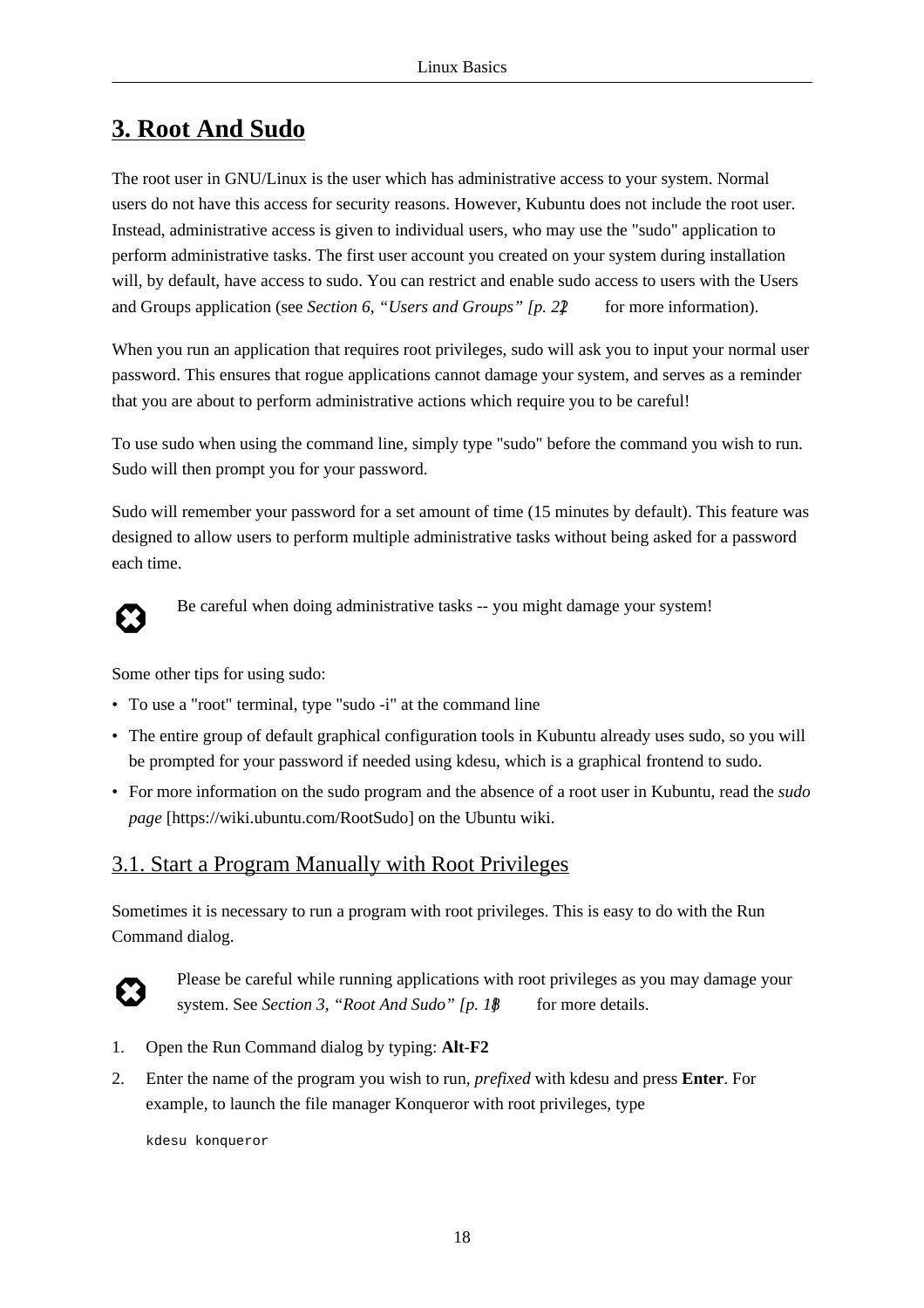### <span id="page-18-0"></span>**4. Terminal**

Working at the command line is not as daunting a task as you would think. There is no special knowledge needed to use the command line as it is a program like everything else. Most things in Linux can be done using the command line. Although there are graphical tools for most programs, sometimes they are just not enough. This is where the command line comes in handy.

The terminal is often called the command prompt or the shell. In days gone by, this was the way the user interacted with the computer; however, Linux users have found that the use of the shell can be quicker than a graphical method and still holds some merit today. Here you will learn how to use the terminal.

The original use of the terminal was as a file browser, and indeed it is still used as a file browser. You can use the terminal as a file browser to navigate your files and undo the changes that have been made.

#### 4.1. Starting the Terminal

The Konsole can be started by choosing K-menu  $\rightarrow$  System  $\rightarrow$  Konsole (Terminal Program) from the Desktop menu system.

#### 4.2. Common Commands

```
View Directories: - ls
```
The ls (LiSt) lists files in different colors with full formatted text

```
Create Directories: - mkdir (directory name)
```
The mkdir (MaKeDIRectory) command will create a directory.

```
Change Directories: - cd (/directory/location)
```
The cd (Change Directory) command will change from your current directory to any directory you specify.

Copy Files/Directories: - cp (file or directory name) (to directory or filename) The cp (CoPy) command will copy any files you specify. The cp -r command will copy any directories you specify.

Remove Files/Directories: - rm (file or directory name)

The rm (ReMove) command will delete any filename you specify. The rm -r command will remove any directory you specify, and all its contents.

Move/Rename Files/Directories: - mv (file or directory name)

The mv (MoVe) command will move/rename any file or directory you specify.

Find Files/Directories: - locate (file or directory name)

The locate command will search for any filename you specify. It uses an index of the files on your system to work quickly. To update this index, run the command sudo updatedb. This command is run automatically each day if you leave your computer on. It needs to be run with administrative privileges (see *[Section 3, "Root And Sudo" \[p. 18\]](#page-17-0)*).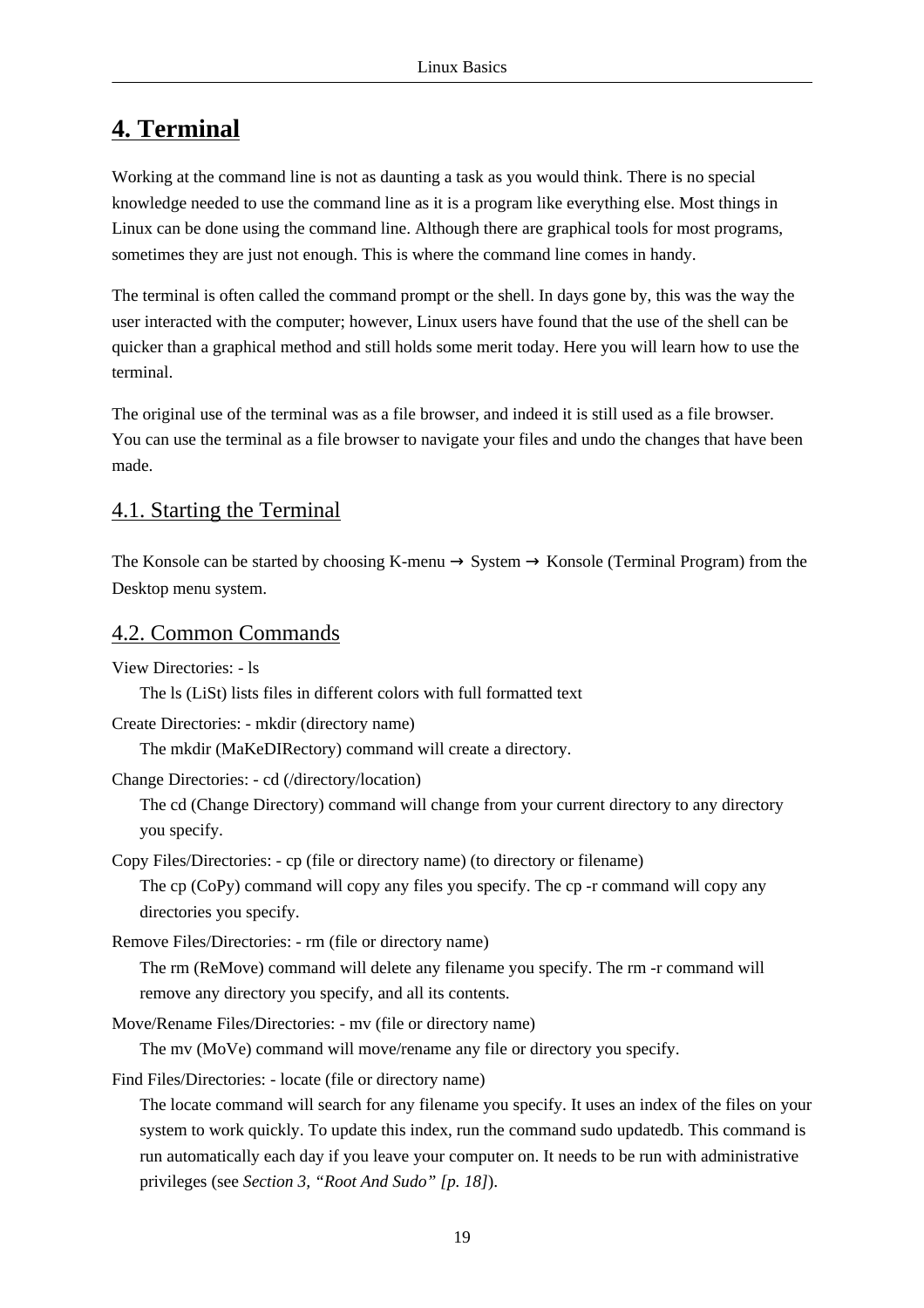You can also use wildcards to match one or more files, such as "\*" (for all files) or "?" (to match one character).

#### 4.3. Switch to Console mode

The usual method of command-line access in Kubuntu is to start a terminal (see *[Section 4.1, "Starting](#page-18-0) [the Terminal" \[p. 19\]](#page-18-0)* above), however sometimes it is useful to switch to the real console:

- 1. Use the **Ctrl**-**Alt**-**F1** shortcut keys to switch to the first console.
- 2. To switch back to Desktop mode, use the **Ctrl**-**Alt**-**F7** shortcut keys.



There are six consoles available. Each one is accessible with the shortcut keys **Ctrl**-**Alt**-**F1** to **Ctrl**-**Alt**-**F6**.

#### 4.4. Disable the beep sound in Terminal mode

- 1. Start a Konsole session, select: K-menu  $\rightarrow$  System  $\rightarrow$  Konsole (Terminal Program) from the desktop menu system.
- 2. Settings  $\rightarrow$  Bell  $\rightarrow$  None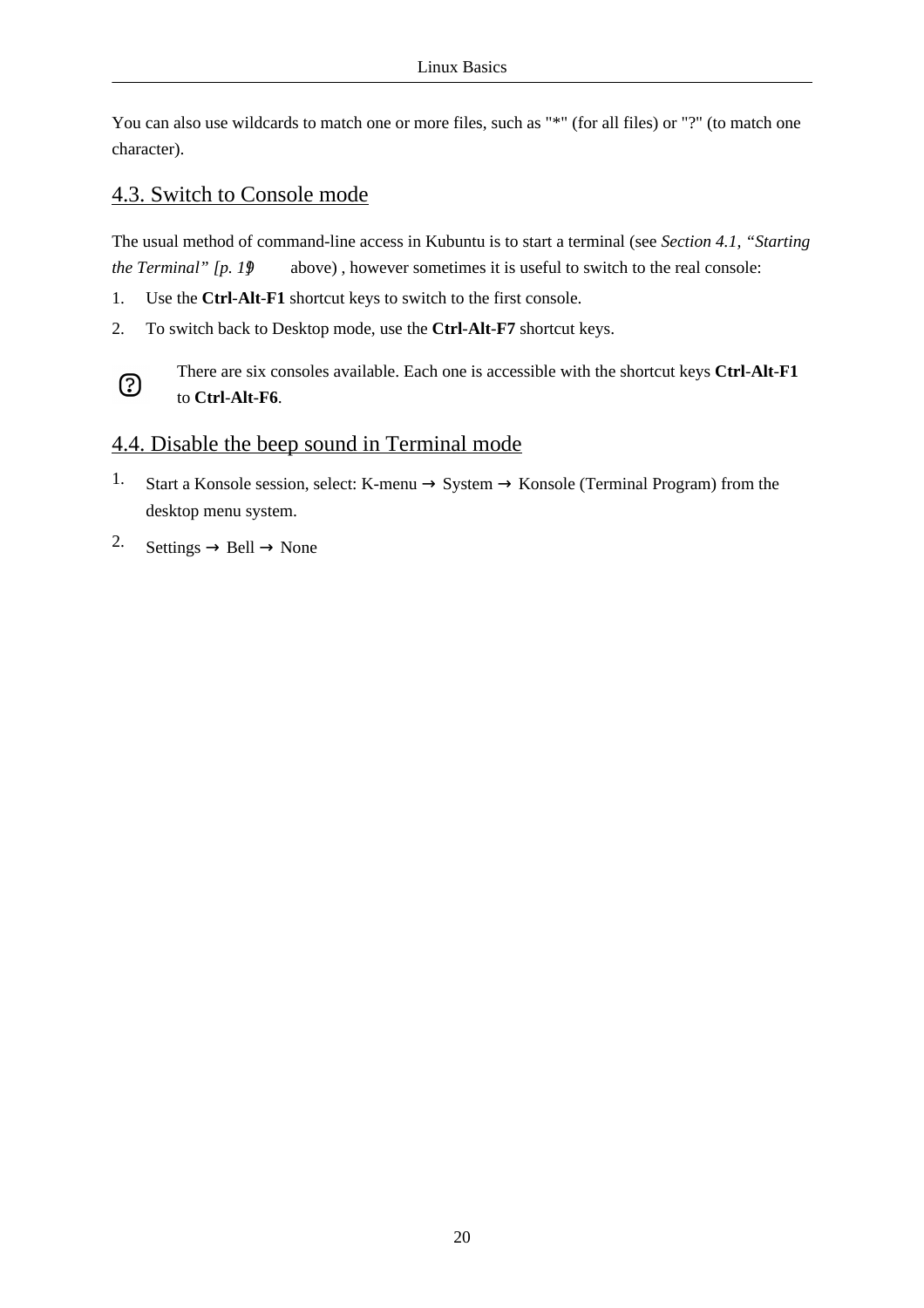## <span id="page-20-0"></span>**5. Text Editing**

All of the configurations and settings in Linux are saved in text files. Even though you most often can edit configurations through the graphical interface, you may occasionally have to edit them by hand.

Kate is the default Kubuntu text editor, which can be launched by clicking K-menu  $\rightarrow$  Utilities  $\rightarrow$ Kate (Advanced Text Editor) from the desktop menu system.

At times in this guide, Kate is run from the command line using kdesu, as most configuration files require root privileges to alter them. It is recommended that you also run kdesu from the command line when shown in this guide.

If you need to use a text editor from the command line, you can use nano, which is a simple to use text editor. When running it from the command line, always use the following command, which ensures that the editor will not introduce line breaks:

nano -w

For more information about how to use nano, refer to the *[guide on the wiki](https://wiki.ubuntu.com/NanoHowto)* [[https://wiki.ubuntu.com/NanoHowto\]](https://wiki.ubuntu.com/NanoHowto).

There are also quite a few other terminal-based editors available in Kubuntu, popular ones include VIM and Emacs (the pros and cons of each are cause for much friendly debate within the Linux community). These are often more complex to use than nano, but are also more powerful.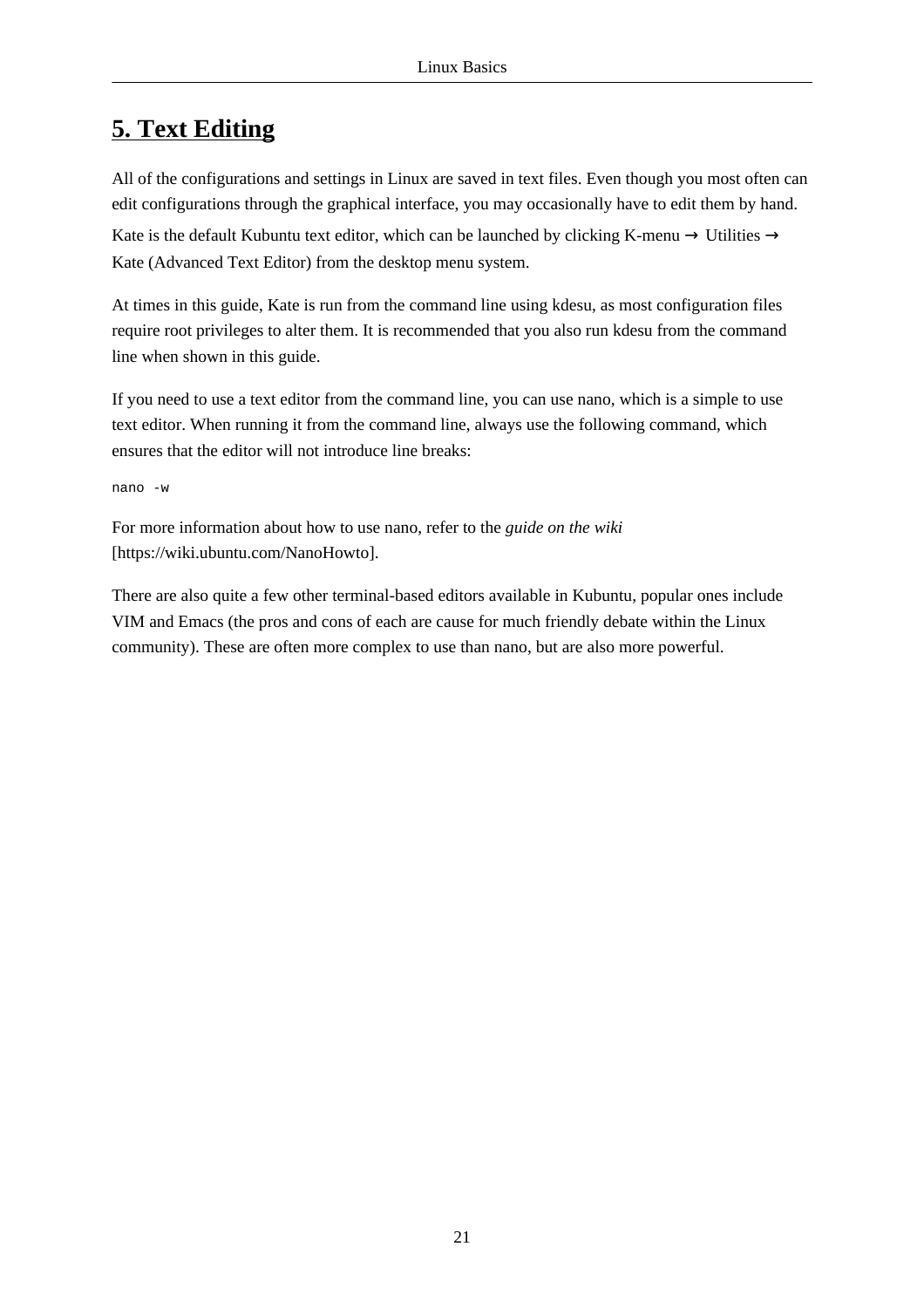## <span id="page-21-0"></span>**6. Users and Groups**

To add users or groups to your system, you can use the Users And Groups application located in  $K$ -menu  $\rightarrow$  System Settings  $\rightarrow$  Users and Groups .



You will need to change into the "Administrator Mode" to make changes to Users and Groups.

To add a new user, click on New..., fill in the data fields then click OK. To edit the properties of each user, click the Modify... button located in the main Users window.

To add a new group, select the Groups tab and click New.... Choose a name for the new group and, if you want, change the default value for the Group ID. If you try to allocate a Group ID that is in use, the system will warn you.

You can add users to the newly created group by selecting a user from the left menu and clicking on the Add button. Removing a user from a group is as simple as adding one: select the user from the right menu then click Remove. When you are ready, click OK and the new group with its users, if inserted, will be created.

To edit the properties of a group, from within the Groups main window, choose a group name and click on the Modify... button.

To remove a user or a group from the system, select the user or group you want to delete and click Delete....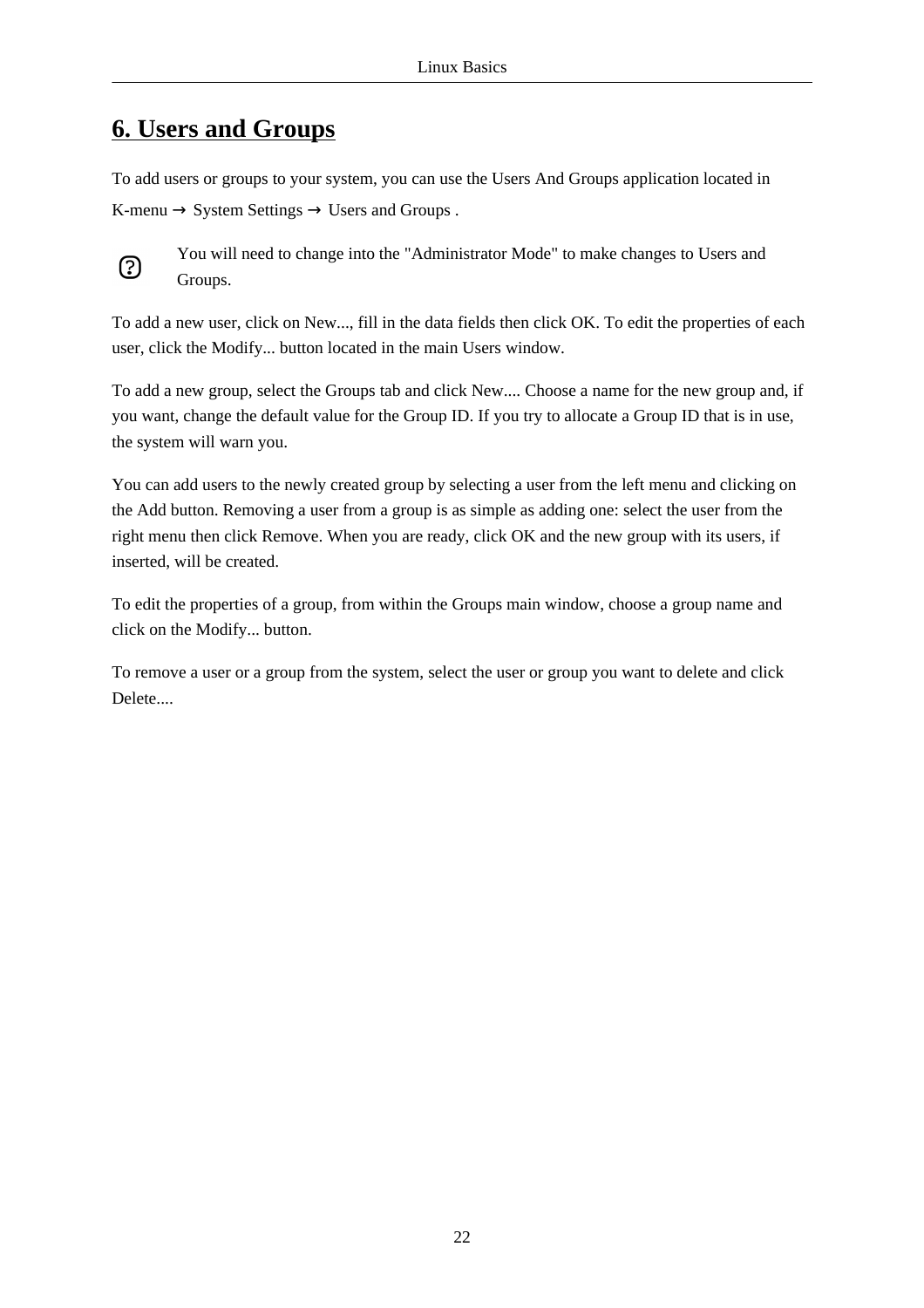# <span id="page-22-0"></span>**Chapter 3. Adding, Removing and Updating Applications**

This chapter is a complete guide to adding, removing and updating applications on a Kubuntu system.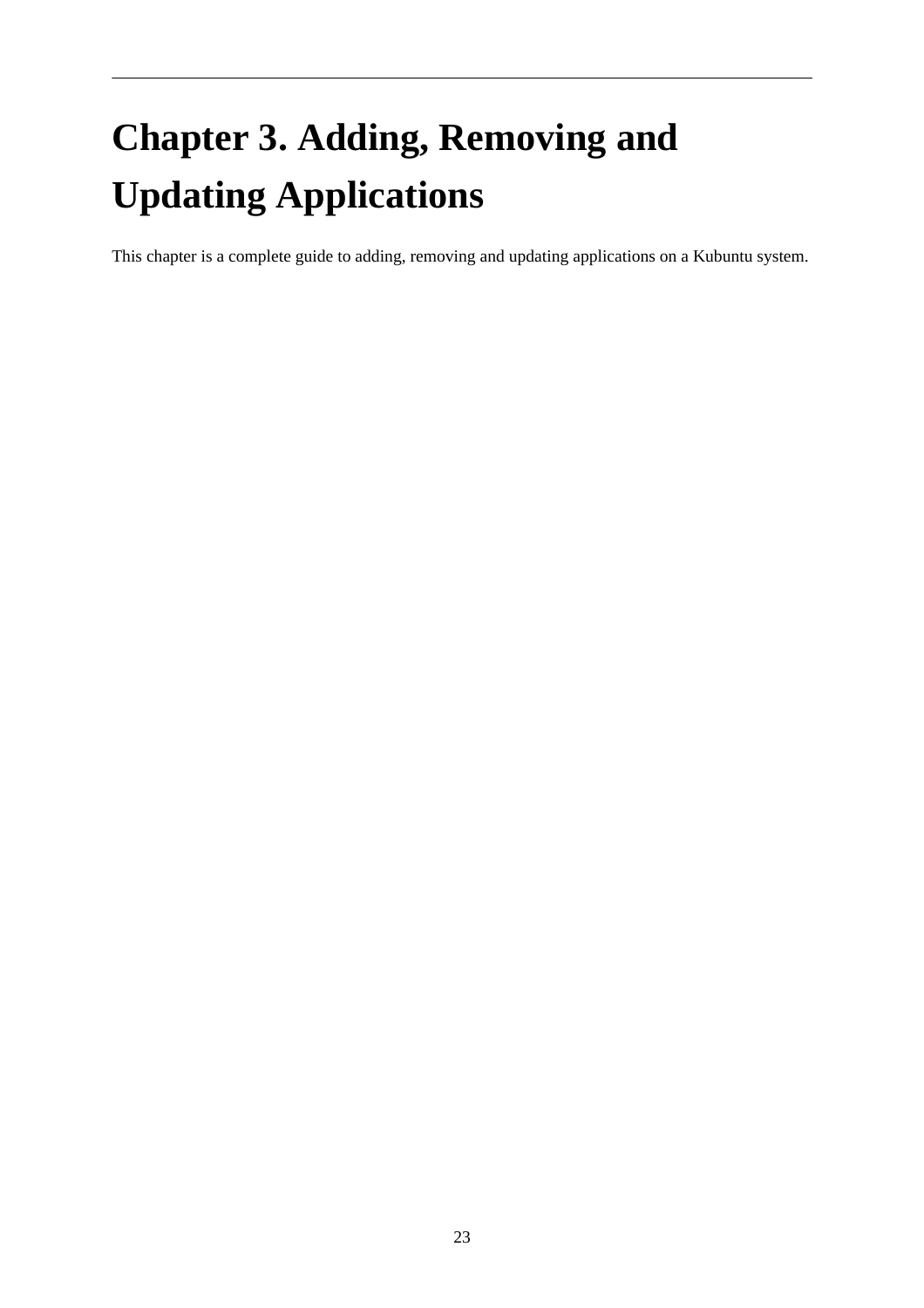## <span id="page-23-0"></span>**1. Introduction**

There are several ways to manage your applications in Kubuntu. In order to add or remove applications you need to use a *package manager*. The following package managers are described in this chapter:

- Add/Remove Programs this is the simplest way to manage programs.
- Adept this graphical program provides an advanced way of managing programs;
- APT this is a powerful command line program to manage programs.

You may also wish to increase the number of programs available to install through your package managers. Not all the programs that exist for Kubuntu are available by default. You may have to add extra repositories in order to make them available: that is also described in this chapter.

Finally, this chapter explains how to update your system.



You can only have one package management application running at a time. For example, if you are running Add/Remove Programs and try to launch Adept, it will fail with an error. Close the running application before you relaunch the new one.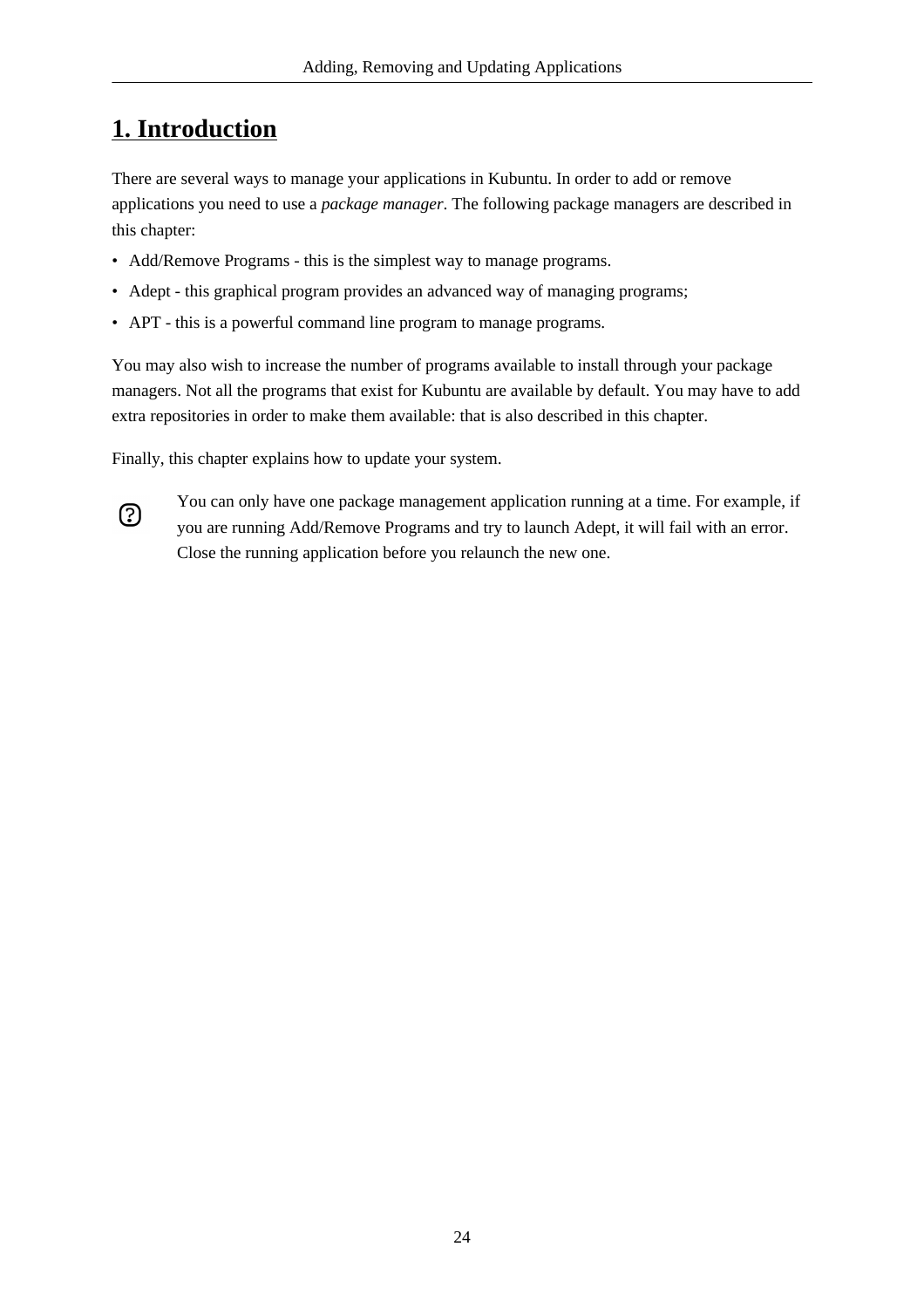## <span id="page-24-0"></span>**2. Add/Remove Programs**

Add/Remove Programs is a simple graphical way of installing and removing applications in Kubuntu.

To launch Add/Remove Programs, choose K Menu  $\rightarrow$  Add/Remove Programs from the desktop menu system.



Running Add/Remove Programs requires administrative privileges (see *[Section 3, "Root](#page-17-0) [And Sudo" \[p. 18\]](#page-17-0)*).

To install new applications select the category on the left, then check the box of the applications you want to install. Click Apply and your chosen programs will be downloaded and installed automatically, as well as installing any additional applications that are required. The default selection is restricted to the KDE suite, but GNOME applications can be installed by selecting them from the dropdown menu at the top.

Alternatively, if you know the name of the program you want, use the Search tool at the top.

Software from additional repositories may be installed by enabling the Show: *unsupported* and Show: *proprietary software* checkboxes **if they are enabled** in your repository list. For more information, see see *[Section 6, "Managing Repositories" \[p. 29\]](#page-28-0)*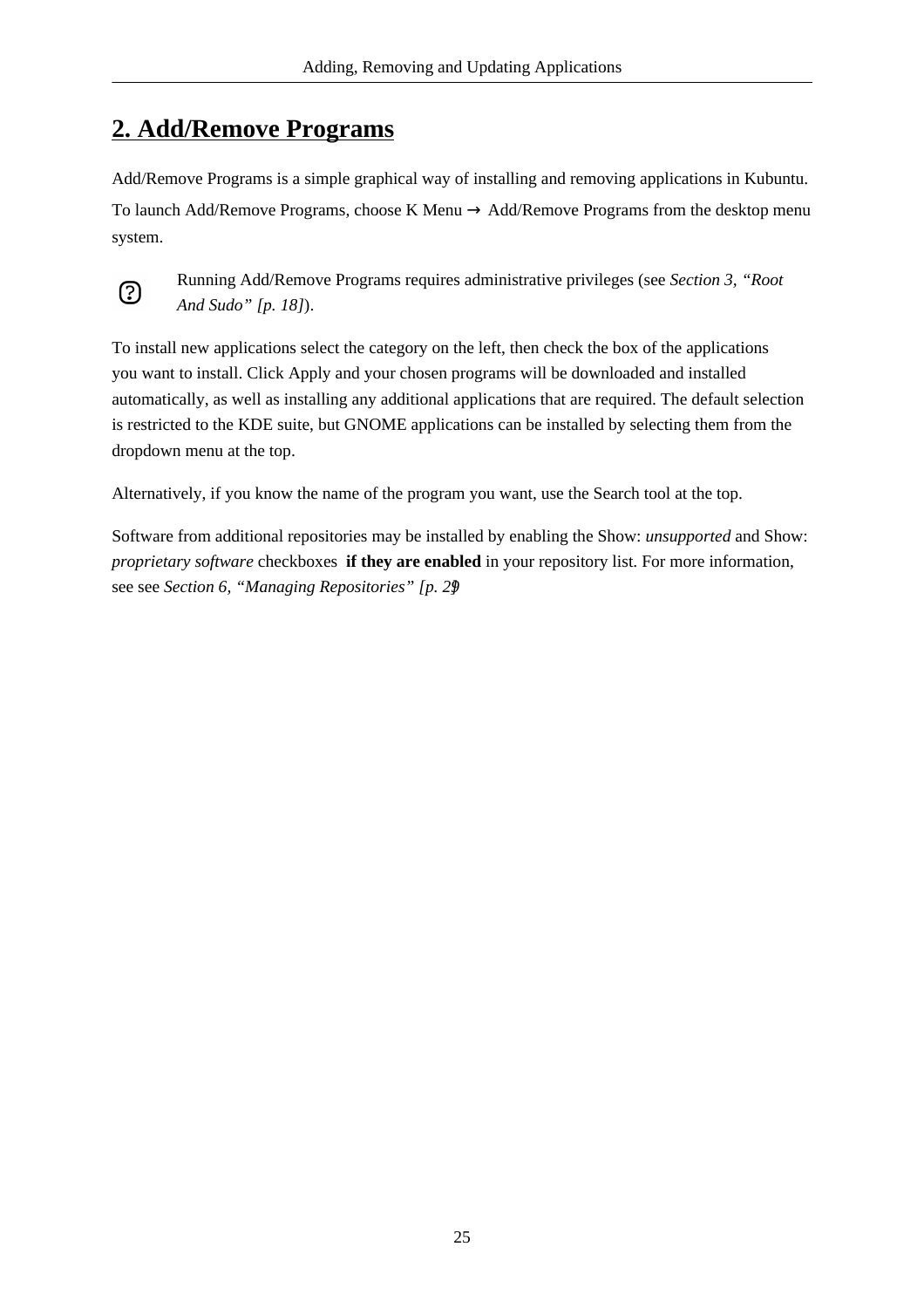## <span id="page-25-0"></span>**3. Adept Package Manager**

Adept is a graphical frontend to the APT package management system for the K Desktop Environment (KDE). Adept provides an easy-to-use interface with which users can perform software management operations.

Adept can be started from the K menu system or the command line. In order to start Adept, you will be required to provide your password.

To start Adept from the menu system select K Menu  $\rightarrow$  System  $\rightarrow$  Adept (Package Manager).

To start Adept from the command line:

kdesu adept

Both methods require that you enter your password. This will run Adept with root privileges which will be required in order to perform the requested operations. It is therefore advised that you use Adept with caution since improper usage could lead to the removal, deletion, or corruption of software packages that are required to preserve system integrity.

For more help with using Adept, please refer to the *[Adept Handbook](help:/adept/index.html)* [\[help:/adept/index.html\]](help:/adept/index.html).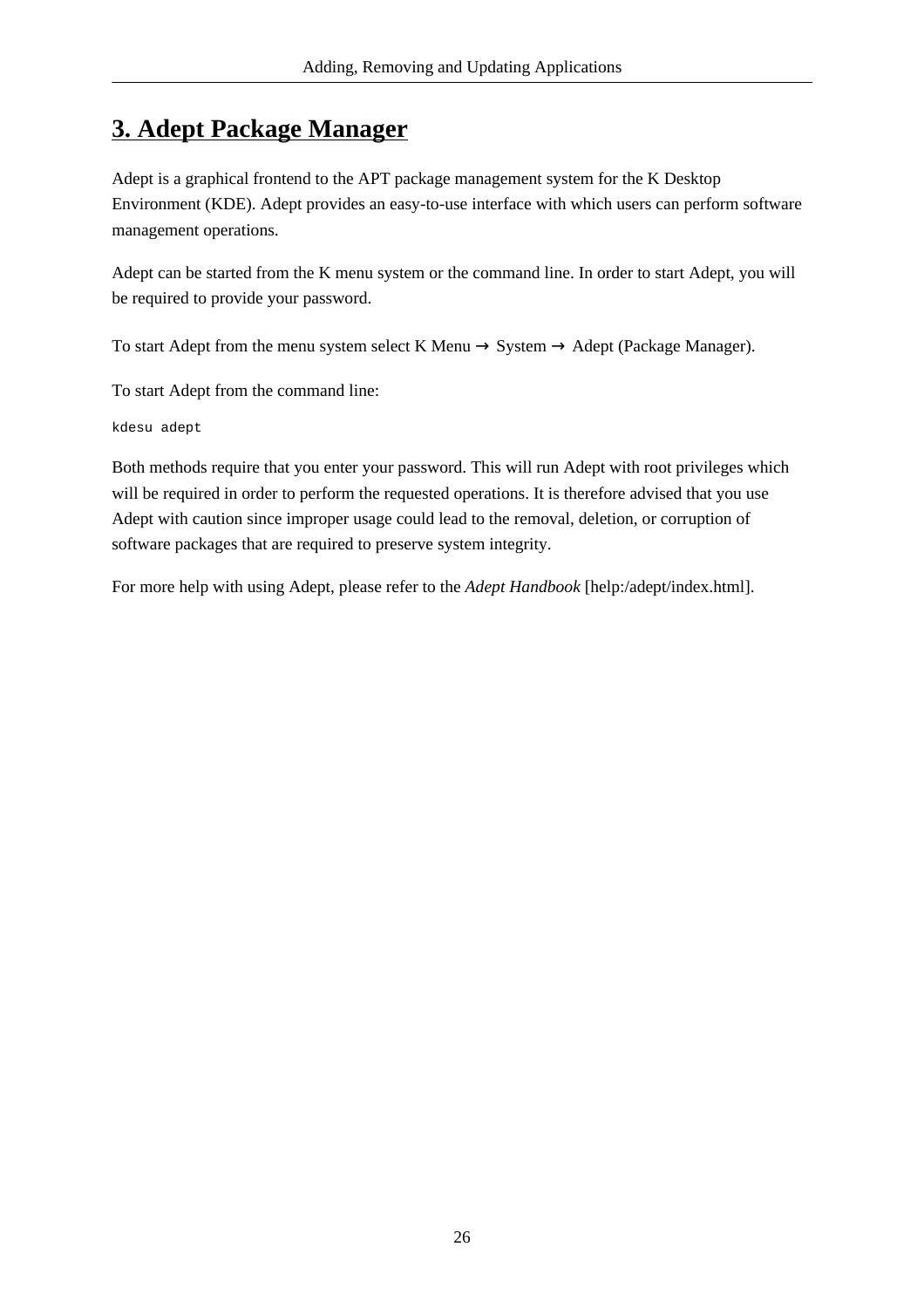## <span id="page-26-0"></span>**4. APT**

APT (Advanced Packaging Tool) is a powerful package management system, on which the graphical programs Add/Remove Programs and Adept are based. APT automatically handles dependencies and performs other operations on system packages to allow the installation of the desired packages.



Running APT requires administrative privileges (see *[Section 3, "Root And Sudo" \[p. 18\]](#page-17-0)*).

Some common commands that can be used with APT:

• Install packages:

sudo apt-get install packagename

• Remove packages:

sudo apt-get remove packagename

• Search for packages:

apt-cache search keyword

• Retrieve new lists of available packages:

sudo apt-get update

• Upgrade system with available updates:

sudo apt-get dist-upgrade

• List further commands and options:

apt-get help



For further information about the use of APT, you can read the comprehensive *[Debian APT](http://www.debian.org/doc/user-manuals#apt-howto) [User Manual](http://www.debian.org/doc/user-manuals#apt-howto)* [<http://www.debian.org/doc/user-manuals#apt-howto>].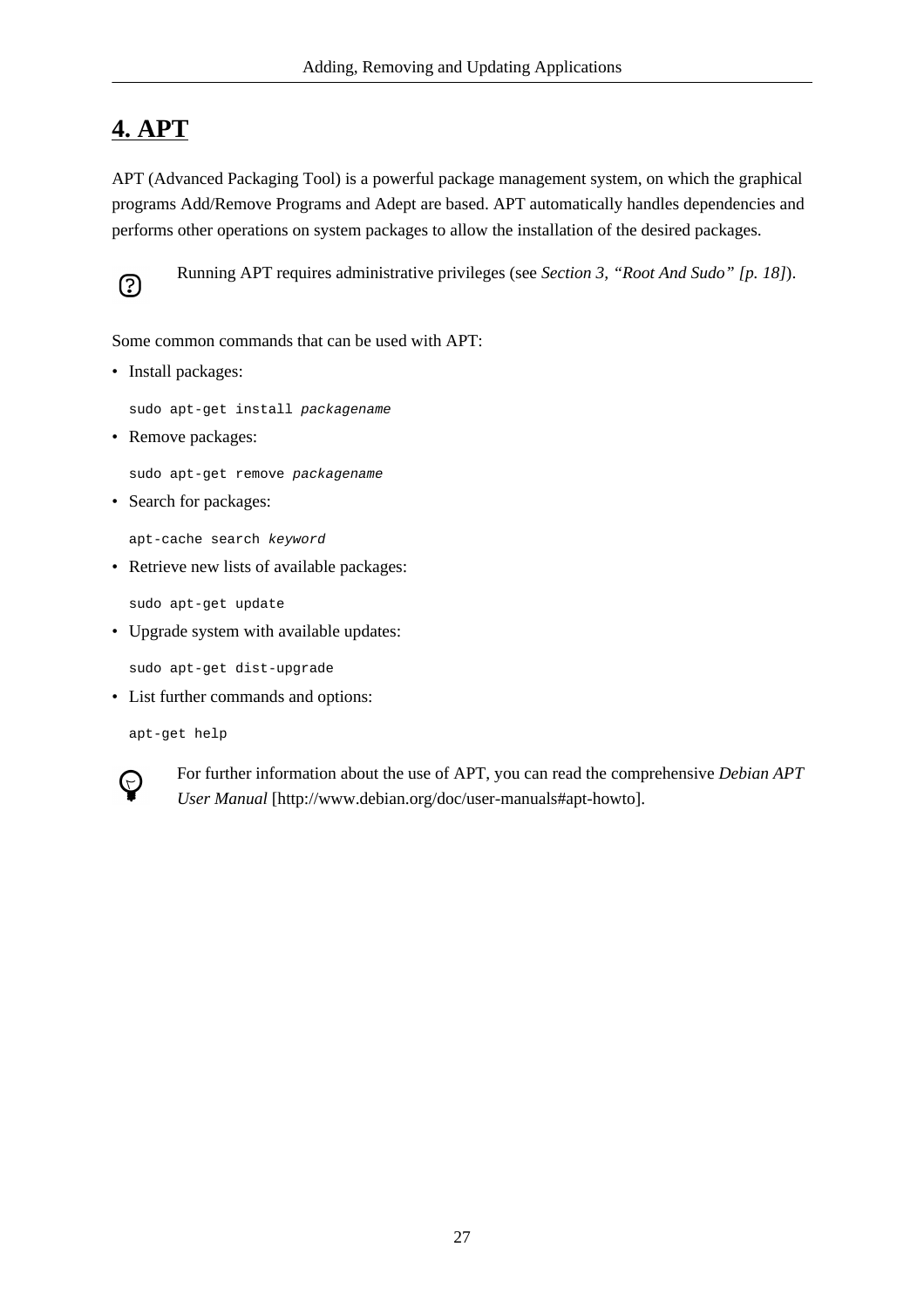## <span id="page-27-0"></span>**5. Manual Installation**

Although the preferred method of installing programs is via the package managers described in *[Chapter 3, Adding, Removing and Updating Applications \[p. 23\]](#page-22-0)*, you can also download and install individual package files containing software. There are many different kinds of Linux package files. Most of these are associated with the package managers of specific Linux distributions.

If you find a packaged application that you wish to install, it is recommended that you check if there is a native Kubuntu package of the application available through a package manager, and that you install that version instead. This guarantees that the program is completely compatible with your system. If there is no package available through the package manager, you can install it manually. The installation procedure depends on the type of package file.

#### 5.1. Install/Uninstall .deb files

The package files associated with Kubuntu have the *.deb* suffix because of Kubuntu's close relation to the Debian GNU/Linux distribution. You can download and install individual *.deb* files. You will need administrative privileges to do this (see *[Section 3, "Root And Sudo" \[p. 18\]](#page-17-0)*).

- 1. To install a .deb file, simply Right click on the .deb file, and choose Kubuntu Package Menu  $\rightarrow$ Install Package.
- 2. Alternatively, you can also install a .deb file by opening a terminal and typing:

sudo dpkg -i package\_file.deb

3. To uninstall a .deb file, remove it using Adept, or type:

sudo apt-get remove package name

#### 5.2. Convert .rpm files to .deb files

Another type of package files is Red Hat Package Manager Files which have the *.rpm* suffix. It is not recommended to install these on an Kubuntu system. In almost all cases, a native Kubuntu *.deb* package is available. However, if absolutely necessary, an *.rpm* file can be converted to a *.deb* package using the program alien.

- 1. Install the alien program (*[Chapter 3, Adding, Removing and Updating Applications \[p. 23\]](#page-22-0)*).
- 2. Run the following command in a terminal, with administrative privileges:

sudo alien package\_file.rpm

#### 5.3. Install from Source

Files with the *.tar.gz* or *.tar.bz2* suffix are package files known as *tarballs* or *source* packages which are widely used in Linux. If there is no native Kubuntu package available in any of the Kubuntu repositories, you can try to compile the package from source. For tips on compiling software, look at the *[Compiling Software](https://wiki.ubuntu.com/CompilingSoftware)* [[https://wiki.ubuntu.com/CompilingSoftware\]](https://wiki.ubuntu.com/CompilingSoftware) page on the Ubuntu Wiki.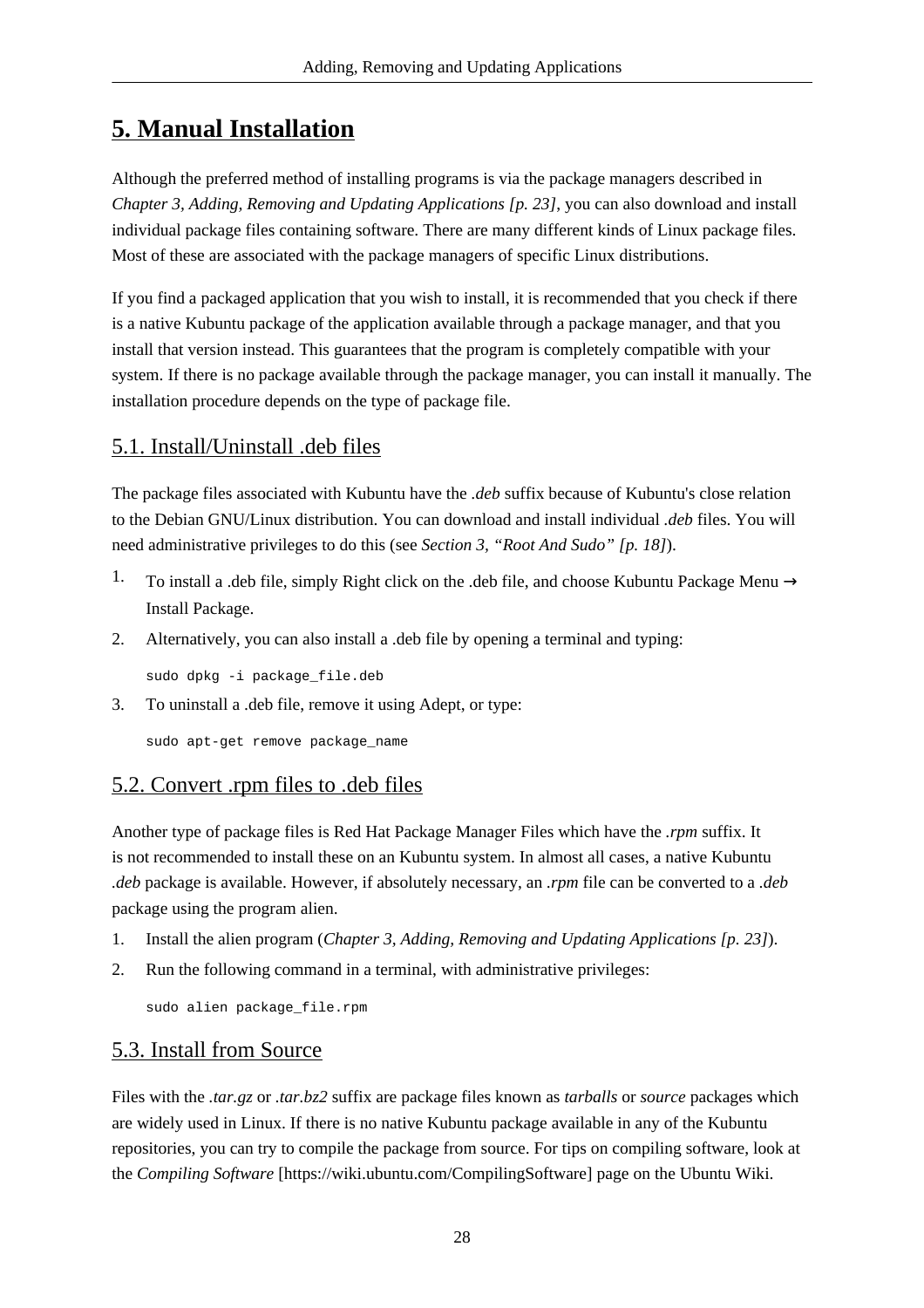## <span id="page-28-0"></span>**6. Managing Repositories**

#### 6.1. What are Repositories?

There are thousands of programs freely available to install on Kubuntu. These programs are stored in software archives (*repositories*) and are made available for installation over the Internet. This makes it very easy to install new programs in Linux, and it is also very secure, because each program you install is built specially for Kubuntu and checked before it is installed. To organize the software, Kubuntu repositories are categorized into four groups: *Main*, *Restricted*, *Universe*, and *Multiverse*.

The rationale used to determine which software goes into which category is based on two factors:

- The level of support software development teams provide for a program
- The level of compliance the program has to the *[Free Software Philosophy](http://www.ubuntu.com/ubuntu/philosophy)* [<http://www.ubuntu.com/ubuntu/philosophy>]

You can find more information about the Repositories available on the *[Ubuntu website](http://www.ubuntu.com/ubuntu/components)* [[http://www.ubuntu.com/ubuntu/components\]](http://www.ubuntu.com/ubuntu/components).

The standard Kubuntu Install CD contains some software from the *Main* and *Restricted* categories. Once your system is made aware of the Internet-based locations for these repositories, many more programs are made available for installation. Using the software package management tools already installed on your system, you can search for, install and update any piece of software directly over the Internet, without the need for the CD.

#### 6.2. Removing the CD-ROM Repository

The Kubuntu Install CD-ROM is included in the repositories after installation. This can cause Adept to ask for the CD-ROM when installing packages. It is possible to disable this repository so that Adept relies solely on the internet repositories.

To disable the CD-ROM repository:

- 1. Start Adept by choosing K Menu  $\rightarrow$  System  $\rightarrow$  Adept (Package Manager) from the Desktop menu system.
- 2. Select View  $\rightarrow$  Manage Repositories in the Adept package manager window.
- 3. Find the repository line that starts with "cdrom:", right click the line, and select Disable.
- 4. Click Apply to save your changes, and then exit using Close.

#### 6.3. Adding Extra Repositories

To enable the extra repositories:

1. Start Adept by choosing K Menu  $\rightarrow$  System  $\rightarrow$  Adept (Package Manager) from the Desktop menu system.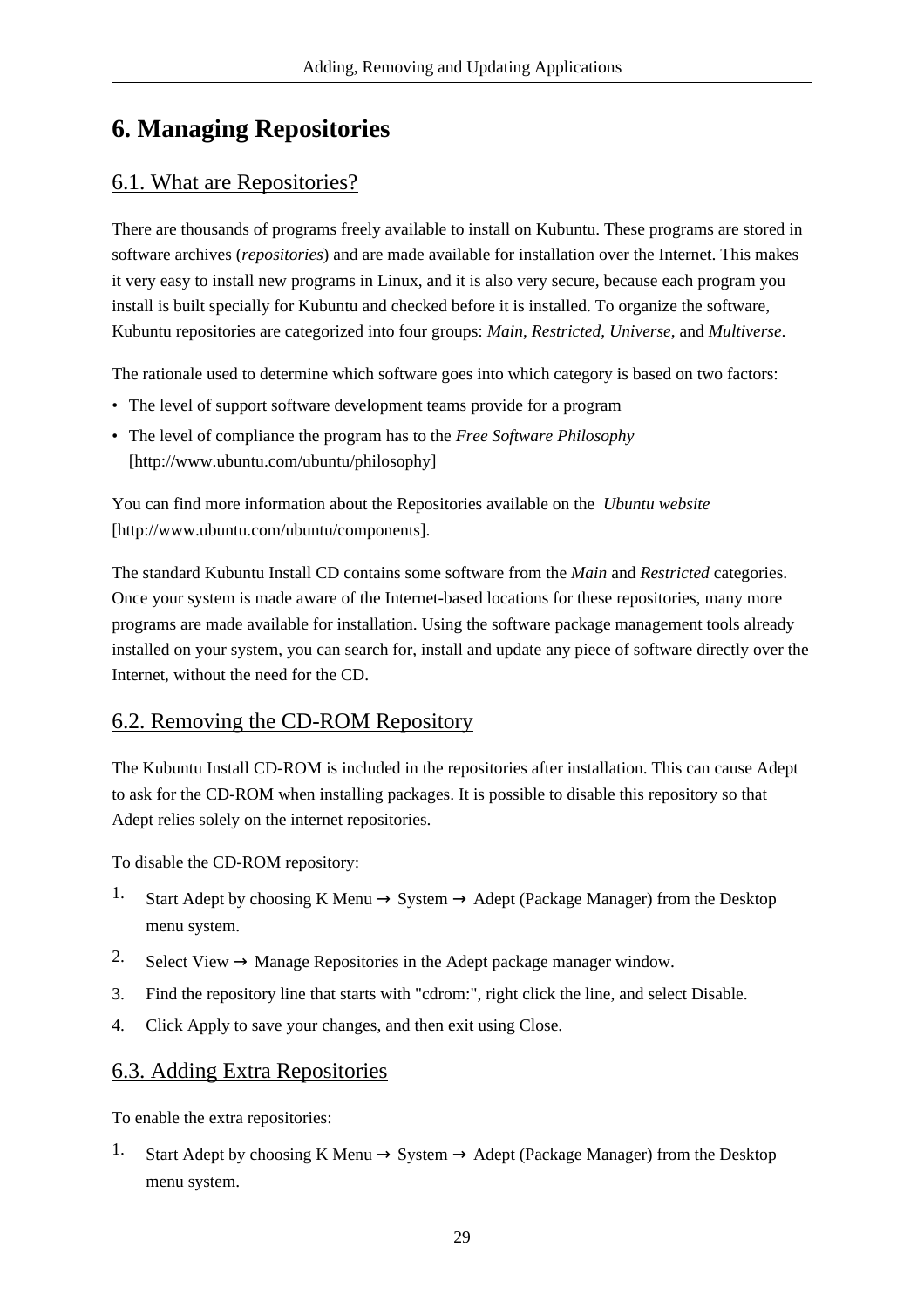- 2. Select View  $\rightarrow$  Manage Repositories in the Adept package manager window.
- 3. To enable the *Universe* repository, find the repository line with the Universe Component, and right click the line and select Enable.
	- $\odot$

Adding this repository will mean that the majority of the Free Software universe will be available to install on your system. This software is supported by a carefully selected group of volunteers within the Kubuntu Community, but is not supported by the core Kubuntu development team and may not include security updates.

4. To enable the *Multiverse* repository, find the repository lines (two of them) with the Universe Component, and click the word "universe". Edit the entry so that it reads "universe multiverse". Right click the line and select Enable to enable it if it is not already enabled.



Adding this repository will mean that software which has been classified as *non-free* will be available to install on your system. This software may not be permitted in some jurisdictions. When installing each package from this repository, you should verify that the laws of your country permit you to use it. Again, this software may not include security updates.

5. Click Apply to save your changes, and then exit using Close.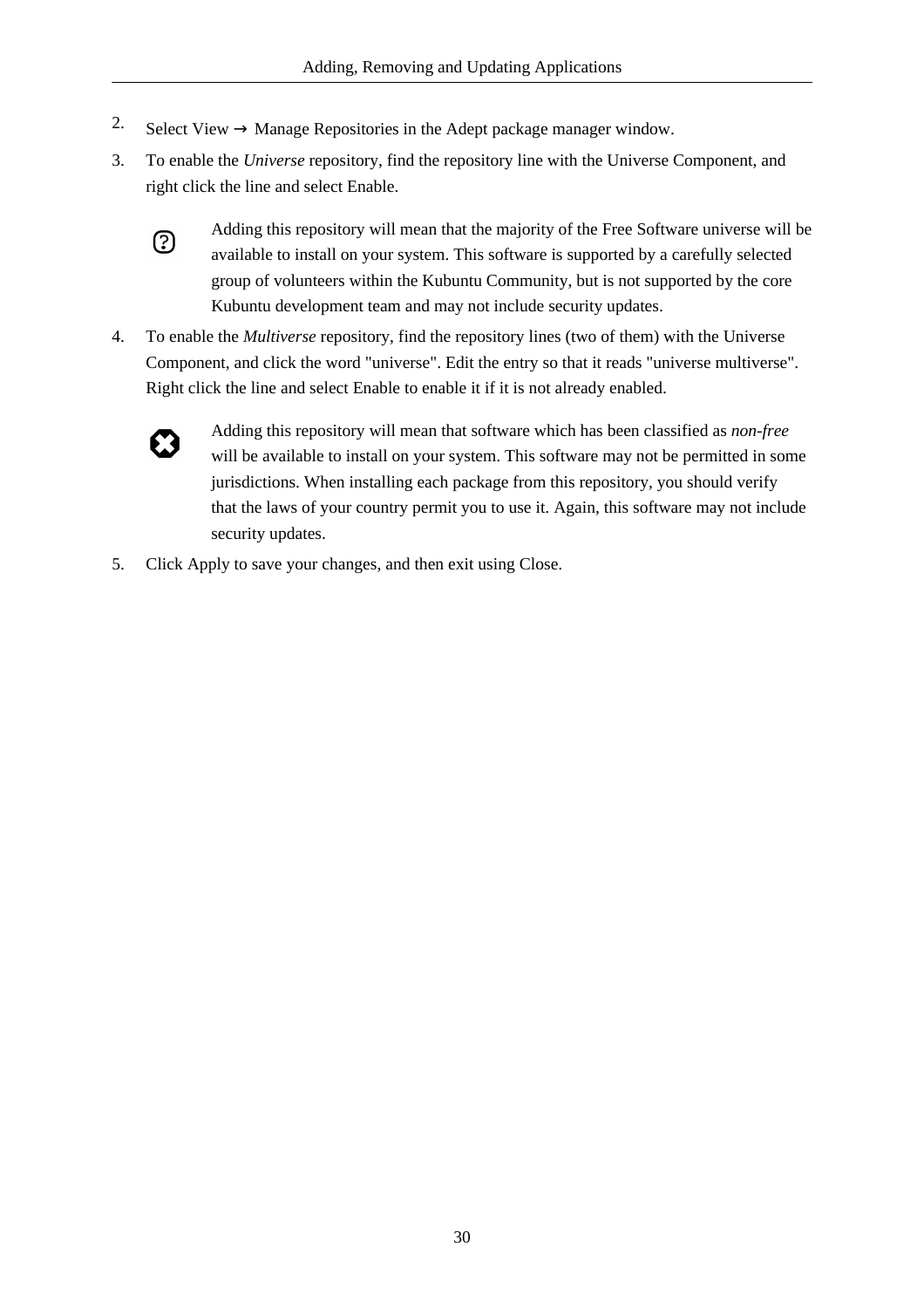## <span id="page-30-0"></span>**7. Updates**

Sometimes the Kubuntu developers release feature and security updates for applications and packages within the Kubuntu system.

When these updates are available, Kubuntu will inform you with a red warning icon in the system tray. To update your system, click the red button, enter your password and click Fetch List of Updates.

The Adept Updater program will list the available updates: to download and install these updates click Apply Updates. Kubuntu will then download and install the available updates from the Internet.

When Adept Updater has finished updating your system, close the pop-up window by clicking the Quit button.



After installing some important updates, it may be necessary to restart your computer. If so, Kubuntu will inform you with a pop up and an icon in your system tray.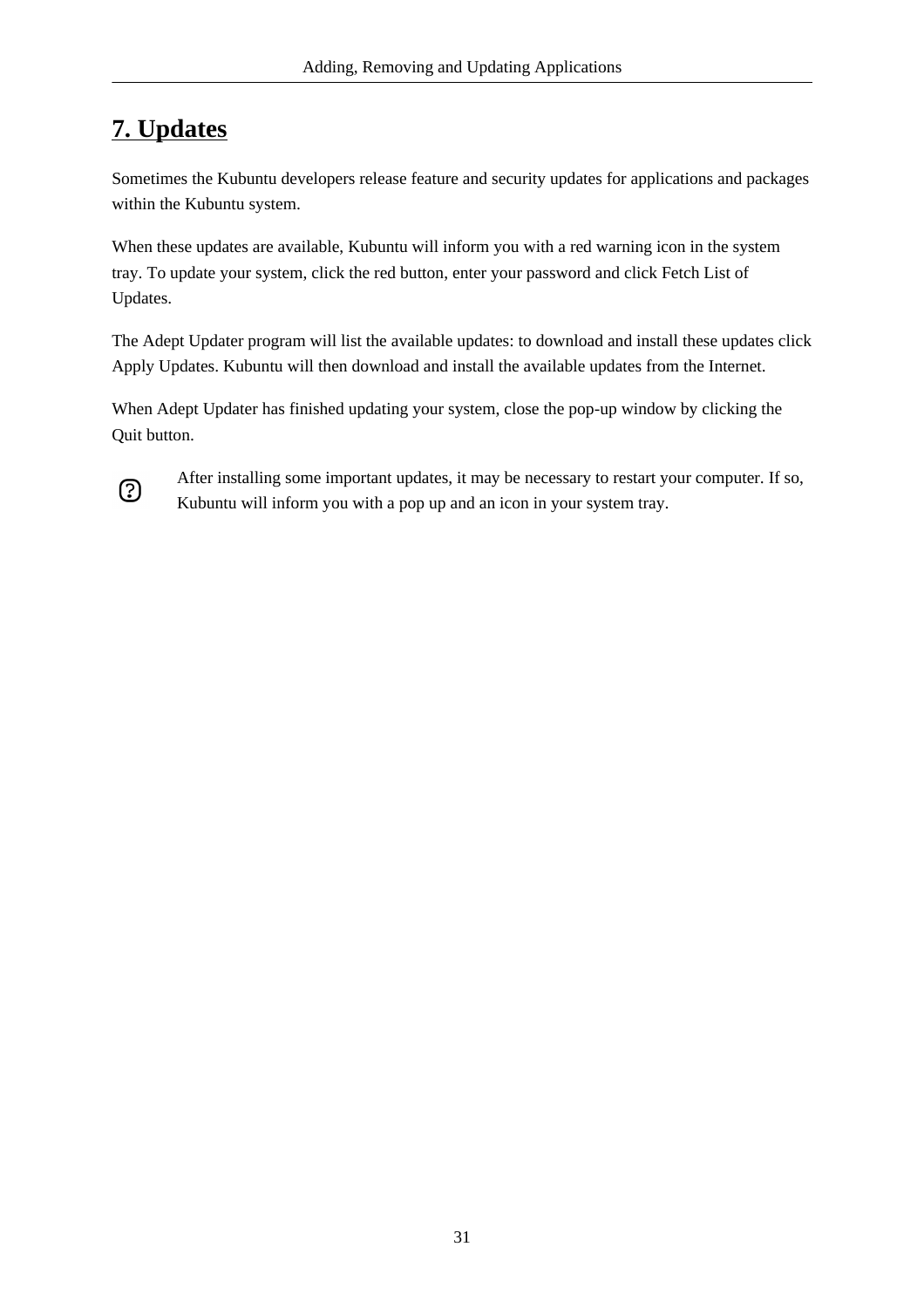# <span id="page-31-0"></span>**Chapter 4. Common Tasks**

This chapter contains information on common tasks that you might want to perform on your computer.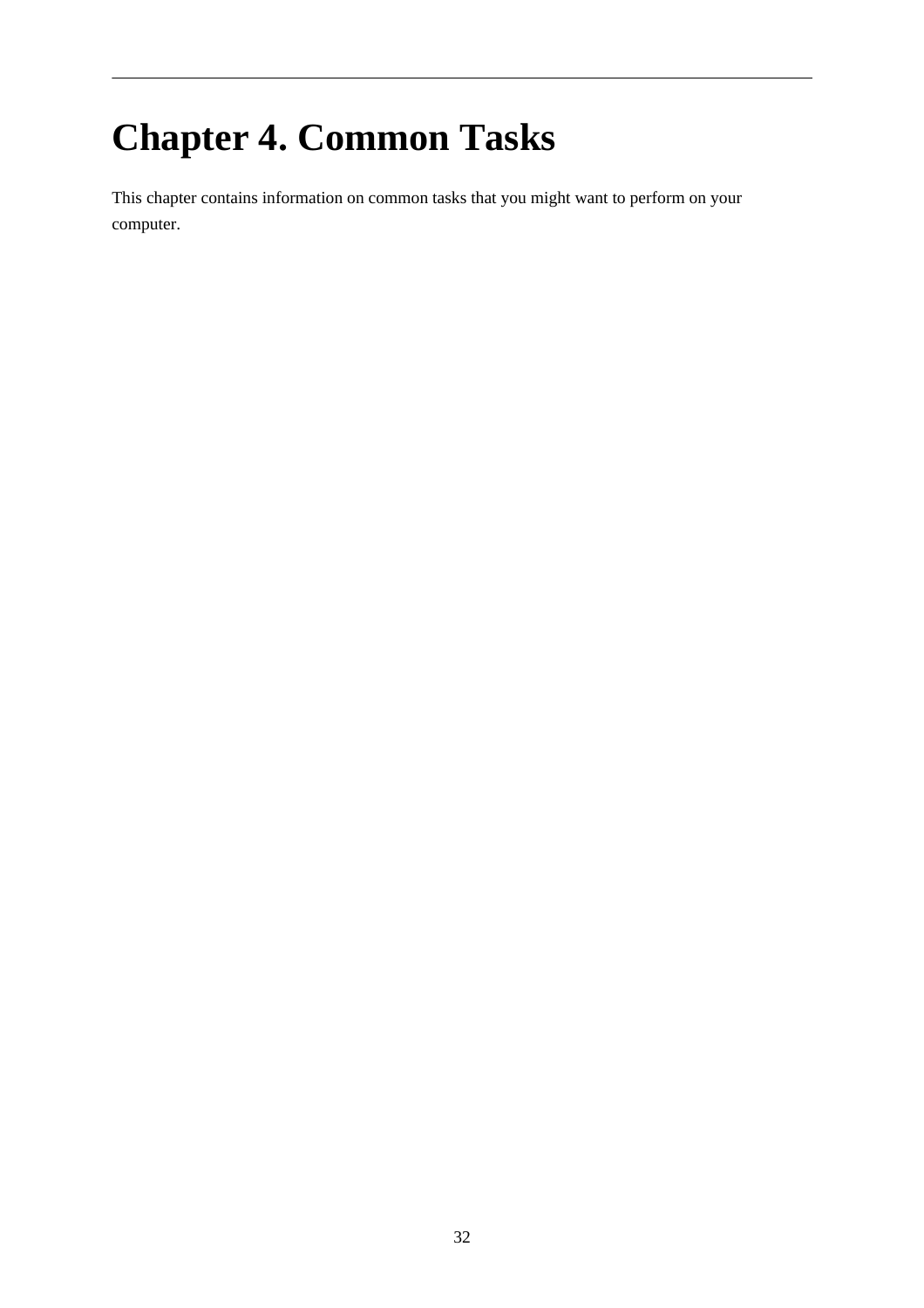## <span id="page-32-0"></span>**1. Music**

#### 1.1. Playing Audio CDs

When you insert an Audio CD into Kubuntu, the system will recognize it, mount it, and start the KDE Daemon. Choose Play to start playing the CDs in KSCD. If you are connected to the Internet, KSCD will retrieve the CD artist, title, and track data from *[freedb.org](http://freedb.org)* [[http://freedb.org\]](http://freedb.org). You can also retrieve information from other sources by clicking on the Extras

To start KSCD manually, choose K-Menu  $\rightarrow$  Multimedia  $\rightarrow$  KsCD (CDPlayer).

To play the CD, click the Play button. To play a particular track, select the track from the drop down list at the top.

#### 1.2. Ripping Audio CDs

- 1. When you insert an Audio CD into Kubuntu, the system will recognize it, mount it, and start the KDE Daemon. Choose Extract and Encode audio tracks to launch KaudioCreator.
- 2. To start KaudioCreator manually, choose K-Menu  $\rightarrow$  Multimedia  $\rightarrow$  KAudioCreator (CD Ripper) from the desktop menu system.
- 3. Inside KaudioCreator, you will be greeted with the list of songs, in order of their track number. If the CD you are ripping is an original CD (not a mix/back-up disk), then most of the song titles should be detected automatically if you are connected to the Internet. If not, click the disk in the top left hand corner to try again.
- 4. Select what tracks you want to rip, or all of them by pressing Select all tracks
- 5. To begin the ripping process, press the Rip Selection in the toolbar. When the ripping process has started, you can watch your progress by pressing the Jobs tab. By default, the files rip into /home/username/ogg directory, and are in the Ogg Vorbis (ogg) format. They are neatly sorted by artist, followed by album, and lastly song.
- 6. When you are done ripping your CD tracks, press the eject button to eject your CD-Rom.



You can use the preferences window to control where the extracted audio files are stored on your computer, the filename of extracted audio files, and the file format and codec used for the files. In the main window, choose Settings  $\rightarrow$  Configure KAudioCreator....

KAudioCreator can extract audio files to the following formats:

- **Ogg Vorbis** Ogg Vorbis is a patent-free lossy audio compression format which typically produces higher quality and greater compression than MP3. See the *[Vorbis website](http://www.vorbis.com/faq/)* [[http://www.vorbis.com/faq/\]](http://www.vorbis.com/faq/) for more information.
- **FLAC** FLAC is the Free Lossless Audio Codec. It can compress audio files up to 50% without removing any information from the audio stream. For more information on this format, see the *[FLAC homepage](http://flac.sourceforge.net/)* [\[http://flac.sourceforge.net/\]](http://flac.sourceforge.net/) on sourceforge.net.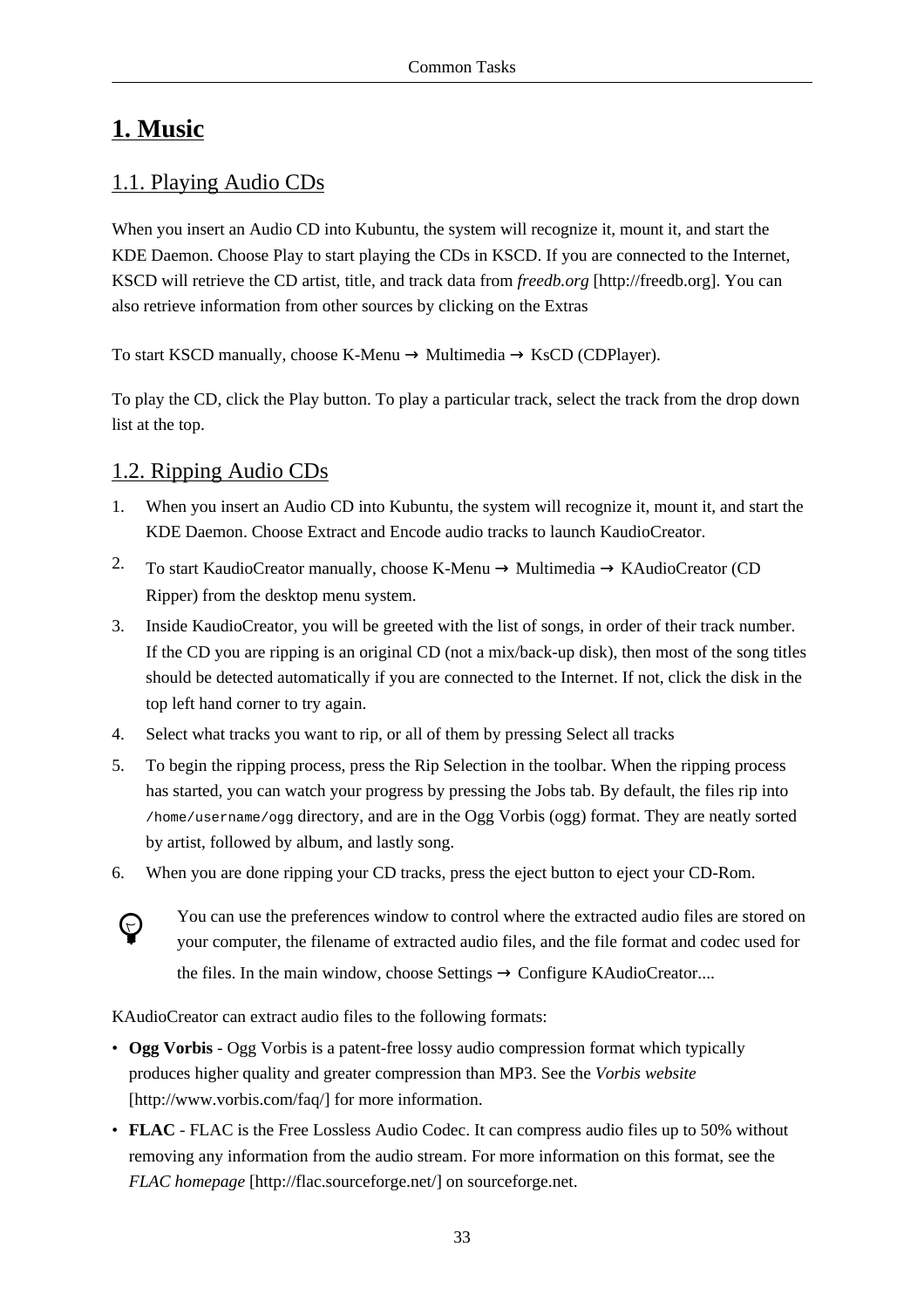• **WAV** - Wav is an uncompressed audio format, which can be compressed into OGG Vorbis or a codec of your choice. It is often used while working on sound in applications like Audacity, before being compressed.

You can also extract CD audio files to the proprietary non-free **MP3** format by using the lame encoder. See the *[KAudioCreator Handbook](http://docs.kde.org/stable/en/kdemultimedia/kaudiocreator/index.html)*  [<http://docs.kde.org/stable/en/kdemultimedia/kaudiocreator/index.html>] (*[Offline Help](help:/kaudiocreator/index.html)* [[help:/kaudiocreator/index.html\]](help:/kaudiocreator/index.html)).

#### 1.3. Playing and Organizing Music Files

Kubuntu does not directly support the **MP3** format, because it is restricted by patents and proprietary rights. Instead Kubuntu supports the **Ogg Vorbis** format out of the box, a completely free, open and non-patented format. Ogg Vorbis files also sound better then MP3 files of the same file size and are supported by many popular music players (a list of players is *[here](http://wiki.xiph.org/index.php/PortablePlayers)* [<http://wiki.xiph.org/index.php/PortablePlayers>]).

You can still play your old MP3 files by installing MP3 support (see *[Section 3, "Multimedia](#page-37-0) [Codecs" \[p. 38\]](#page-37-0)* ). Instructions for other formats, such as Windows Media Audio (wma/wmv) and other patent encumbered formats can be found *[on the Ubuntu Wiki](http://wiki.ubuntu.com/RestrictedFormats)* [<http://wiki.ubuntu.com/RestrictedFormats>].

The default music application on your Kubuntu system is the AmaroK Music Player, a music management and playback application that looks like iTunes. When you first start AmaroK, it will scan your home directory for any supported music files you have and add it to the database. To start AmaroK, choose K-Menu  $\rightarrow$  Multimedia  $\rightarrow$  AmaroK (Audio Player).

AmaroK has an inbuilt ID3 tag editor that can edit the metadata on your OGG and other music files. Please see the *[amaroK handbook](http://docs.kde.org/stable/en/extragear-multimedia/amarok/index.html)*  [[http://docs.kde.org/stable/en/extragear-multimedia/amarok/index.html\]](http://docs.kde.org/stable/en/extragear-multimedia/amarok/index.html) (*[Offline Help](help:/amarok/index.html)* [<help:/amarok/index.html>]) for details on how to edit the metadata.

#### 1.4. Using your iPod

You can play music directly off your iPod with AmaroK. Simply plug your iPod into the computer, and open AmaroK.

To transfer music files to and from an iPod, you can use AmaroK as well. Please see the *[amaroK](http://docs.kde.org/stable/en/extragear-multimedia/amarok/index.html) [handbook](http://docs.kde.org/stable/en/extragear-multimedia/amarok/index.html)* [<http://docs.kde.org/stable/en/extragear-multimedia/amarok/index.html>] (*[Offline Help](help:/amarok/index.html)* [<help:/amarok/index.html>]) on how to manage media files in your iPod.

#### 1.5. Edit Audio Files

Audacity is a free, open source software for recording and editing sounds. To use Audacity: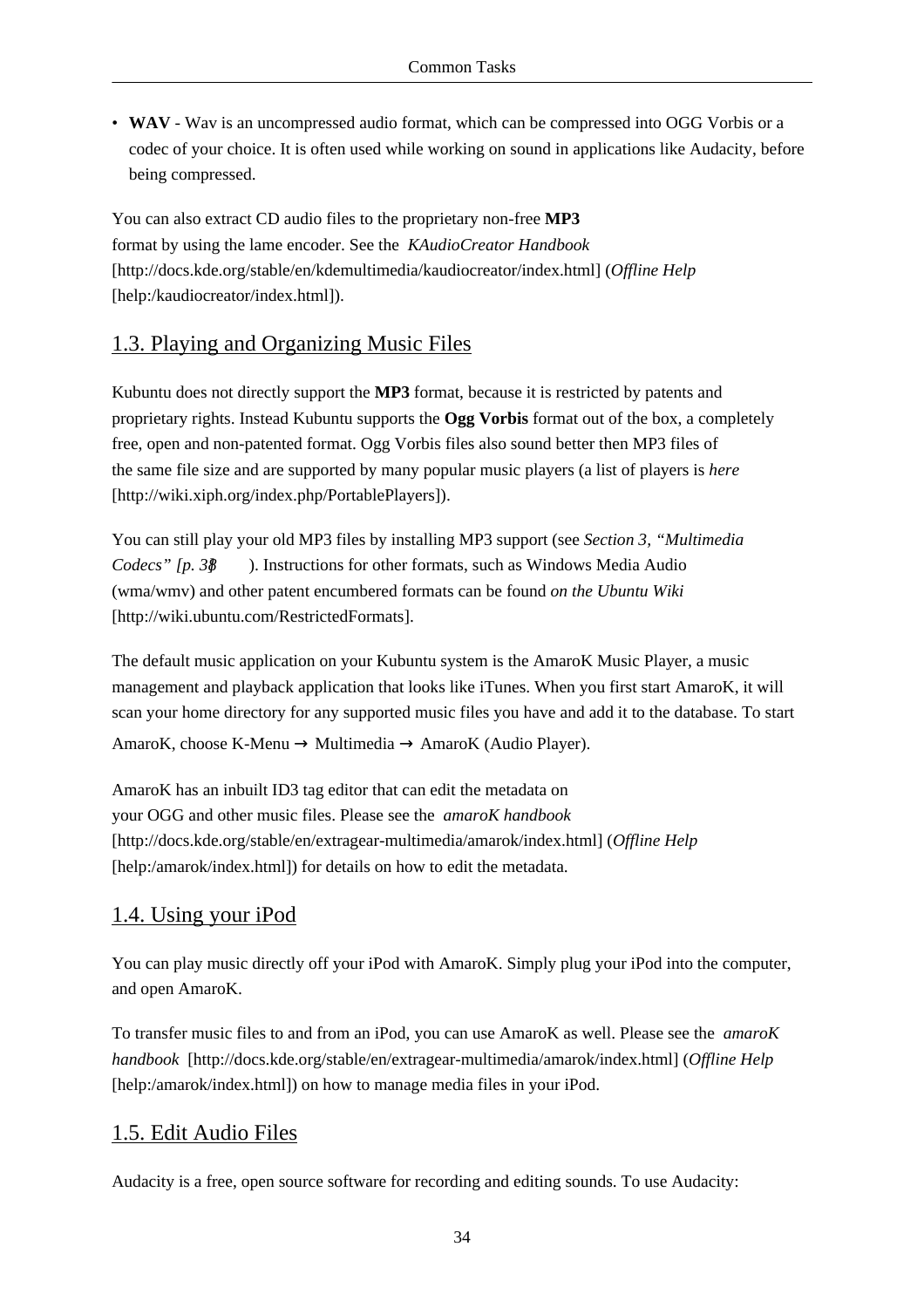- 1. Install the audacity package from the *Universe* repository (see *[Section 6, "Managing](#page-28-0) [Repositories" \[p. 29\]](#page-28-0)*).
- 2. To run Audacity, choose K-Menu  $\rightarrow$  Multimedia  $\rightarrow$  Audacity.
- 3. For further help about using Audacity, consult the program's help by choosing Help  $\rightarrow$  Contents.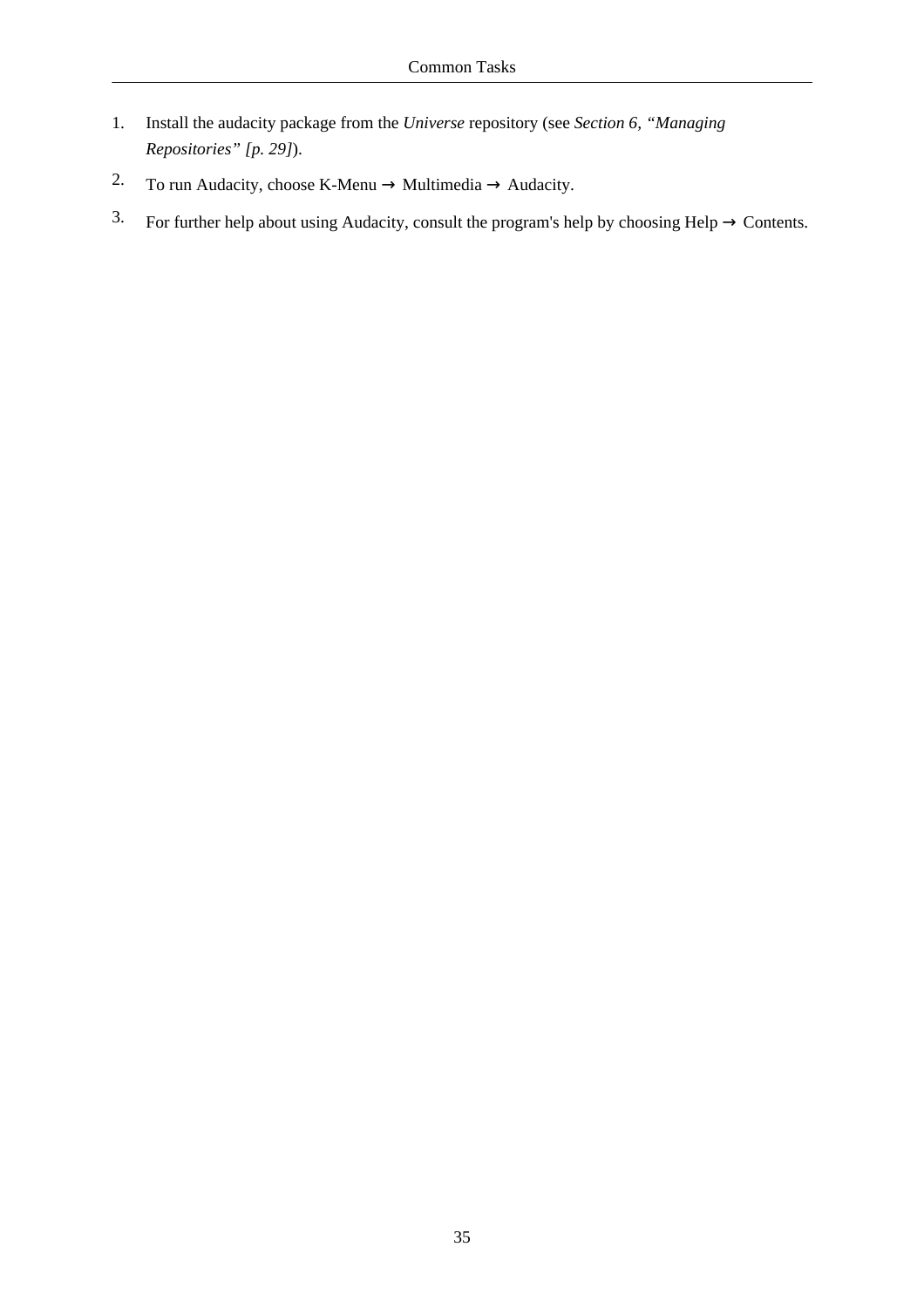## <span id="page-35-0"></span>**2. Video**

Many video formats can be played in Kubuntu using free codecs found in the repositories. This includes formats such as MPEG and other common video formats. To install further codec support see *[Section 3, "Multimedia Codecs" \[p. 38\]](#page-37-0)* .

In Kubuntu, videos can be played with the Kaffeine Media Player. Some features of Kaffeine include custom playlists, DVD playback and more. You can start Kaffeine by clicking: K-Menu  $\rightarrow$ Multimedia  $\rightarrow$  Kaffeine (Media Player).

#### 2.1. DVD Playback



The legal status of this library is not fully clear. In some countries it is possible that the use of this library to play or copy DVDs is not permitted by law. Verify that you are within your rights in using it.

The movie players provided in Kubuntu are capable of reading DVDs that are not encrypted. However, most commercial DVDs are encrypted with CSS (Content Scrambling System) and currently, for legal reasons, it is not possible to include support for these DVDs in Kubuntu. However it is possible to enable support as follows:

1. Install the libdvdread3 package (see *[Section 6, "Managing Repositories" \[p. 29\]](#page-28-0)*).



You will need to use Adept Package Manager to install this package

2. Type the following command into a terminal prompt:

sudo /usr/share/doc/libdvdread3/examples/install-css.sh

#### 2.2. RealPlayer 10

1. Install the libstdc++5 package (see *[Chapter 3, Adding, Removing and Updating Applications \[p.](#page-22-0) [23\]](#page-22-0)*).



You will need to use Adept Package Manager to install this package

- 2. Download the Realplayer package from *[here](ftp://ftp.nerim.net/debian-marillat/pool/main/r/realplay/realplayer_10.0.6-0.0_i386.deb)* [[ftp://ftp.nerim.net/debian-marillat/pool/main/r/realplay/realplayer\\_10.0.6-0.0\\_i386.deb](ftp://ftp.nerim.net/debian-marillat/pool/main/r/realplay/realplayer_10.0.6-0.0_i386.deb)] only if you have a *i386* machine. Debian packages are not available for *PowerPC* or *AMD64* architectures. However, you can try to see if a player is available on the *[Helix Player](https://player.helixcommunity.org/)* [<https://player.helixcommunity.org/>] Community Site.
- 3. Install the package you have downloaded (see *[Section 5.1, "Install/Uninstall .deb files" \[p. 28\]](#page-27-0)*).
- 4. To run Real Player 10, choose K-Menu  $\rightarrow$  Multimedia  $\rightarrow$  RealPlayer 10 (Media Player).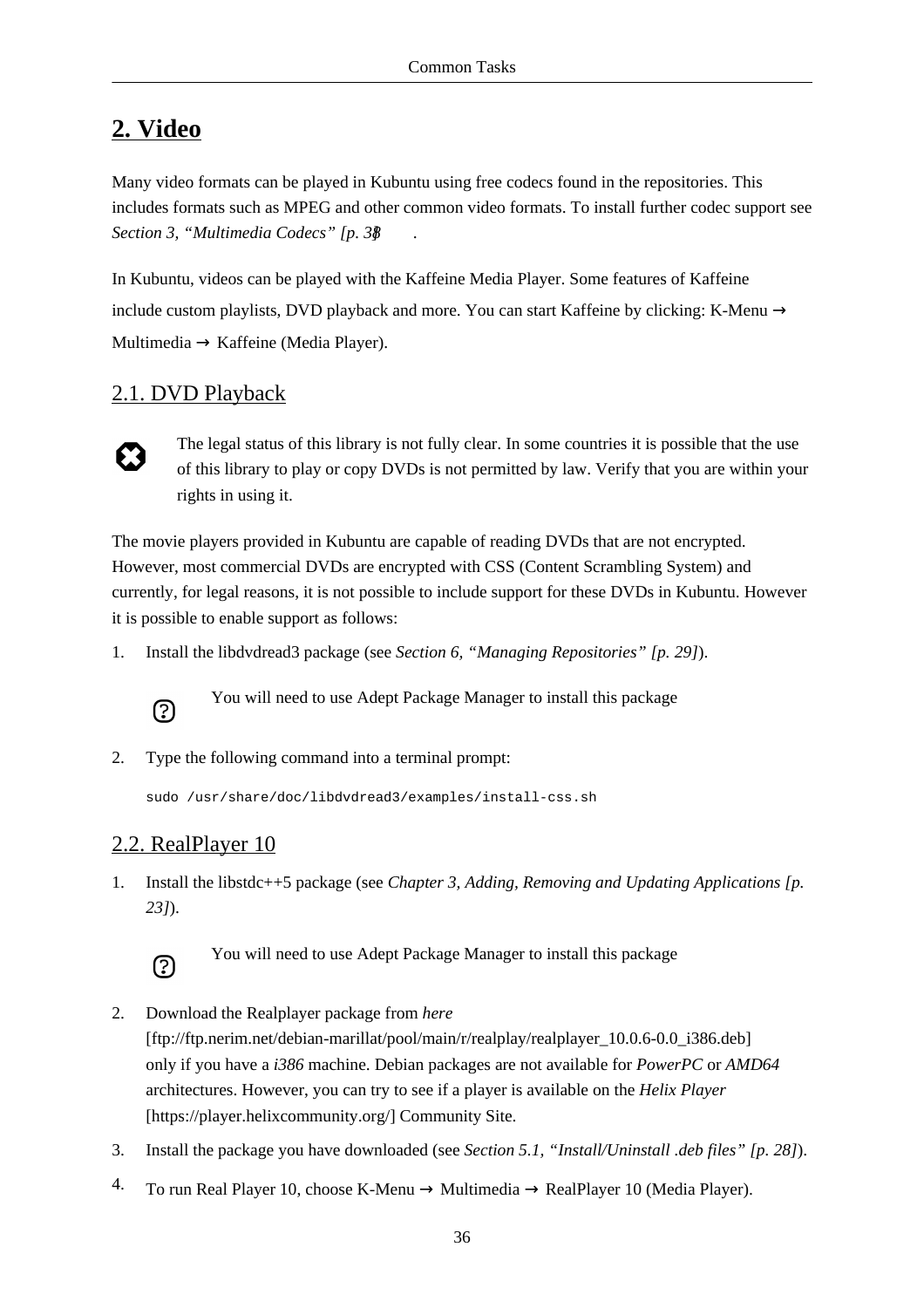## 2.3. Video Editing

Kino is an advanced video editor. It features excellent integration with IEEE-1394 (Firewire) for capture, VTR control, and recording back of the camera. It captures video to disk in Raw DV and AVI format, in both type-1 DV and type-2 DV (separate audio stream) encoding. For more information, see *[the Kino website](http://www.kinodv.org/article/static/2)* [[http://www.kinodv.org/article/static/2\]](http://www.kinodv.org/article/static/2). To use it:

- 1. Install the kino package (see *[Chapter 3, Adding, Removing and Updating Applications \[p. 23\]](#page-22-0)*).
- 2. To run Kino, choose Applications  $\rightarrow$  Sound & Video  $\rightarrow$  Kino Video Editor.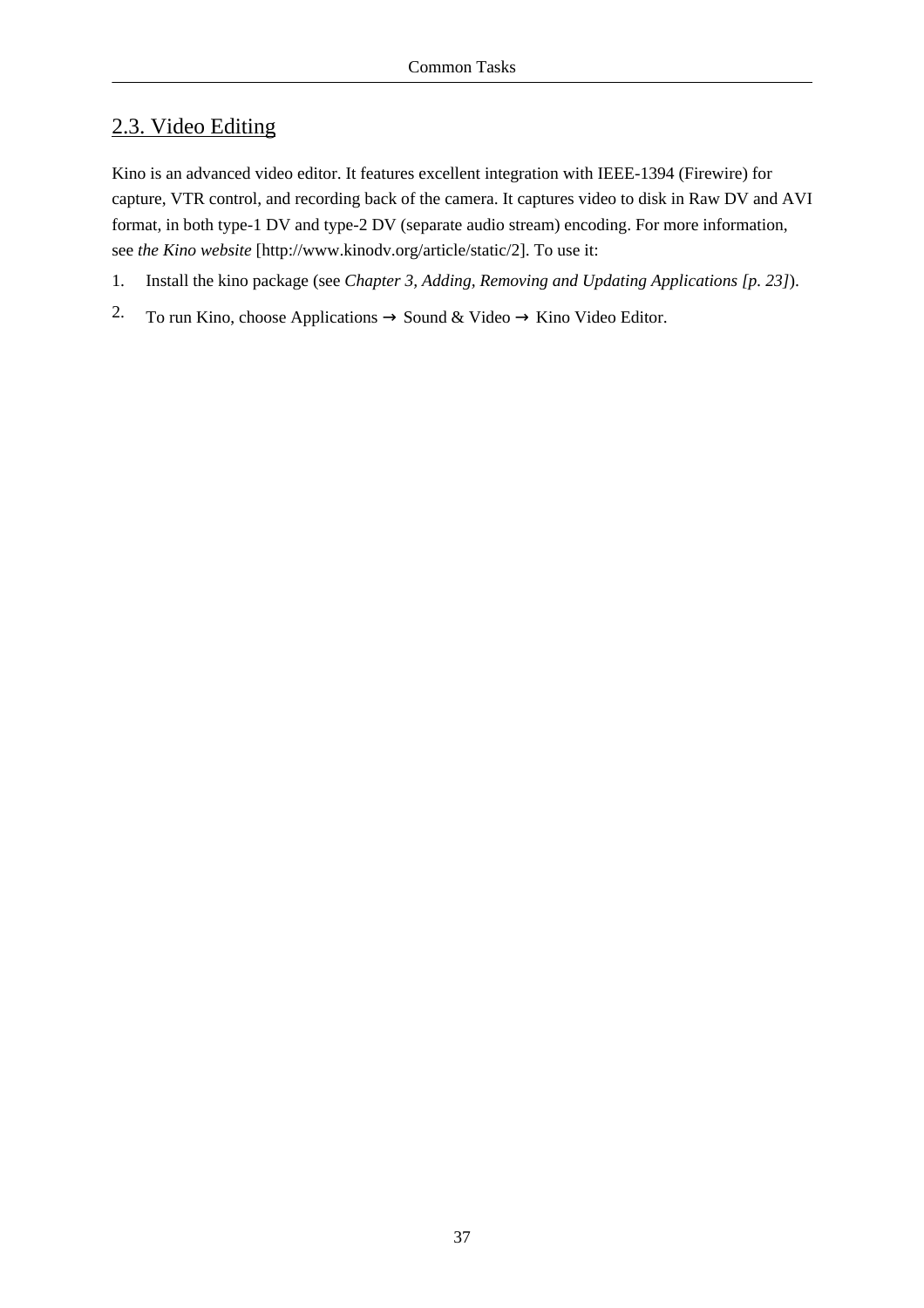# **3. Multimedia Codecs**

Codecs for playing non-free formats are not included in Kubuntu by default. You can get support for the extra codecs by installing the libxine-extracodecs package from the *Multiverse* repository (see *[Section 6, "Managing Repositories" \[p. 29\]](#page-28-0)*).



Some of these packages may not be permitted in some countries: you should verify that you are permitted to use them before installing them.

Due to patent and copyright restrictions, some codecs are not included at all in Kubuntu. For more information on these, go to *<https://wiki.ubuntu.com/RestrictedFormats>*.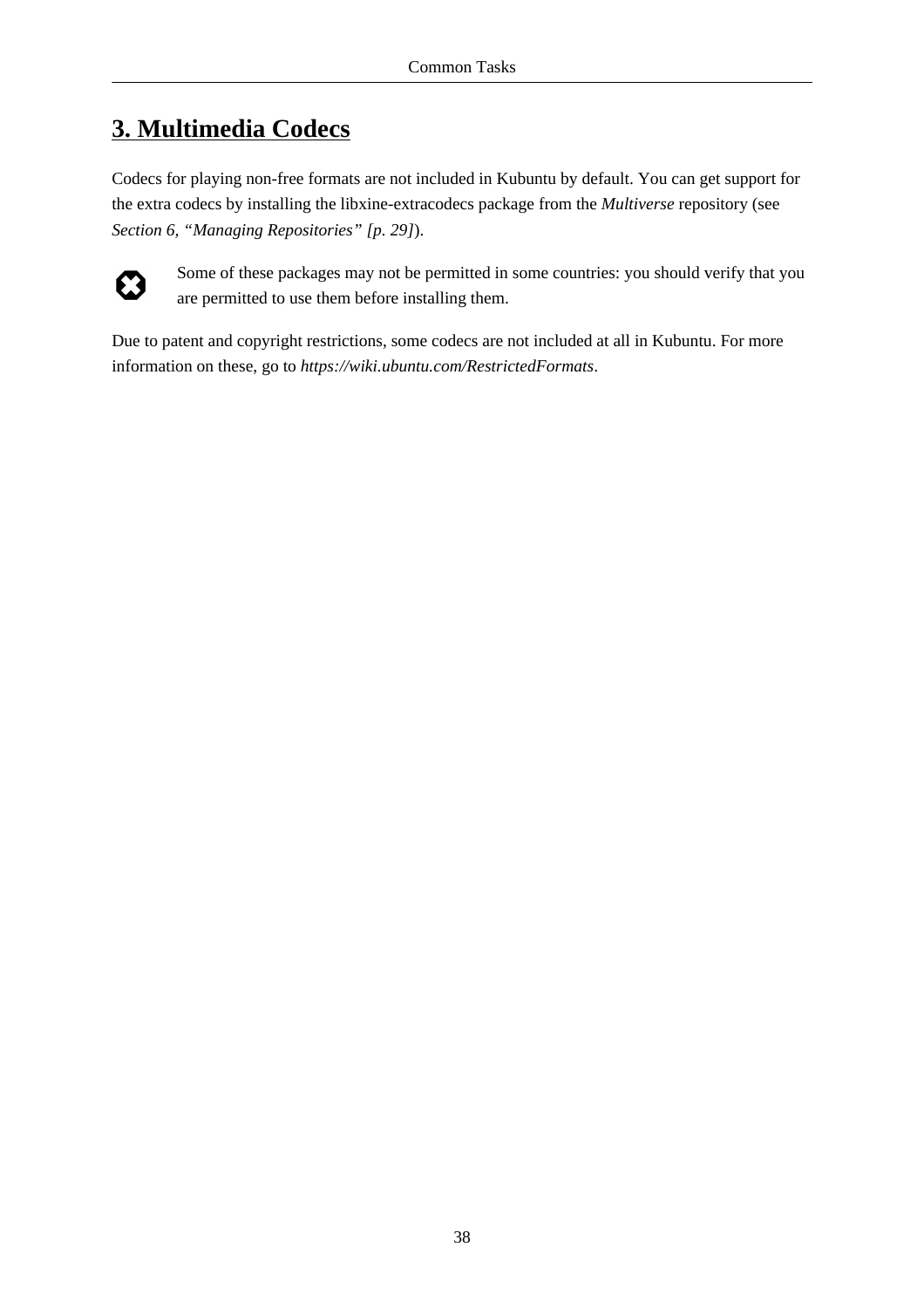# **4. Burning and Ripping CDs/DVDs**

## 4.1. Burning a Photo or Data CD/DVD

- 1. Launch k3b by choosing K-Menu  $\rightarrow$  Multimedia  $\rightarrow$  k3b (CD and DVD Burning)
- 2. Follow the *[steps to burn a data CD](http://docs.kde.org/stable/en/extragear-multimedia/k3b/cdcopyhowto.html)*  [[http://docs.kde.org/stable/en/extragear-multimedia/k3b/cdcopyhowto.html\]](http://docs.kde.org/stable/en/extragear-multimedia/k3b/cdcopyhowto.html) (*[Offline Help](help:/k3b/cdcopyhowto.html)* [<help:/k3b/cdcopyhowto.html>]) in the K3B handbook.

# 4.2. Burning an Audio CD/DVD

- 1. If you want to burn mp3 files into audio CDs, you will need to install the libk3b2-mp3 package from the *Universe* repository (see *[Section 6, "Managing Repositories" \[p. 29\]](#page-28-0)*).
- 2. Launch k3b by choosing K-Menu  $\rightarrow$  Multimedia  $\rightarrow$  k3b (CD and DVD Burning)
- 3. Follow the *[steps to burn an audio CD](http://docs.kde.org/stable/en/extragear-multimedia/k3b/audiocdcdreating.html)* [<http://docs.kde.org/stable/en/extragear-multimedia/k3b/audiocdcdreating.html>] (*[Offline Help](help:/k3b/audiocdcdreating.html)* [[help:/k3b/audiocdcdreating.html\]](help:/k3b/audiocdcdreating.html)) in the K3B handbook.

## 4.3. Rip a DVD with K3B

1. Install the following packages

| transcode                                                                                     |
|-----------------------------------------------------------------------------------------------|
| libxvidcore4                                                                                  |
| <b>SOX</b>                                                                                    |
| mipegtools                                                                                    |
| toolame                                                                                       |
| libdydread                                                                                    |
| from the Universe and Multiverse repository (see Section 6, "Managing Repositories" [p. 29]). |

- 2. Launch k3b by choosing K-Menu  $\rightarrow$  Multimedia  $\rightarrow$  k3b (CD and DVD Burning)
- 3. Follow the *[steps to Rip a DVD and Encode it](http://docs.kde.org/stable/en/extragear-multimedia/k3b/howtos.html#videointroduction)*

[<http://docs.kde.org/stable/en/extragear-multimedia/k3b/howtos.html#videointroduction>] (*[Offline](help:/k3b/howtos.html#videointroduction) [Help](help:/k3b/howtos.html#videointroduction)* [[help:/k3b/howtos.html#videointroduction\]](help:/k3b/howtos.html#videointroduction)) in the K3B handbook.

# 4.4. Generate MD5 Checksum files

• To save the md5sum of file.iso to a file, run:

md5sum file.iso > file.iso.md5

#### 4.5. Check MD5 checksum of an ISO image

- 1. Assuming that file.iso and file.iso.md5 are in the same folder.
- 2. md5sum -c file.iso.md5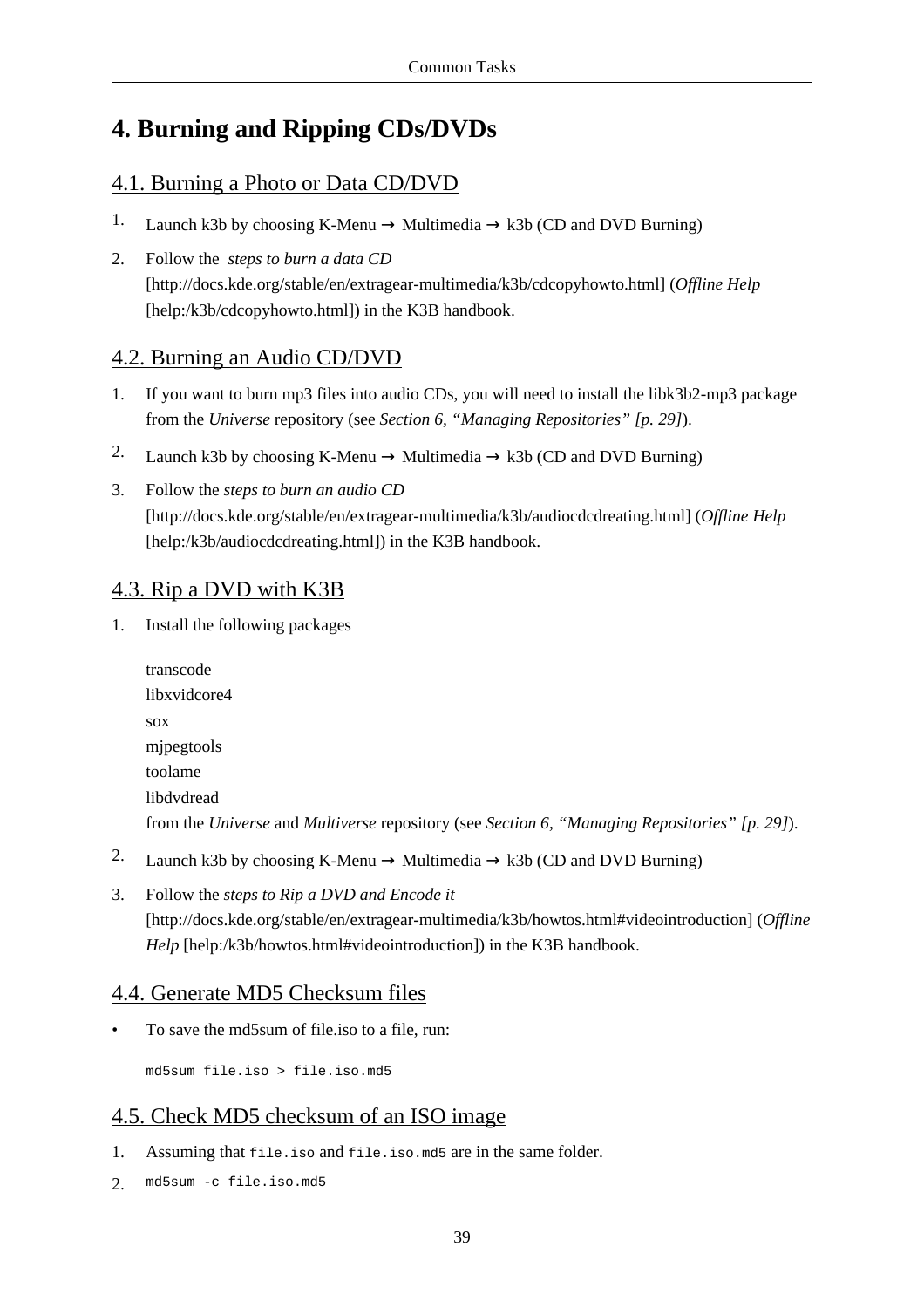# 4.6. Mount/unmount Image (ISO) files without burning to CD

1. To mount Image (ISO) file

sudo mkdir /media/iso sudo modprobe loop sudo mount file.iso /media/iso/ -t iso9660 -o loop

#### 2. To unmount Image (ISO) file

sudo umount /media/iso/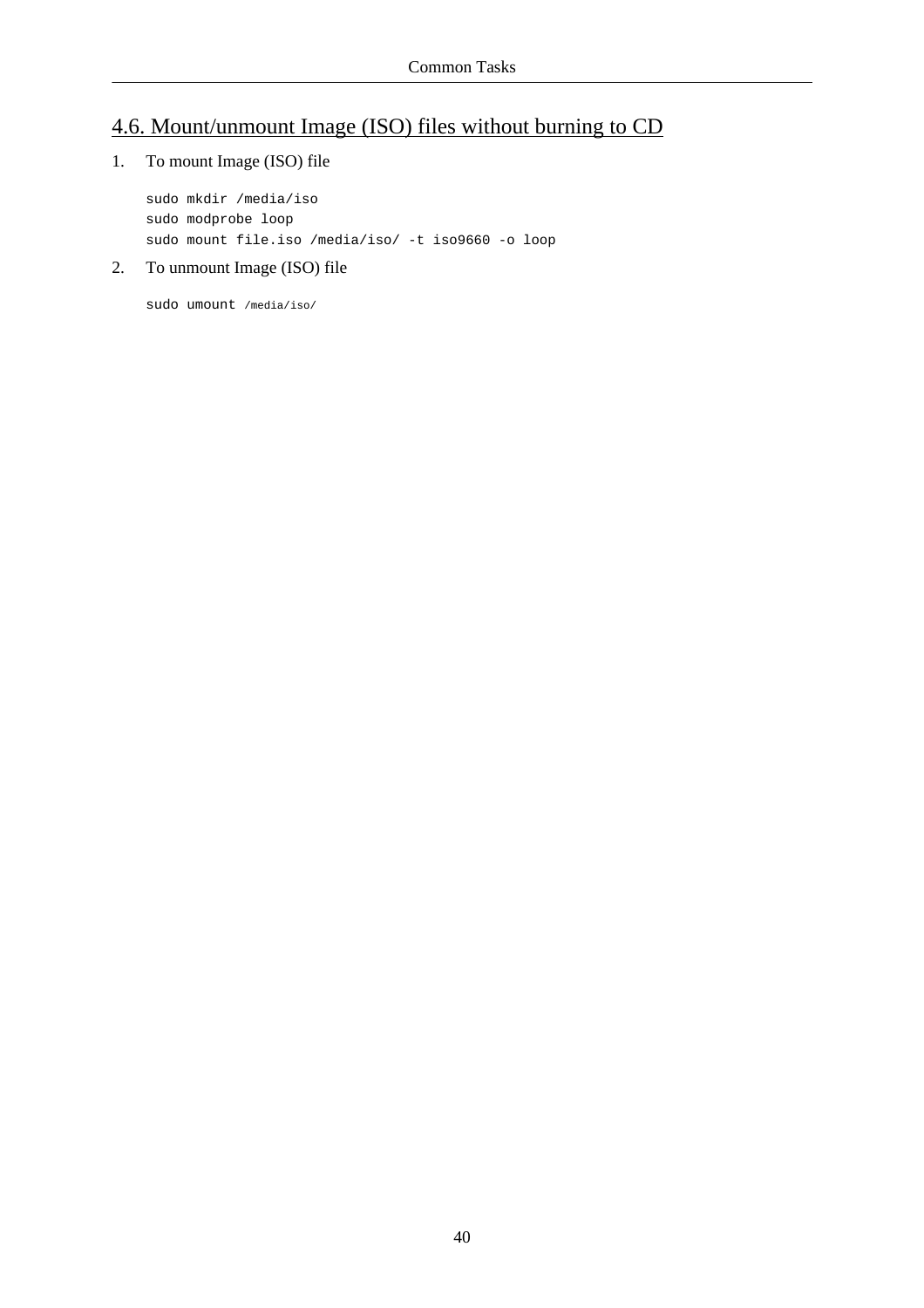# **5. Internet**

#### 5.1. Connecting to the Internet

To connect to the Internet, do the following:

- 1. If you have a Modem or ADSL connection, read *[Section 4.5, "Modems" \[p. 65\]](#page-64-0)* first.
- 2. K-Menu  $\rightarrow$  System Settings  $\rightarrow$  Network Settings
- 3. Click on the Administrator Mode... and enter your user password to gain administrator privileges.
- 4. Select the Network Interfaces tab. Select the interface to configure from the list, then click the Configure Interface... button.
- 5. Enter the relevant details of the connection like DHCP or Static IP address, or the wireless network name (in case of a wireless connection). Click OK to accept the settings.
- 6. Sometimes it may be necessary to configure the DNS settings. If needed, select the Domain Name System tab to add edit or delete DNS Servers in the DNS Servers list.

To activate or deactivate network connections, do the following:

- 1. K-Menu  $\rightarrow$  System Settings  $\rightarrow$  Network Settings
- 2. Click on the Administrator Mode... and enter your user password to gain administrator privileges.
- 3. Select the Network Interfaces tab. Select the interface to enable/disable from the list, then click the Enable Interface or the Disable Interface button.

# 5.2. Browse Network Computers

- 1. To view computers on the network, choose System Menu  $\rightarrow$  Remote Places from the Kicker (the taskbar).
- 2. You may need to enter a username and password, and a domain. You should obtain these from your network administrator.



Windows PCs sharing files on a local network can be found in *Samba Shares*.

# 5.3. Web Browser

Kubuntu comes with a very powerful web browser, file management tool and network browser, called Konqueror. Konqueror can support all major web protocols, and allows basic plugins for Macromedia Flash, and Real Media. When you first start up Kubuntu, Konqueror will be in the bottom panel (known as the "kicker"). It may also be invoked through the K-menu by clicking K-Menu  $\rightarrow$  Internet  $\rightarrow$  Web Browser (Konqueror)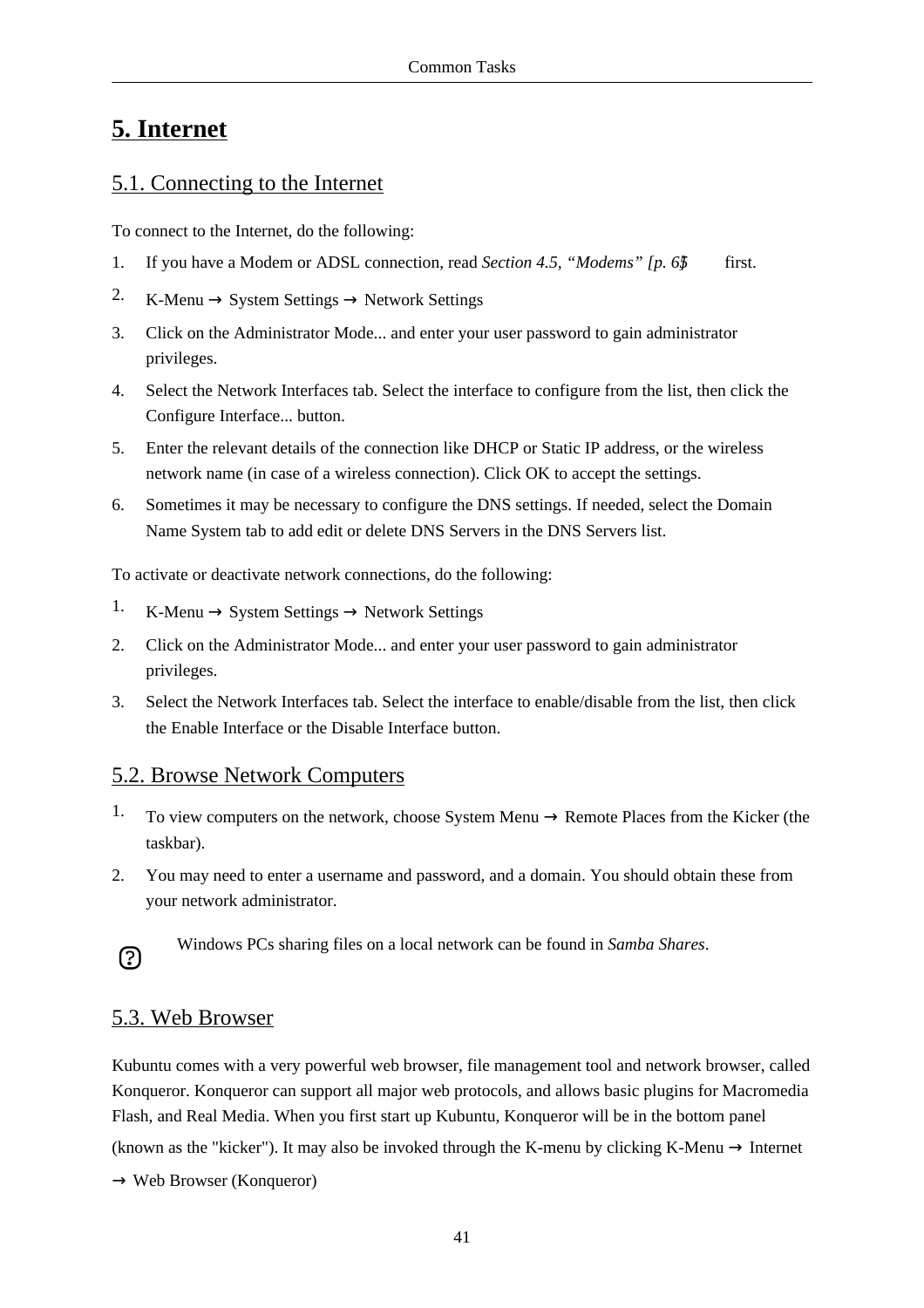Alternatively, the powerful and secure Mozilla Firefox web browser may be obtained in addition to Konqueror. Mozilla Firefox features tabbed browsing, pop-up blocking, in-built search facilities, live bookmarks and more. Also supported are popular plug-ins such as Java, Macromedia Flash, and Real Player just to name a few. Mozilla Firefox is not installed in Kubuntu by default. Mozilla Firefox can be obtained by installing the firefox package (see *[Chapter 3, Adding, Removing and Updating](#page-22-0) [Applications \[p. 23\]](#page-22-0)*).

After installation, it can be launched from K-Menu  $\rightarrow$  Internet  $\rightarrow$  Firefox Web Browser from the desktop menu system.



Mozilla Firefox has many *Extensions* available. Konqueror, on the other, is much more tightly integrated into KDE.

#### 5.3.1. Macromedia Flash for Konqueror

The following instructions are only for *i386* computers.

- 1. To view flash graphics from the Konqueror web browser, you need to install the flashplugin-nonfree package from the *Multiverse* repository (see *[Chapter 3, Adding, Removing](#page-22-0) [and Updating Applications \[p. 23\]](#page-22-0)*).
- 2. To download and install the plugin, enter the following command in a terminal:

sudo update-flashplugin

3. The plug-in will be available the next time you start Konqueror.

#### 5.3.2. How do I change Konqueror back to the default KDE profiles?

Kubuntu comes with a simplified Konqueror profile to make things more user friendly compared to default KDE. To get back to the default KDE profiles:

- 1. Open a terminal by choosing K-Menu  $\rightarrow$  System  $\rightarrow$  Konsole (Terminal Program) from the desktop menu system.
- 2. Execute the following commands

sudo rm -r /usr/share/kubuntu-default-settings/kde-profile/default/share/apps/konqueror sudo cp /usr/share/apps/konqueror/konqueror-orig.rc /usr/share/apps/konqueror/konqueror.rc

#### 5.4. Email

The Kontact groupware suite can handle all your email, contacts, calendar events, todo lists, newsgroups, notes and RSS/Atom feeds. Kontact can be launched by clicking K-Menu  $\rightarrow$  Office  $\rightarrow$ Personal Information Manager (Kontact) from the desktop menu system.

Alternatively, the Mozilla Thunderbird email client is available. To install this popular email client, install the mozilla-thunderbird package (see *[Chapter 3, Adding, Removing and Updating Applications](#page-22-0) [\[p. 23\]](#page-22-0)*).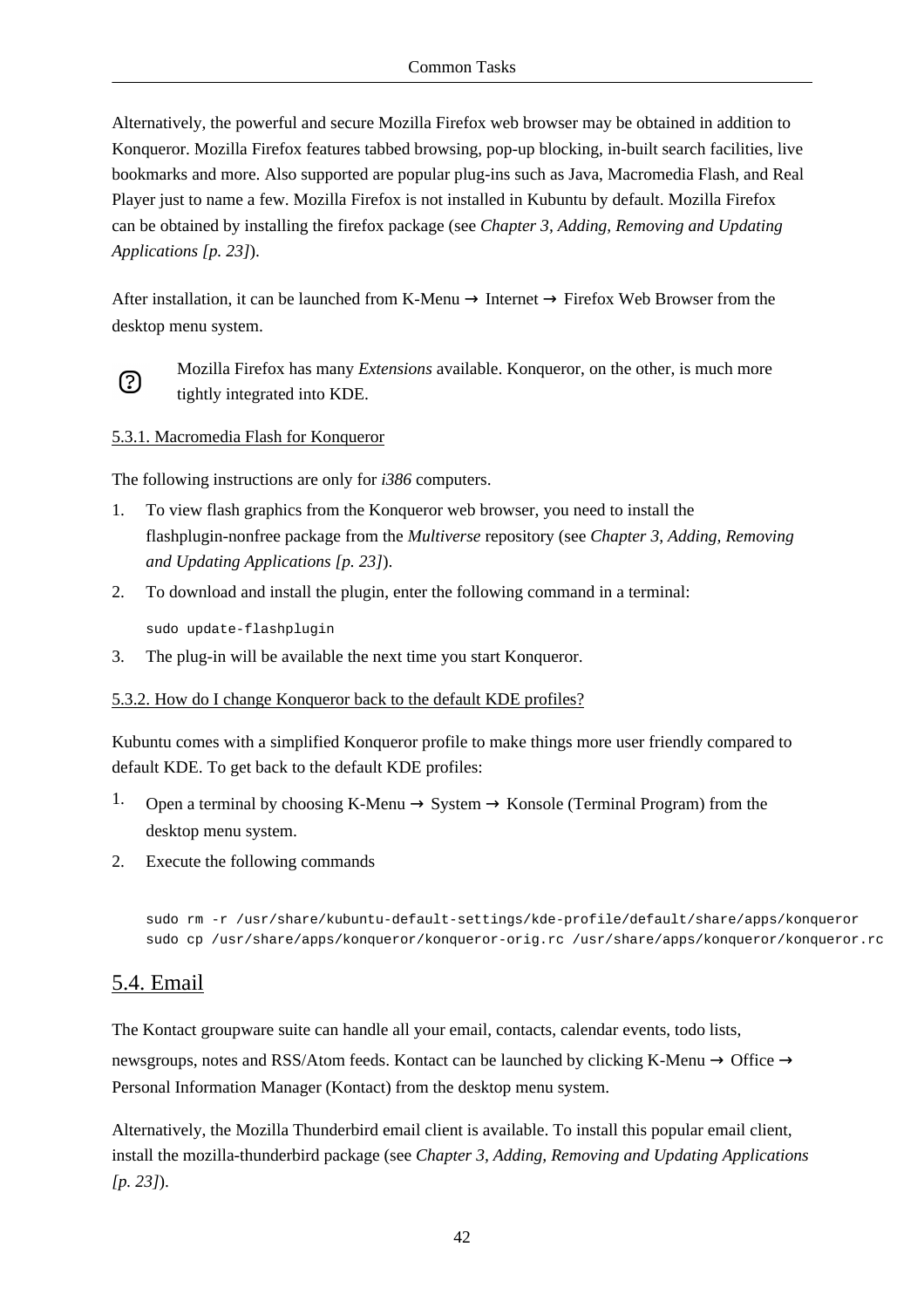To start Thunderbird, choose K-Menu  $\rightarrow$  Internet  $\rightarrow$  Thunderbird Mail Client from the desktop menu system.

#### 5.4.1. Change the preferred email client to Mozilla Thunderbird

- 1. Choose K-Menu  $\rightarrow$  System Settings  $\rightarrow$  User Account.
- 2. In the User Account, click the Preferred Applications and click the Email Client and select the Use a different email client option.
- 3. In the Use a different email client text box, type **mozilla-thunderbird %s**, then click Apply to save your settings.

#### 5.5. News Readers

#### 5.5.1. Akregator Feed Reader

Akregator is a fast and intuitive feed reader program which is installed by default in Kubuntu.

Akregator can be launched as a standalone application by choosing K-menu  $\rightarrow$  Internet  $\rightarrow$  Akregator (RSS Feed Reader) from the Desktop Menu System.

Akregator is also available as a Kontact Component. Launch Kontact by choosing K-menu  $\rightarrow$  Office

→ Kontact (Personal Information Manager) from the Desktop Menu System. Click the Feeds button on the sidebar at the left to access and configure the News Reader.

#### 5.5.2. Knode News Reader

The default newsreader for Kubuntu applications is in the Kontact application. It provides the capability to install and download your favorite newsgroups and manage their content. However, the news reader component is not installed by default.

- 1. Install the knode package from the *Universe* repository (see *[Section 6, "Managing Repositories"](#page-28-0) [\[p. 29\]](#page-28-0)*).
- 2. Launch Kontact by choosing K-menu  $\rightarrow$  Office  $\rightarrow$  Kontact (Personal Information Manager) from the Desktop Menu System.
- 3. Click the News button on the sidebar at the left to access and configure the News Reader.

#### 5.6. Web Development

#### 5.6.1. Quanta Plus

Quanta Plus is a powerful editor for web designers and programmers. Quanta Plus supports many programming and markup languages, and includes many utilities for designers and programmers.

1. Install the Quanta Plus package (see *[Chapter 3, Adding, Removing and Updating Applications](#page-22-0) [\[p. 23\]](#page-22-0)*).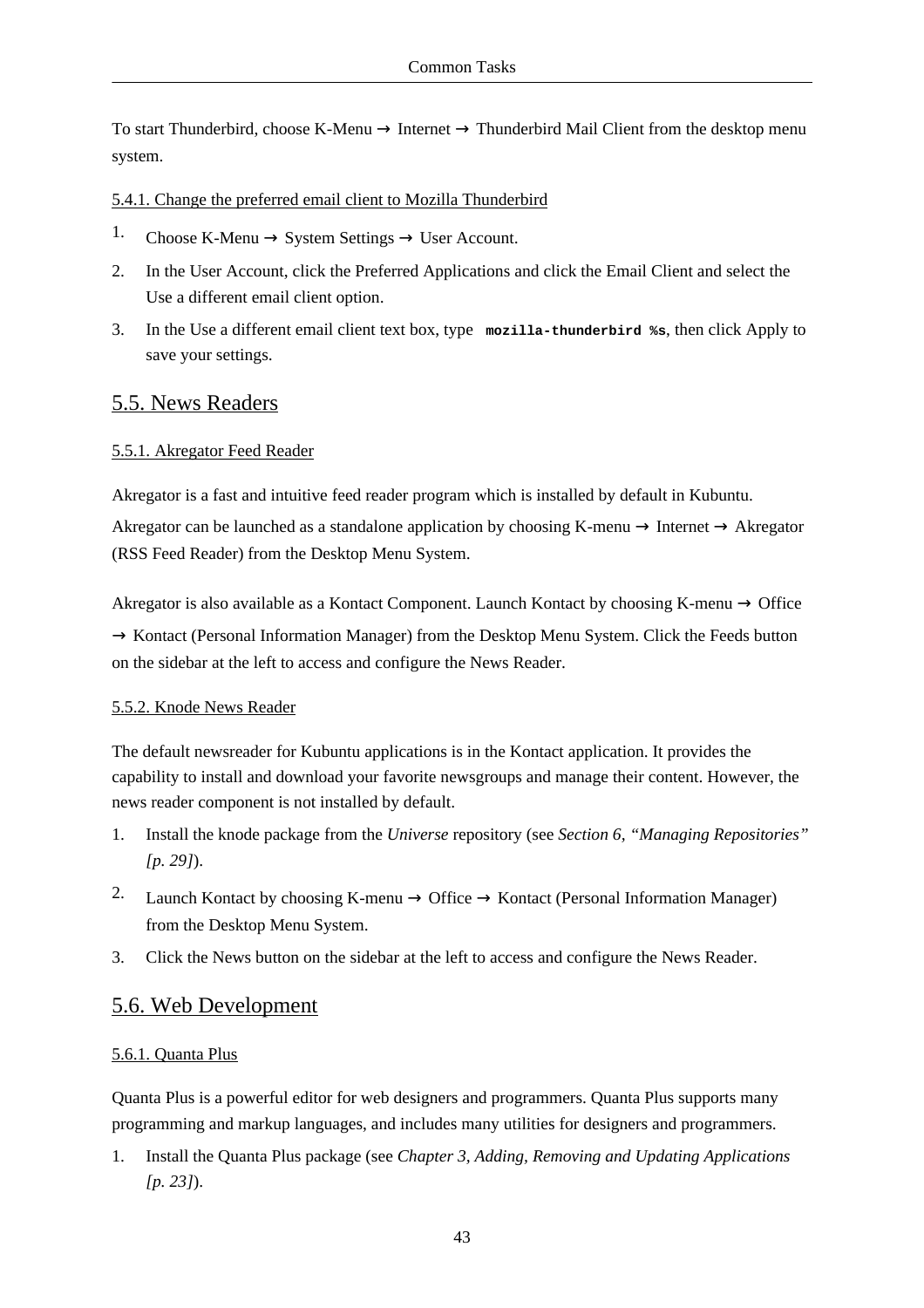2. To start Quanta Plus, choose K-Menu  $\rightarrow$  Development  $\rightarrow$  Web Development  $\rightarrow$  Quanta Plus (Web Development Environment)

#### 5.6.2. NVU Web Authoring System

NVU is a *WYSIWYG* (What You See Is What You Get) graphical web design application, similar to Dreamweaver.

- 1. Install the nvu package from the *Universe* repository (see *[Section 6, "Managing Repositories"](#page-28-0) [\[p. 29\]](#page-28-0)*).
- 2. To start Nvu, choose K-Menu  $\rightarrow$  Development  $\rightarrow$  Nvu from the desktop menu system.

## 5.7. Chat

#### 5.7.1. Kopete

Kopete is the default instant messenger client in Kubuntu. With Kopete you can talk to people who use: AIM/ICQ, Gadu-Gadu, Groupwise, IRC, Jabber, MSN, SMS and Yahoo. The ability to use one client instead of one per network is a great benefit and allows you to have all of your buddies in one window. To start Kopete, choose K-menu  $\rightarrow$  Internet  $\rightarrow$  Kopete (Instant Messenger) from the desktop menu system.

#### 5.7.2. Konversation

Konversation is a client for the Internet Relay Chat (IRC) protocol. It has a clean and easy to use interface. To start Konversation, choose K-menu  $\rightarrow$  Internet  $\rightarrow$  Konversation (Instant Messenger) from the desktop menu system.

#### 5.8. Peer To Peer

#### 5.8.1. BitTorrent

No default bit torrent capability is installed with Kubuntu. However, you may install Ktorrent from the universe repositories. Be sure that the universe repository is enabled and download it via Adept (See *[Section 6, "Managing Repositories" \[p. 29\]](#page-28-0)*).

#### 5.8.2. aMule File Sharing Client

aMule is a peer to peer (P2P) application for the ed2k network, from which you can download a variety of files.

- 1. Install the amule package from the *Universe* repository (see *[Section 6, "Managing Repositories"](#page-28-0) [\[p. 29\]](#page-28-0)*).
- 2. To open aMule, choose K-menu  $\rightarrow$  Internet  $\rightarrow$  amule from the desktop menu system.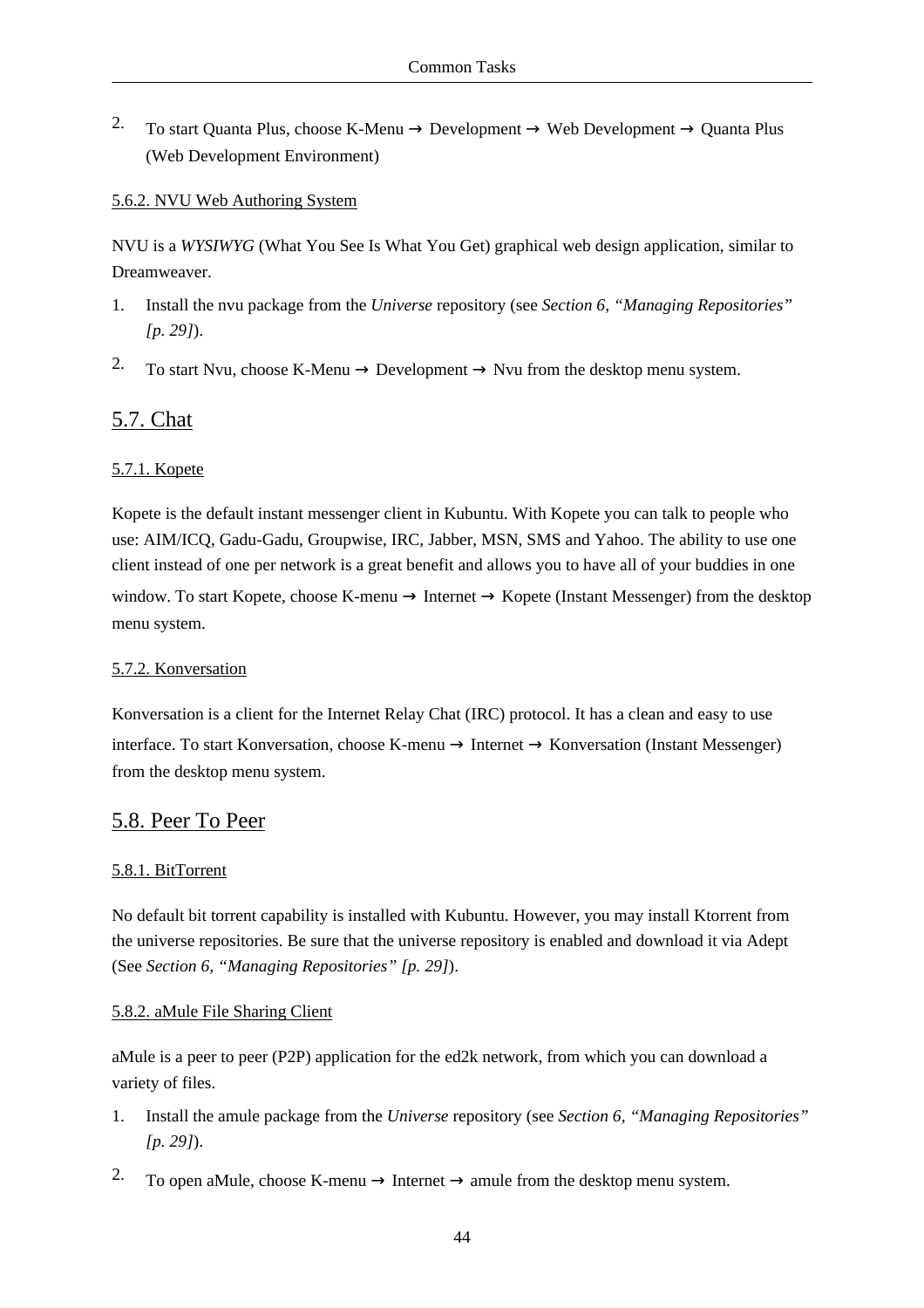#### 5.8.3. Apollon

Apollon is an easy to use peer to peer client for the KDE Desktop. It supports the Gnutella, OpenFT, and FastTrack networks. This makes installing applications like Limewire redundant.

- 1. Install Apollon and gift packages from the *Universe* repository (see *[Section 6, "Managing](#page-28-0) [Repositories" \[p. 29\]](#page-28-0)*).
- 2. Configure the giFT daemon by, opening a Konsole and run the command

```
gift-setup
```
and follow the instructions on the screen.



Make sure you enable the OpenFT and Gnutella plugins by typing *OpenFT:Gnutella* in the plugin section.

- 3. See the following files for examples:
	- 1. *[\\$HOME/.giFT/giftd.conf](../sample/giftd.conf)* [\[../sample/giftd.conf\]](../sample/giftd.conf)
	- 2. *[\\$HOME/.giFT/OpenFT/OpenFT.conf](../sample/OpenFT.conf)* [\[../sample/OpenFT.conf\]](../sample/OpenFT.conf)
	- 3. *[\\$HOME/.giFT/Gnutella/Gnutella.conf](../sample/Gnutella.conf)* [[../sample/Gnutella.conf\]](../sample/Gnutella.conf).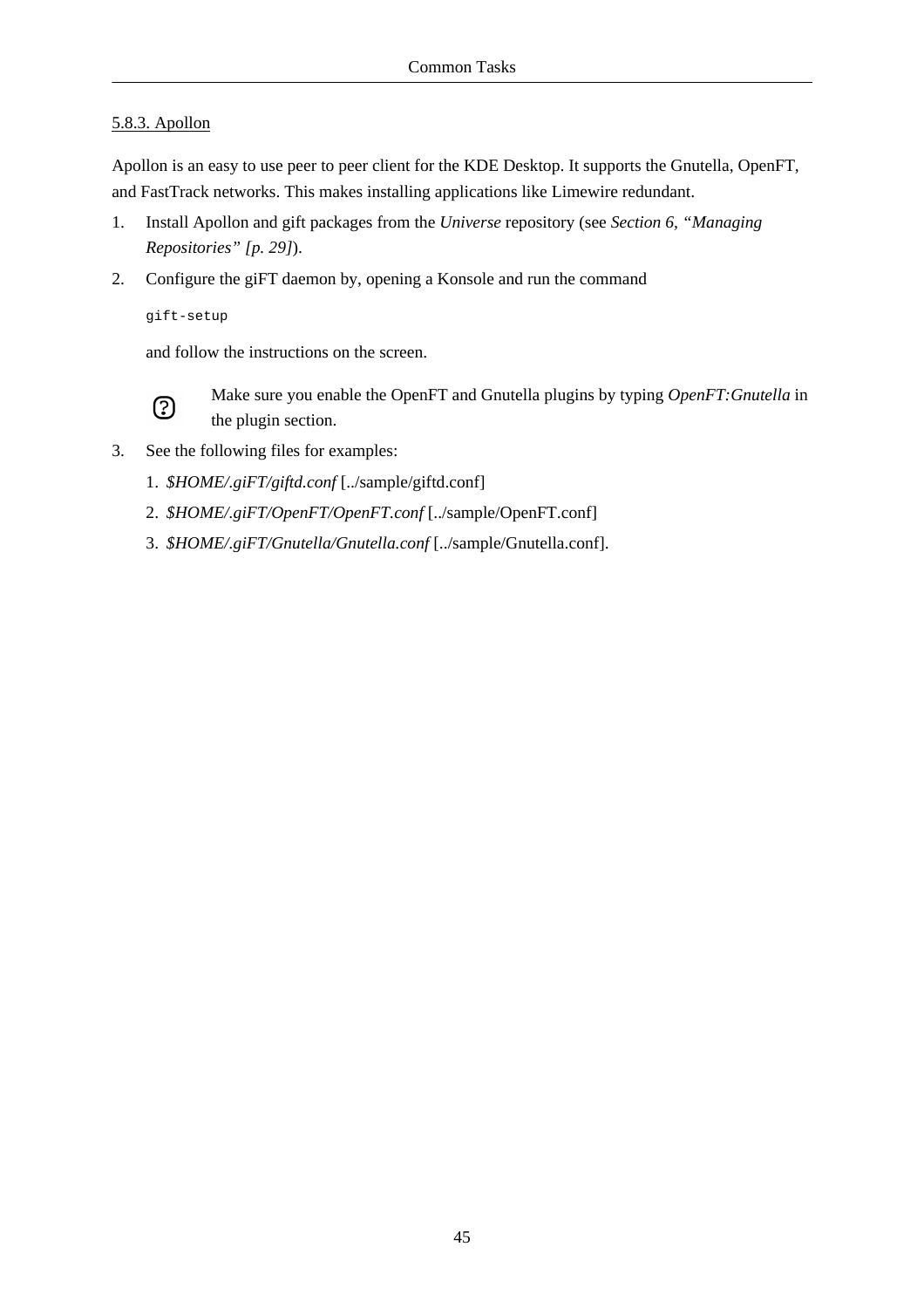# **6. Office**

## 6.1. OpenOffice.org Suite

OpenOffice.org is a suite of applications to support word processing, presentations, spreadsheets, drawing and complex math documents. The suite is the open source equivalent of the Microsoft Office Suite. For details about the OpenOffice.org, visit the *[OpenOffice.org homepage](http://www.openoffice.org)* [[http://www.openoffice.org\]](http://www.openoffice.org).

- 1. Open Office Writer is a fully featured word processor similar to Microsoft Word that can create simple or complex documents. Writer can open most Microsoft Word documents and can save in the .doc format. OpenOffice.org Writer can be launched from K-Menu  $\rightarrow$  Office  $\rightarrow$ OpenOffice.org Writer
- 2. OpenOffice.org Impress is the functional equivalent of PowerPoint, and provides the capability to create slide presentations. Most PowerPoint files may be opened and edited in Impress. OpenOffice.org Impress can be launched from K-Menu  $\rightarrow$  Office  $\rightarrow$  OpenOffice.org Impress
- 3. OpenOffice.org Calc is a fully featured spreadsheet program with similar functions found in Microsoft Excel. The module supports multiple spreadsheets, built-in functions and can read most Microsoft Excel documents. OpenOffice.org Calc can be launched from K-Menu  $\rightarrow$  Office  $\rightarrow$ OpenOffice.org Calc
- 4. OpenOffice.org Draw provides complex functionality to allow the creation of drawings, diagrams, charts, and other business presentations. The program is object oriented and allows for layering of various panes of work. OpenOffice.org Draw can be launched from K-Menu  $\rightarrow$  Office  $\rightarrow$ OpenOffice.org Draw
- 5. OpenOffice.org Math allows the user to create and assemble math-oriented documents. There are special functions here that allow the creation of mathematical formulas and table nomenclature not easily assembled in the standard Writer application. OpenOffice.org Math can be launched from  $K-Menu \rightarrow Office \rightarrow OpenOffice.org Math$
- 6. OpenOffice.org Base allows the user to manipulate database data from within OpenOffice.org, like Microsoft Access. OpenOffice.org Base can be launched from K-Menu  $\rightarrow$  Office  $\rightarrow$ OpenOffice.org Base

# 6.2. KMyMoney2 Personal Finance

KMyMoney2 is an excellent personal and/or business cash management application similar to Quicken or Microsoft Money. Quicken QIF import and export is supported within accounts so KMyMoney2 can read files exported from other programs or downloaded from online banking institutions.

1. Install the kmymoney2 package from the *Universe* repository (see *[Section 6, "Managing](#page-28-0) [Repositories" \[p. 29\]](#page-28-0)*).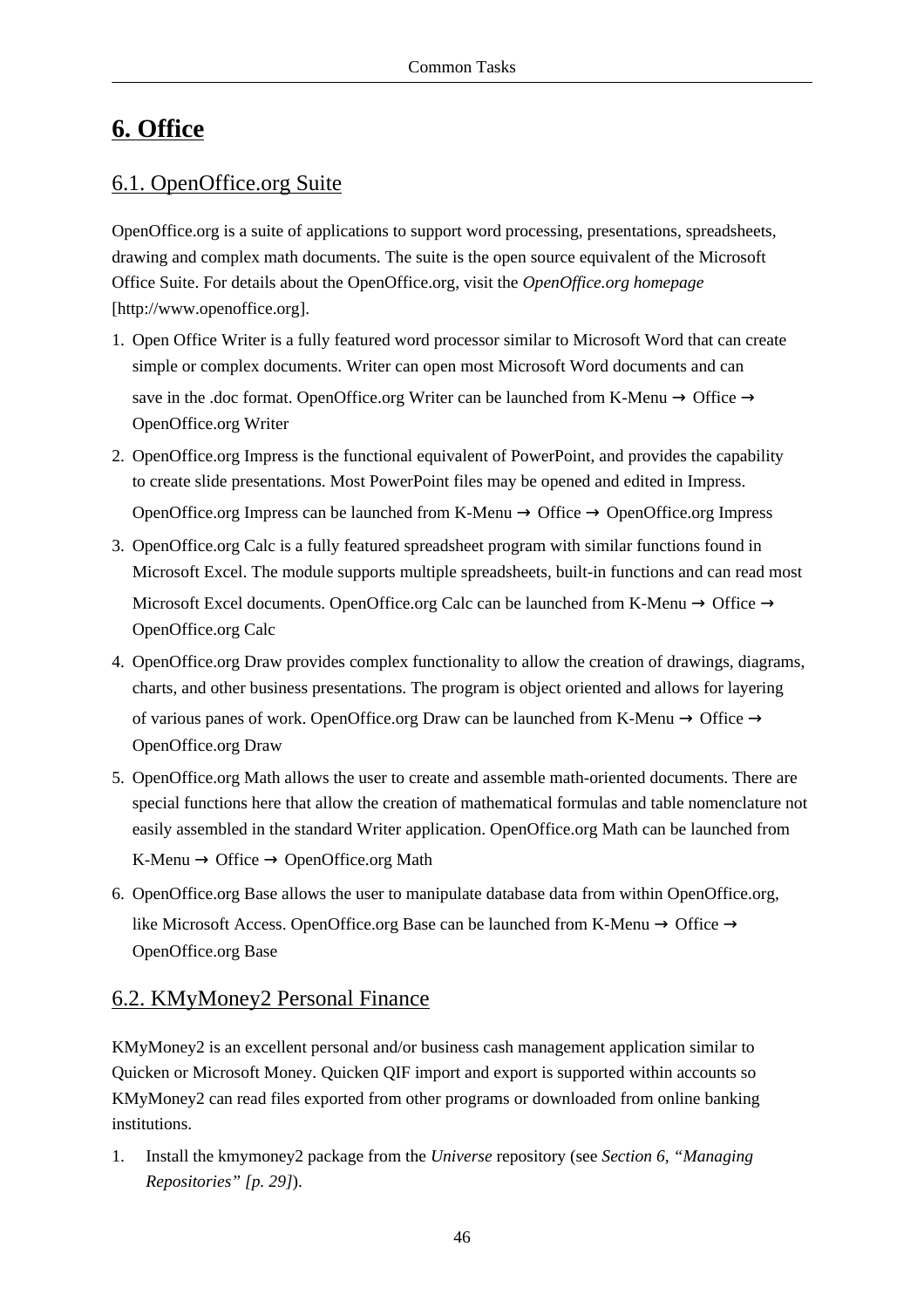2. To open Kymoney, choose K-menu  $\rightarrow$  Office  $\rightarrow$  KmyMoney from the Desktop Menu System.

## 6.3. Kivio Flowchart and Diagram Editor

Kivio is a flowchart and diagram editor for creating and editing organizational charts, flowcharts, ERDs, or other kinds of diagrams. It is analagous to Gnome Dia and Microsoft Visio.

- 1. Install the kivio package using Adept (see *[Section 3, "Adept Package Manager" \[p. 26\]](#page-25-0)*).
- 2. Launch Kivio, by choosing K-Menu  $\rightarrow$  Office  $\rightarrow$  Kivio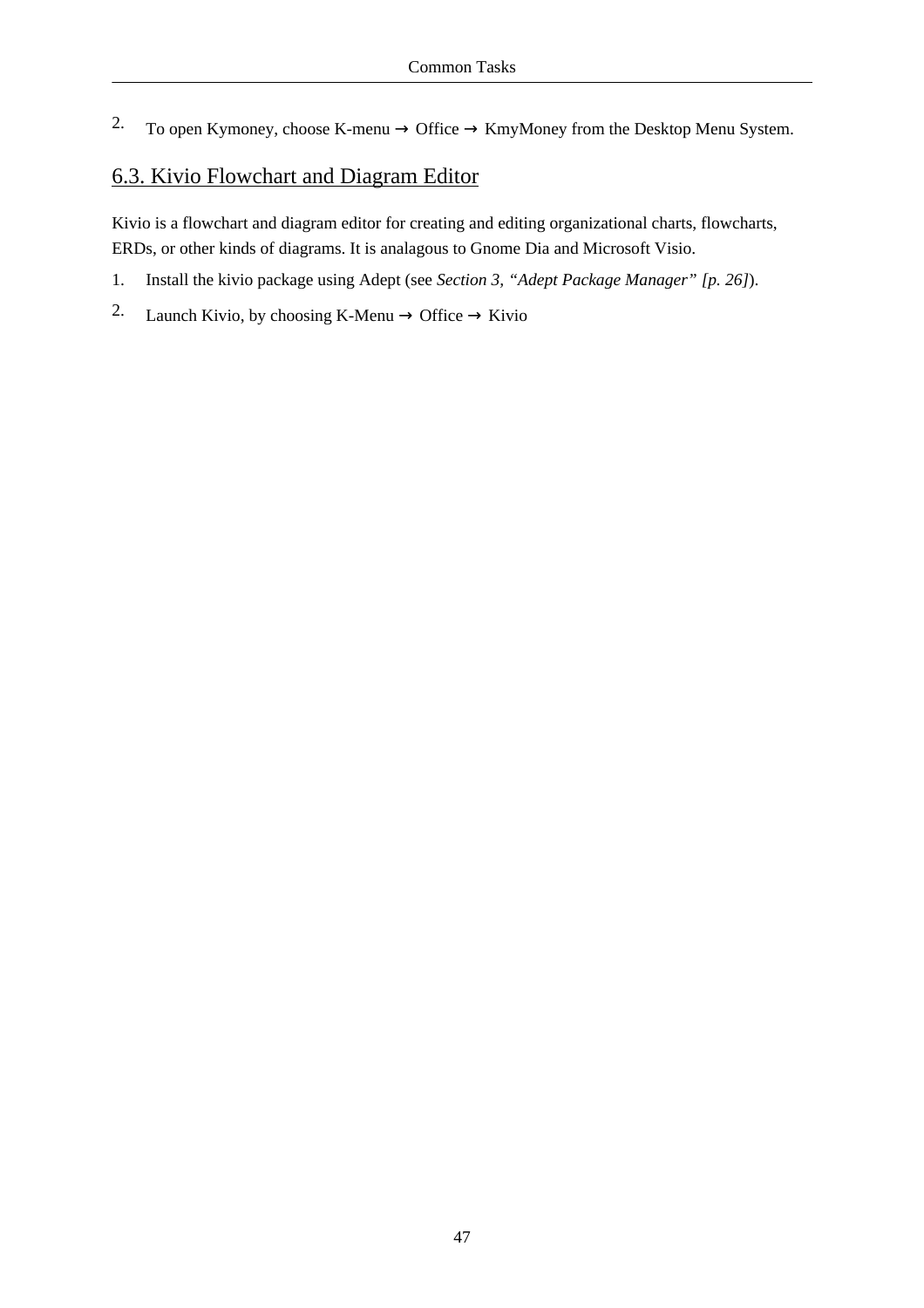# **7. Graphics & Drawing**

Kubuntu has some very powerful, world-class graphics and drawing applications available.

# 7.1. Krita

Krita lets you draw, paint, edit images, and much more! Krita includes the functionality and plug-ins of other famous image editing and processing programs.

Krita is installed in Kubuntu by default. Launch Krita by selecting K-Menu  $\rightarrow$  Graphics  $\rightarrow$  Krita (Image Manipulation Program)

More information is available from the *[Krita homepage.](http://www.koffice.org/krita/)* [\[http://www.koffice.org/krita/](http://www.koffice.org/krita/)]

## 7.2. Inkscape Vector Graphics Editor

Inkscape is a powerful editor for working with the SVG (Scalable Vector Graphics) format.

- 1. Install the inkscape package (see *[Chapter 3, Adding, Removing and Updating Applications \[p.](#page-22-0) [23\]](#page-22-0)*).
- 2. To start Inkscape choose K-Menu  $\rightarrow$  Graphics  $\rightarrow$  InkScape Vector Illustrator

# 7.3. Blender 3d Modeler

Blender is an integrated 3d suite for modeling, animation, rendering, post-production, interactive creation and playback (games).

- 1. Install the blender package (see *[Chapter 3, Adding, Removing and Updating Applications \[p.](#page-22-0) [23\]](#page-22-0)*).
- 2. To start Blender, choose K-Menu  $\rightarrow$  Graphics  $\rightarrow$  Blender 3D Modeler

# 7.4. Scribus Desktop Publishing Application

- 1. Install the scribus package (see *[Section 6, "Managing Repositories" \[p. 29\]](#page-28-0)*).
- 2. To install additional templates, install the scribus-template package from the *Universe* repository (see *[Section 6, "Managing Repositories" \[p. 29\]](#page-28-0)*).
- 3. To start Scribus, choose K-Menu  $\rightarrow$  Office  $\rightarrow$  Scribus (Page Layout)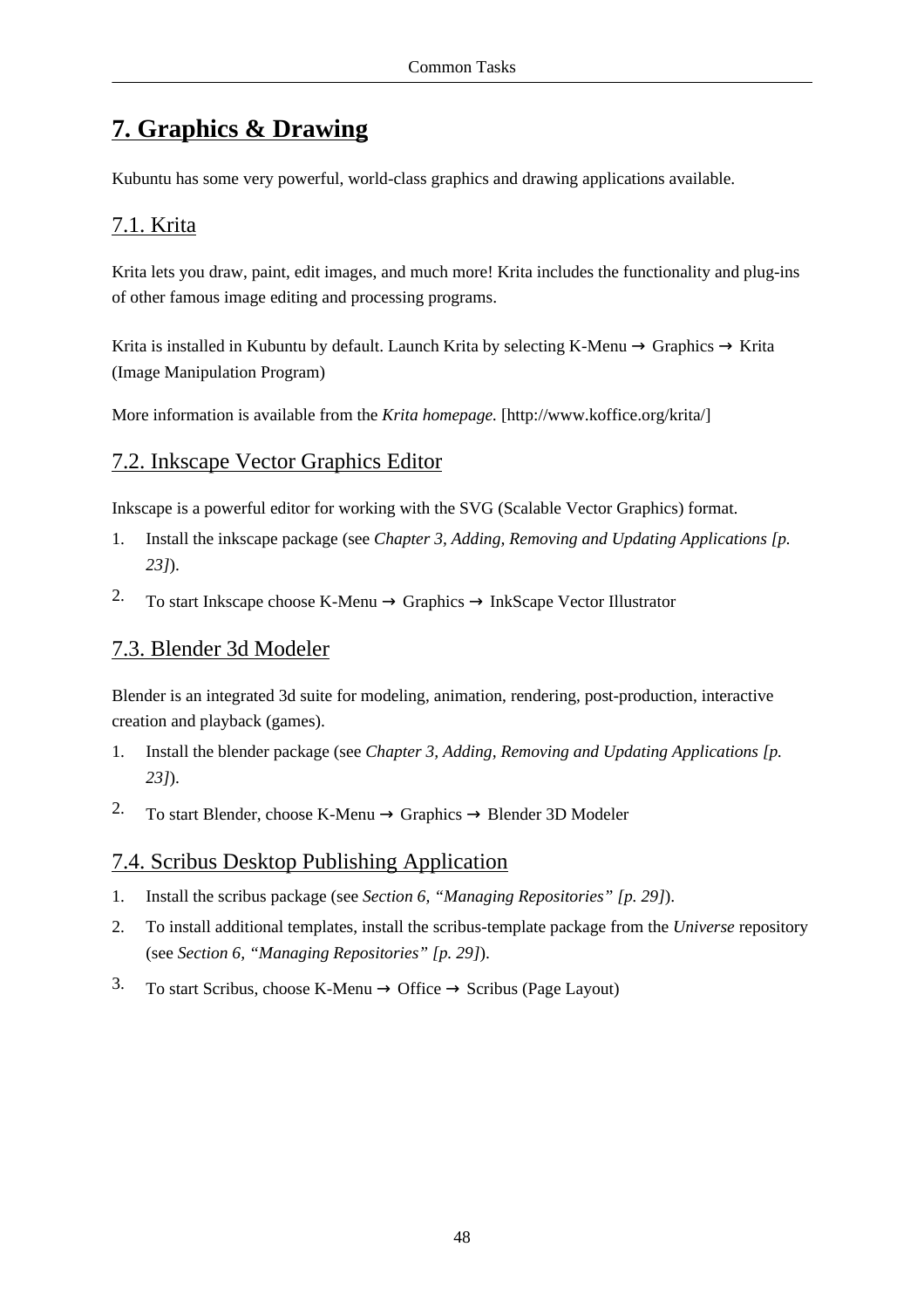# **8. Games**

# 8.1. Frozen-Bubble

In Frozen-Bubble you attempt to shoot bubbles into groups of the same color to cause them to pop.

- 1. Install the frozen-bubble package from the *Universe* repository (see *[Section 6, "Managing](#page-28-0) [Repositories" \[p. 29\]](#page-28-0)*).
- 2. To start Frozen-Bubble, choose K-Menu  $\rightarrow$  Games  $\rightarrow$  Arcade  $\rightarrow$  Frozen-Bubble.

# 8.2. PlanetPenguin Racer

Race Tux, the Linux mascot, down a snow and ice-covered mountain as quickly as possible, avoiding the trees and rocks that will slow you down. Don't forget to grap all the fish!



Ensure you have hardware accelerated 3D drivers installed for your video card. For more information, see *[Section 4, "Hardware" \[p. 63\]](#page-62-0)* .

- 1. Install the planetpenguin-racer package from the *Universe* repository (see *[Section 6, "Managing](#page-28-0) [Repositories" \[p. 29\]](#page-28-0)*).
- 2. To start PlanetPenguin Racer, choose K-Menu  $\rightarrow$  Games  $\rightarrow$  Arcade  $\rightarrow$  PlanetPenguin-Racer.

# 8.3. Scorched3D

Scorched3D is a 3D remake of Worms/Scorched Earth.



Ensure you have hardware accelerated 3D drivers installed for your video card. For more information, see *[Section 4, "Hardware" \[p. 63\]](#page-62-0)* .

- 1. Install the scorched3d package from the *Universe* repository (see *[Section 6, "Managing](#page-28-0) [Repositories" \[p. 29\]](#page-28-0)*).
- 2. To start Scorched3D, choose K-Menu  $\rightarrow$  Games  $\rightarrow$  Arcade  $\rightarrow$  Scorched 3d.

# 8.4. Suggested Games

The following is a list of games that fellow Kubuntu users suggest. All of them are available for installation using the Adept Package Manager from the *Universe* repository (See *[Section 6,](#page-28-0) ["Managing Repositories" \[p. 29\]](#page-28-0)*).

- armagetron 3D Tron-like high speed game
- wesnoth fantasy turn-based strategy game
- neverball 3D arcade games: neverball and neverputt
- atlantik KDE client for Monopoly-like network games
- kdegames A package containing several small, and addicting games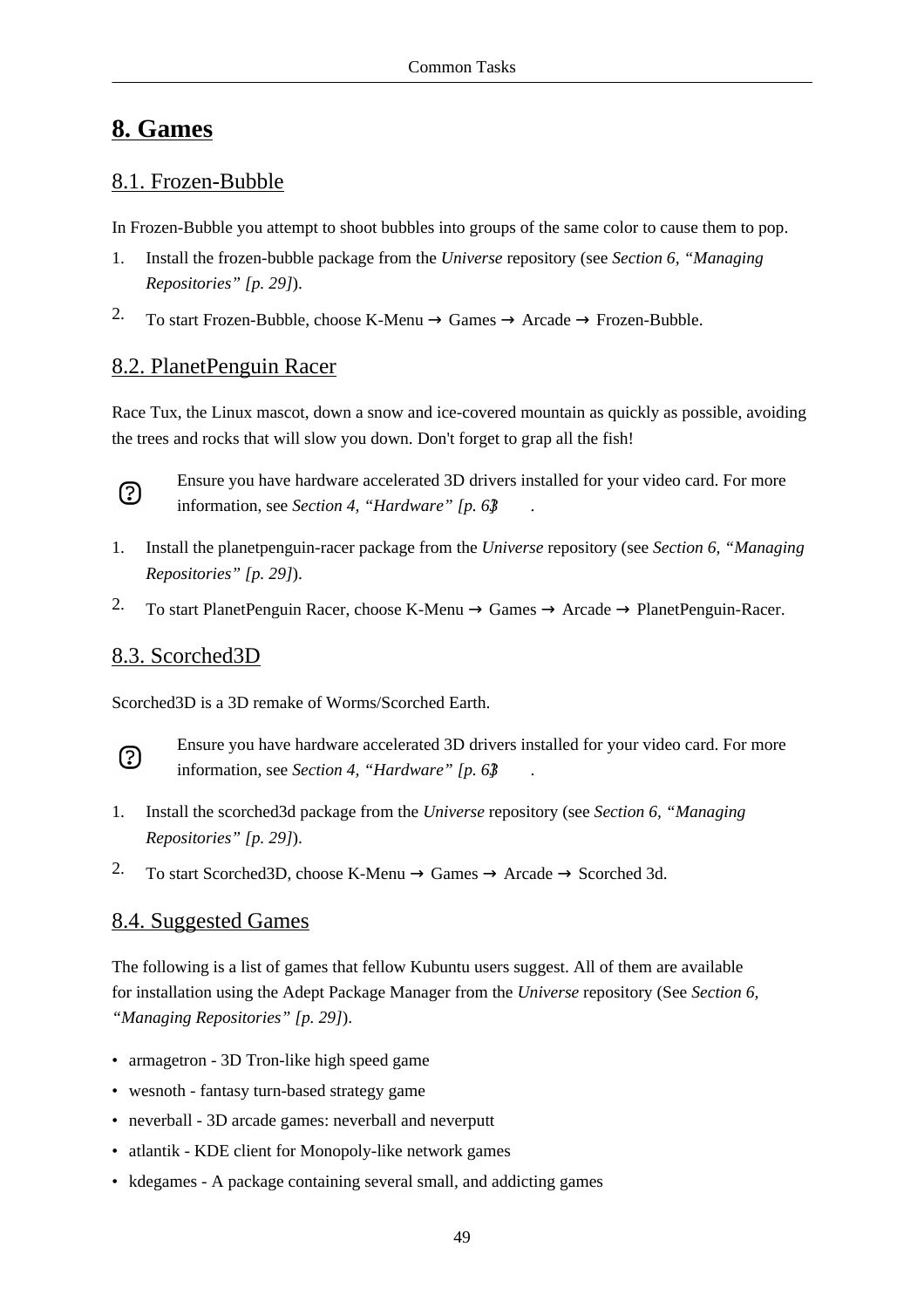- freeciv Civilization turn based strategy game
- bzflag a 3D first person tank battle game

There are also two "classic" text based dungeon crawl games:

- Nethack
- Crawl



Remember, these 2 games are text based, which means they MUST be run inside the terminal.

All of these games will install themselves to your KDE menu, but can always run them from the command line by typing in the name of the game, and pressing enter.

#### 8.5. Windows Games

Many games which are available for Windows can be run on Linux through special compatibility layers like Wine and Cedega.

- 1. For information about Wine, see *[the Ubuntu wiki](https://wiki.ubuntu.com/Wine)* [[https://wiki.ubuntu.com/Wine\]](https://wiki.ubuntu.com/Wine).
- 2. For information about Cedega, see *[the Ubuntu wiki](https://wiki.ubuntu.com/Cedega)* [<https://wiki.ubuntu.com/Cedega>]. See the *[Cedega CVS Howto](http://www.linux-gamers.net/modules/wiwimod/index.php?page=HOWTO%20Cedega%20CVS)* [[http://www.linux-gamers.net/modules/wiwimod/](http://www.linux-gamers.net/modules/wiwimod/index.php?page=HOWTO%20Cedega%20CVS) [index.php?page=HOWTO%20Cedega%20CVS](http://www.linux-gamers.net/modules/wiwimod/index.php?page=HOWTO%20Cedega%20CVS)] for instructions on compiling and installing Cedega.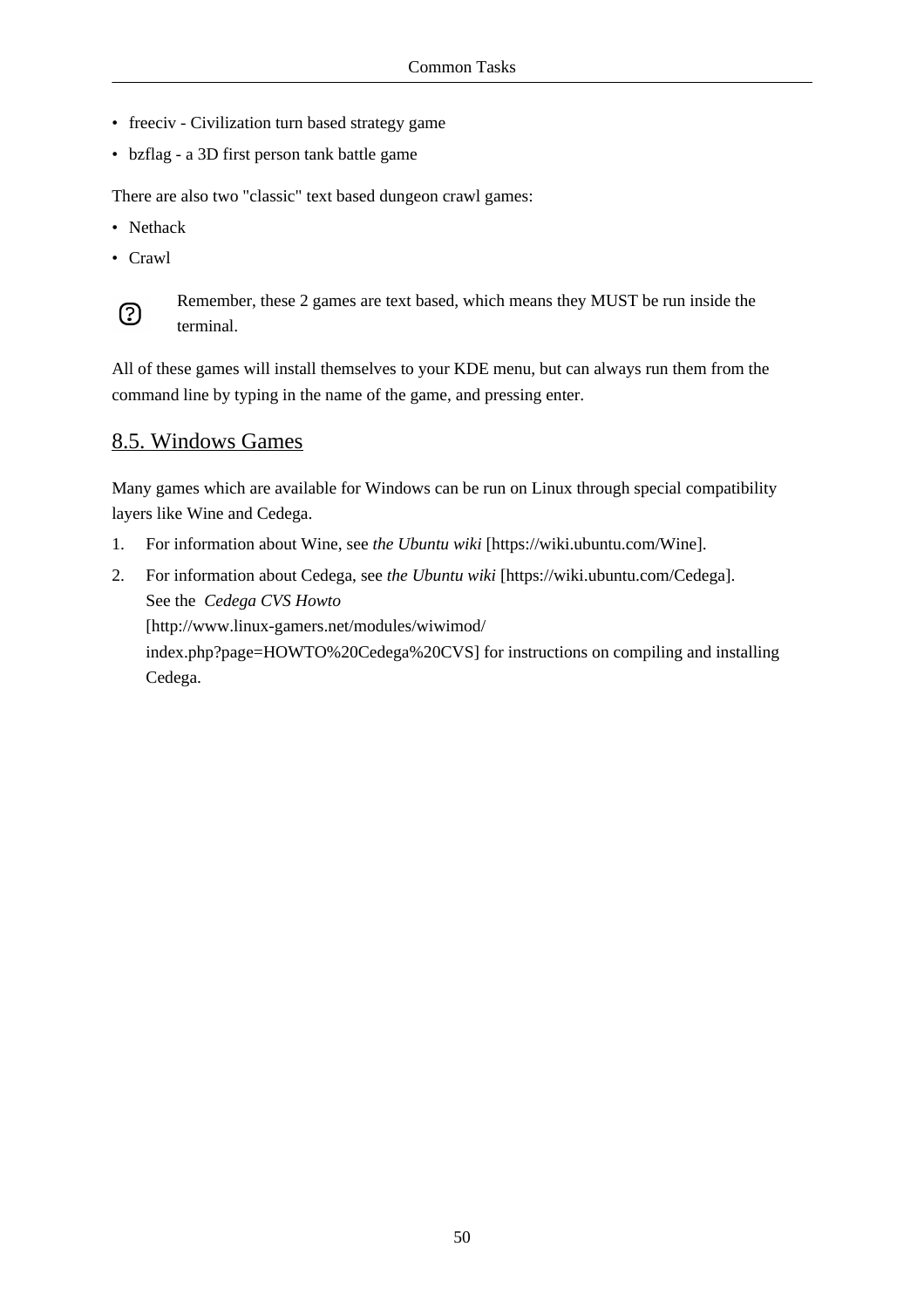# **9. Programming**

# 9.1. Basic Compilers

In order to be able to compile programs, some extra packages are necessary. These can be installed all in one go, as follows:

• Install the build-essential package (see *[Chapter 3, Adding, Removing and Updating Applications](#page-22-0) [\[p. 23\]](#page-22-0)*).

# 9.2. Java Runtime Environment (1.5)

- The following instructions are only for *i386* and *amd64* computers. For *PowerPC* machines,  $\odot$ please look at the *[Ubuntu Wiki.](https://wiki.ubuntu.com/JavaPPC)* [[https://wiki.ubuntu.com/JavaPPC\]](https://wiki.ubuntu.com/JavaPPC)
- 1. Install the sun-java5-bin package from the *Multiverse* repository (see *[Section 6, "Managing](#page-28-0) [Repositories" \[p. 29\]](#page-28-0)*).
- 2. Some websites require the Java plugin for Mozilla Firefox. To install the java plugin, install the sun-java5-plugin package (for i386 machines) or the j2re-1.4-mozilla-plugin package (for amd64 machines) from the *Multiverse* repository.

# 9.3. Development Tools

This section has a list of handy open source development tools for use on Kubuntu such as Integrated Development Environments and powerful Editors. Most of these applications can be installed by using Adept (see *[Chapter 3, Adding, Removing and Updating Applications \[p. 23\]](#page-22-0)*).

- *[KDevelop](http://www.kdevelop.org/)* [\[http://www.kdevelop.org/](http://www.kdevelop.org/)] is an IDE for KDE which supports many programming languages.
- *[Eric](http://www.die-offenbachs.de/detlev/eric3.html)* [\[http://www.die-offenbachs.de/detlev/eric3.html\]](http://www.die-offenbachs.de/detlev/eric3.html) is a full featured Python and Ruby IDE.
- *[PyQt](http://www.riverbankcomputing.co.uk/pyqt/)* [\[http://www.riverbankcomputing.co.uk/pyqt/\]](http://www.riverbankcomputing.co.uk/pyqt/) is a set of Python bindings for the Qt toolkit.
- *[Qt Designer](http://www.trolltech.com/products/qt/designer.html)* [\[http://www.trolltech.com/products/qt/designer.html\]](http://www.trolltech.com/products/qt/designer.html) is the User Interface designer for building KDE applications.
- *[IDLE](http://www.python.org/idle/)* [<http://www.python.org/idle/>] is the Python IDE built with the Tkinter GUI toolkit.
- *[MonoDevelop](http://www.monodevelop.com/Main_Page)* [[http://www.monodevelop.com/Main\\_Page](http://www.monodevelop.com/Main_Page)] is an IDE for writing mono/.net applications in C# and other languages.
- *[Bazaar-NG](http://www.bazaar-ng.org/)* [\[http://www.bazaar-ng.org/\]](http://www.bazaar-ng.org/) is a distributed version control system used for Ubuntu development.
- *[Eclipse](http://www.eclipse.org/)* [[http://www.eclipse.org/\]](http://www.eclipse.org/) is an IDE for Java and other programming languages. It forms the basis for closed-source programs such as JBuilder.
- *[NetBeans](http://www.netbeans.org/index.html)* [[http://www.netbeans.org/index.html\]](http://www.netbeans.org/index.html) is a Java IDE that features support for CVS and a form builder.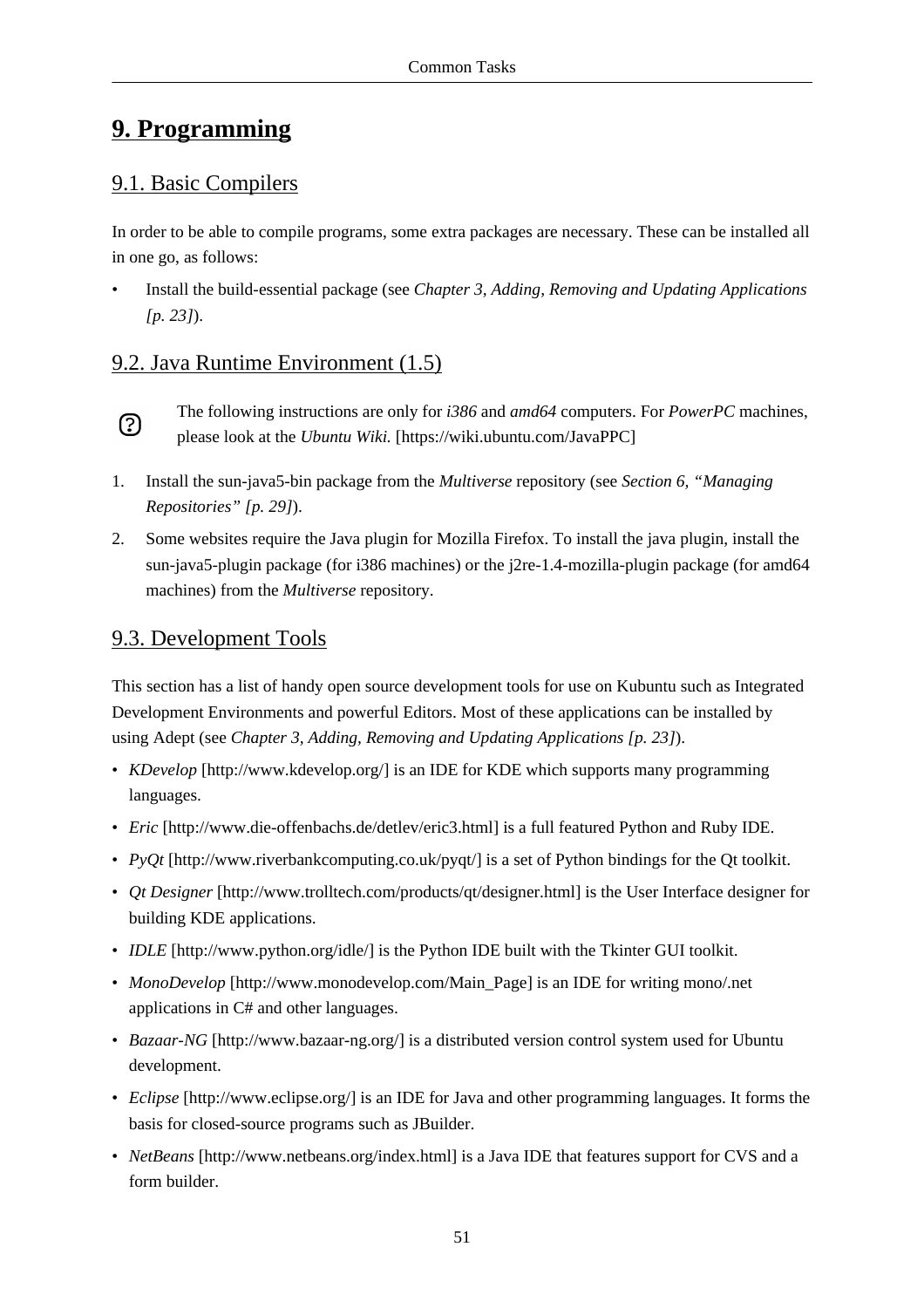• *[Bluefish](http://bluefish.openoffice.nl/index.html)* [\[http://bluefish.openoffice.nl/index.html\]](http://bluefish.openoffice.nl/index.html) is a powerful editor for experienced web designers and programmers.

# 9.4. Programming Documentation

This is a list of useful documentation for programming with Kubuntu.

#### 9.4.1. Dive Into Python

Dive Into Python is a book on learning how to program in the preferred Kubuntu language, Python. Aimed at programmers with some previous experience, it comes installed with every Kubuntu installation.

You can read Dive Into Python *[here](file:///usr/share/doc/diveintopython/html/toc/index.html)* [<file:///usr/share/doc/diveintopython/html/toc/index.html>].

#### 9.4.2. Qt3 Documentation

The Qt3 Documentation package provides the complete reference to programming in Qt.

- 1. Install the qt3-doc package (see *[Chapter 3, Adding, Removing and Updating Applications \[p.](#page-22-0) [23\]](#page-22-0)*).
- 2. To access the documentation, visit *[Qt3 Documentation Index](file:///usr/share/doc/qt3-doc/html/index.html)* [[file:///usr/share/doc/qt3-doc/html/index.html\]](file:///usr/share/doc/qt3-doc/html/index.html).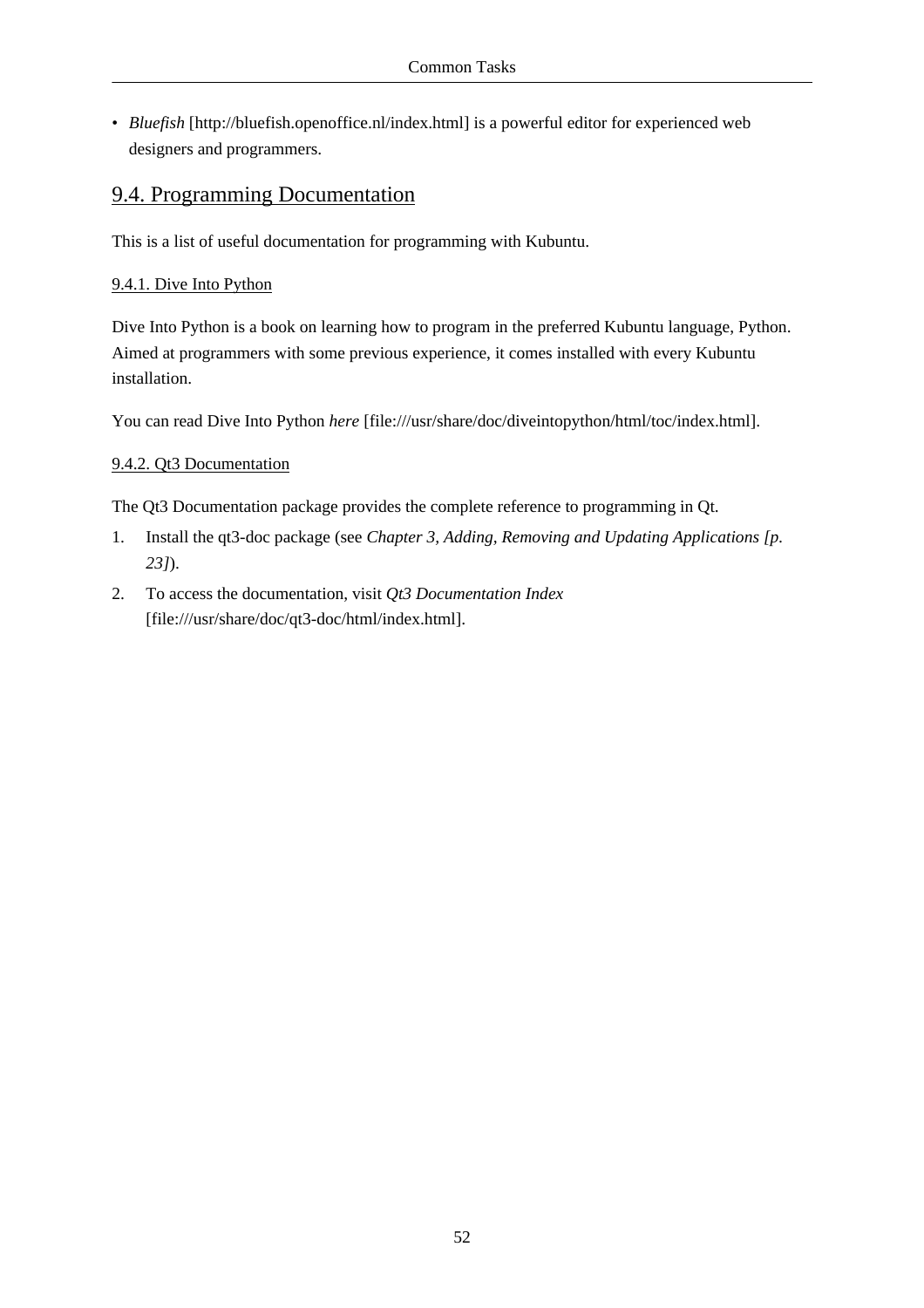# **Chapter 5. Configuring Your System**

This chapter contains information on configuring your system.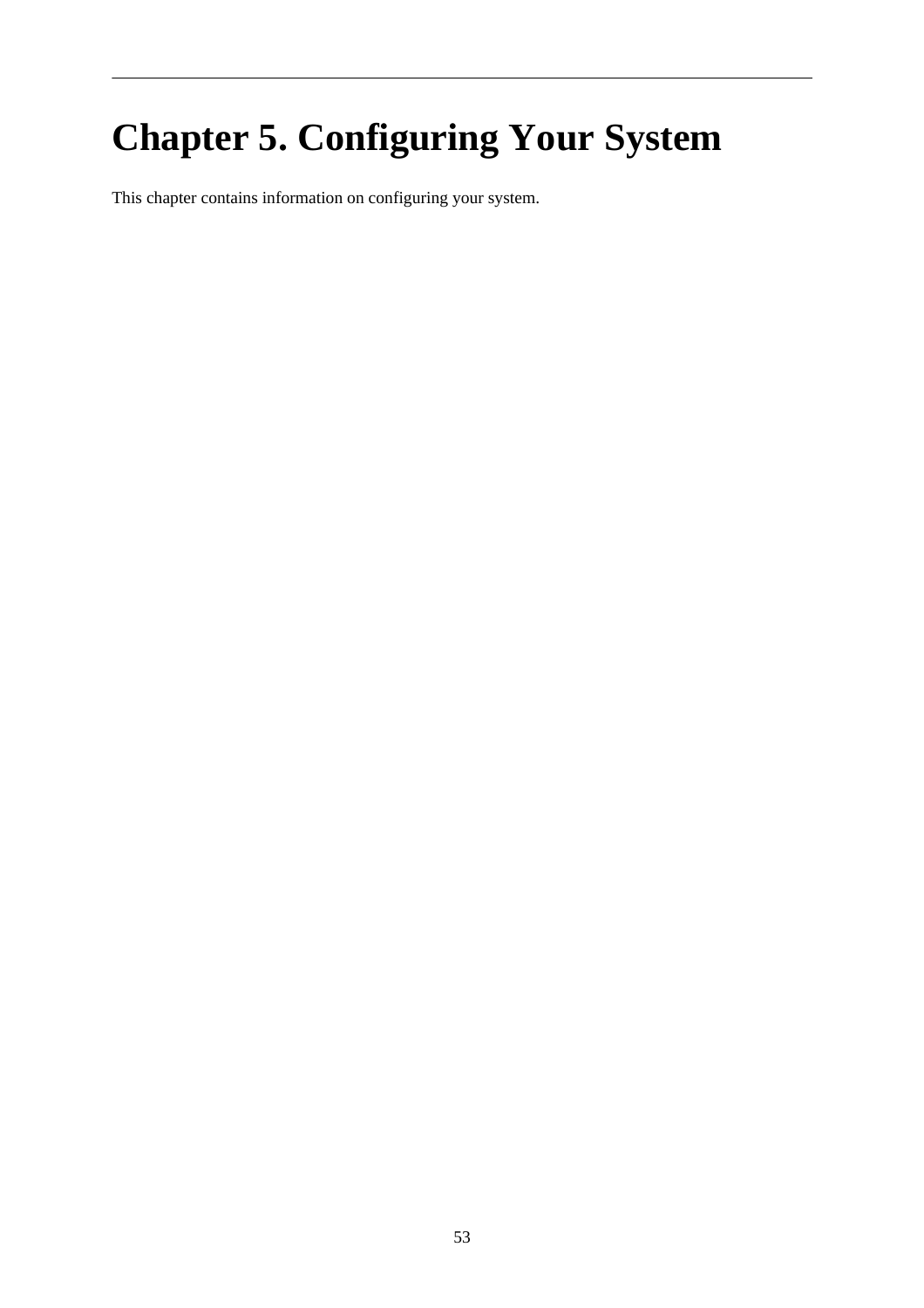# <span id="page-53-0"></span>**1. Desktop Tricks**

This section details some tips for using and customizing the desktop. They are mostly tips involving the desktop environment (called KDE), and the file manager (called Konqueror).

# 1.1. Run programs automatically when KDE starts

- 1. The easiest way to run programs automatically when KDE starts is to use the *Session Management* feature of KDE. You can setup KDE exactly the way you'd like it to start every time you login.
- 2. Choose K-Menu  $\rightarrow$  System Settings  $\rightarrow$  User Account from the Desktop Menu System. Click the Session Manager button on the left. Ensure that the Restore manually saved session checkbox is enabled.
- 3. Launch all the applications you want running *everytime you log in*. Once you have everything set to your satisfaction, click choose K-Menu  $\rightarrow$  Save Session. Every time you start KDE, you will return to this configuration.
- 4. Another method to do this is to copy the desktop entry of the application you want to autostart from /usr/share/applications to the ~/.kde/Autostart directory.

# 1.2. Login automatically to KDE when the computer starts

It is possible to login a user automatically when the computer boots. This is not recommended for most computers, as it is not secure and may allow other users access to your information.

- 1. K-Menu  $\rightarrow$  System Setting  $\rightarrow$  Login Manager
- 2. Click on the Administrator Mode... and enter your user password to gain administrator privileges.
- 3. Select the Convenience tab. Check the Enable Autologin and select the user to autologin from the drop down menu and select an appropriate time delay.

# 1.3. Restart KDE without rebooting the computer

- 1. Save and close all open applications.
- 2. Use the **Ctrl**-**Alt**-**Backspace** shortcut keys to restart KDE.
- 3. If **Ctrl**-**Alt**-**Backspace** is disabled, type

sudo /etc/init.d/kdm restart

(See *[Section 1.4, "Preventing the Ctrl-Alt-Backspace shortcut keys from restarting X" \[p.](#page-53-0) [54\]](#page-53-0)* to disable **Ctrl**-**Alt**-**Backspace**.)

# 1.4. Preventing the Ctrl-Alt-Backspace shortcut keys from restarting X

1. Make a backup copy of your existing /etc/X11/xorg.conf file.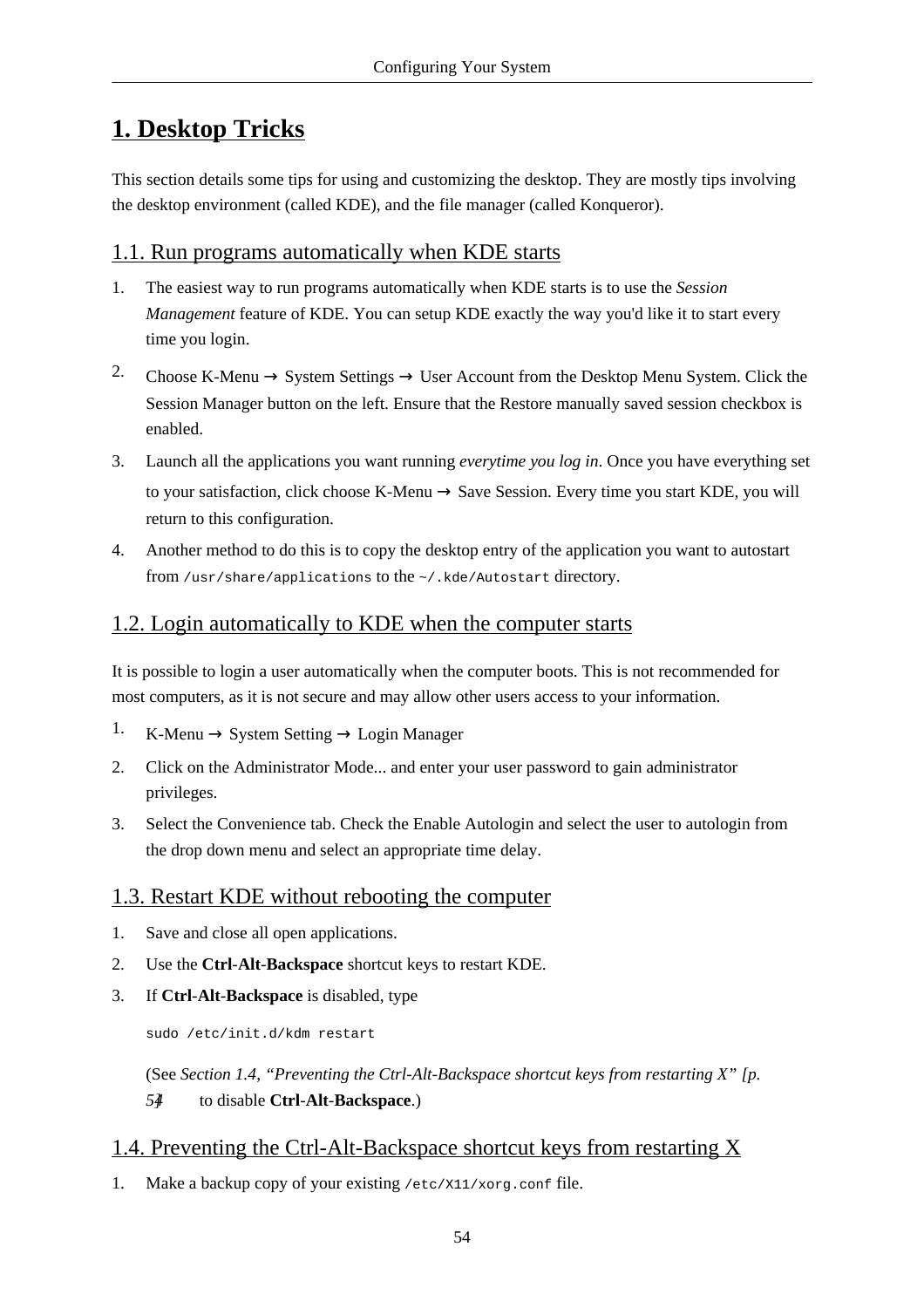sudo cp /etc/X11/xorg.conf /etc/X11/xorg.conf\_backup

<span id="page-54-0"></span>2. Open /etc/X11/xorg.conf for editing.

kdesu kate /etc/X11/xorg.conf

3. Add the following lines to the end of the file:

```
Section "ServerFlags"
Option "DontZap" "yes"
EndSection
```
- 4. Save the edited file. (*[an example](../sample/xorg.conf_disablectrlaltbackspacegnome)* [[../sample/xorg.conf\\_disablectrlaltbackspacegnome](../sample/xorg.conf_disablectrlaltbackspacegnome)])
- 5. The change will take effect the next time you log in to KDE. If you want the change to take effect immediately, restart KDE manually. (See *[Section 1.3, "Restart KDE without rebooting the](#page-53-0) [computer" \[p. 54\]](#page-53-0)* .)

## 1.5. Start a Program Manually

Sometimes it can be useful to start a program manually, for example when the program does not have an entry in the menu. This is easy to do with the Run Command dialog.

- 1. Open the Run Command dialog by typing: **Alt**-**F2**
- 2. Enter the name of the program you wish to run, and press **Enter**.

#### 1.6. Automatically turn on **Num Lock** when KDE starts

- 1. K-Menu  $\rightarrow$  System Setting  $\rightarrow$  Keyboard
- 2. Under the NumLock on KDE Startup, enable the Turn On checkbox. Click on Apply to save your settings.

The change will take effect the next time you log in to KDE. If you want to test it right away, turn off NumLock and restart KDE (see *[Section 1.3, "Restart KDE without rebooting the computer" \[p.](#page-53-0) [54\]](#page-53-0)* ).

#### 1.7. Handle help:// links in Firefox

You may want to be able to open the help:// protocol from within Firefox.

- 1. Start Firefox by choosing K-Menu  $\rightarrow$  Internet  $\rightarrow$  Firefox
- 2. Type *about:config* in the address bar.
- 3. Right click on the list, select New  $\rightarrow$  Boolean Type **network.protocol-handler.external.help** as *Preference Name* and **true** as *Value*
- 4. Right click again on the list, select New  $\rightarrow$  String Type **network.protocol-handler.app.help** as *Preference Name* and **khelpcenter** as *Value*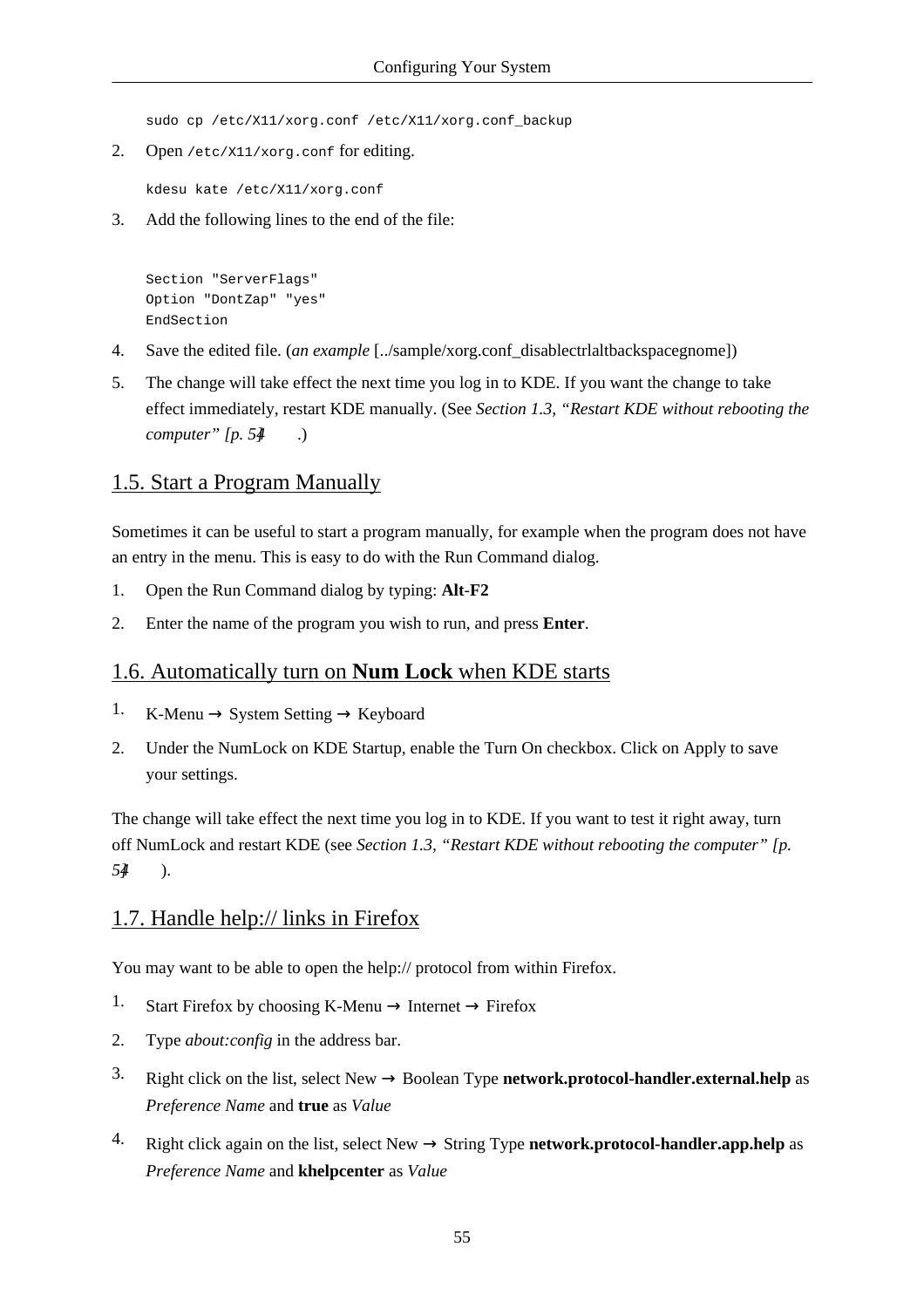# <span id="page-55-0"></span>1.8. Edit K-Menu

Kubuntu comes with the KDE Menu Editor, so you can customize your menus and add entries for applications that don't automatically appear after they are installed.

To add a new menu entry:

- 1. Open KDE Menu Editor by right-clicking on K-menu and choosing Menu Editor.
- 2. In KDE Menu Editor's left-hand pane, choose the submenu the new entry should appear in.
- 3. Choose File  $\rightarrow$  New Item. In the New Item window, choose a Name. Then add the Description, Comment, and Command. Select the icon by clicking on Icon. The Command will usually be the package name, Name is what will appear on the menu, and the Comment will appear in the tooltip that appears near the menu entry. Icons are chosen from /usr/share/pixmaps directory by default, or can be chosen from anywhere in your files.

To change the order of menu entries, click and drag the entry in the KDE Menu Editor window.

## 1.9. Advanced Desktop Applets

Superkaramba is a system for bringing mini programs (desklets) such as weather forecasts, news tickers, system information displays, or music player controls onto your desktop, where they are sitting there in a symbiotic relationship of eye candy and usefulness.

- 1. Install the superkaramba package from the *Universe* repository (see *[Section 6, "Managing](#page-28-0) [Repositories" \[p. 29\]](#page-28-0)*).
- 2. Choose: K-Menu  $\rightarrow$  Utilities  $\rightarrow$  Superkaramba
- 3. Visit the *[SuperKaramba website for downloading applets.](http://www.superkaramba.com/)* [<http://www.superkaramba.com/>]

#### 1.10. Install Extra Fonts

This section describes how to install extra fonts from the Kubuntu archives.

1. For **international fonts**, install the following packages from the *Universe* repository (see *[Chapter 3, Adding, Removing and Updating Applications \[p. 23\]](#page-22-0)*):

xfonts-intl-arabic xfonts-intl-asian xfonts-intl-chinese xfonts-intl-chinese-big xfonts-intl-european xfonts-intl-japanese xfonts-intl-japanese-big xfonts-intl-phonetic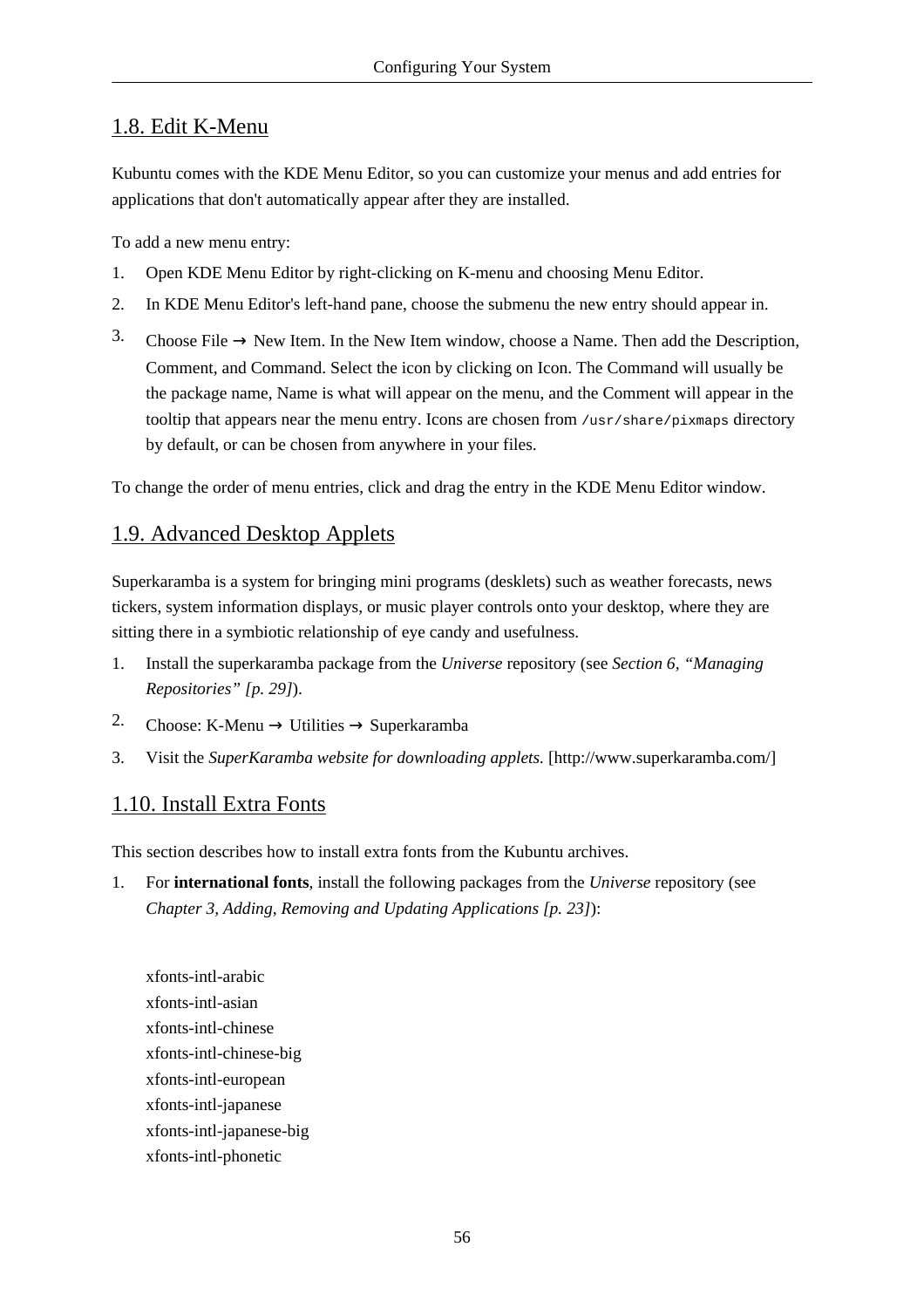- 2. For **Microsoft TrueType core fonts**, install the msttcorefonts package from the *Multiverse* repository (see *[Chapter 3, Adding, Removing and Updating Applications \[p. 23\]](#page-22-0)*).
- 3. For **Ghostscript fonts**, install the gsfonts-x11 package (see *[Chapter 3, Adding, Removing and](#page-22-0) [Updating Applications \[p. 23\]](#page-22-0)*).
- 4. After installing any new font, rebuild the font information files by typing the following at a terminal prompt:

```
sudo fc-cache -f -v
```
If you prefer to download individual fonts by hand, you can install them easily by opening Konqueror and typing fonts:/// into the location bar. Then you can install the font, either system-wide or for personal use by dragging and dropping into the respective folders.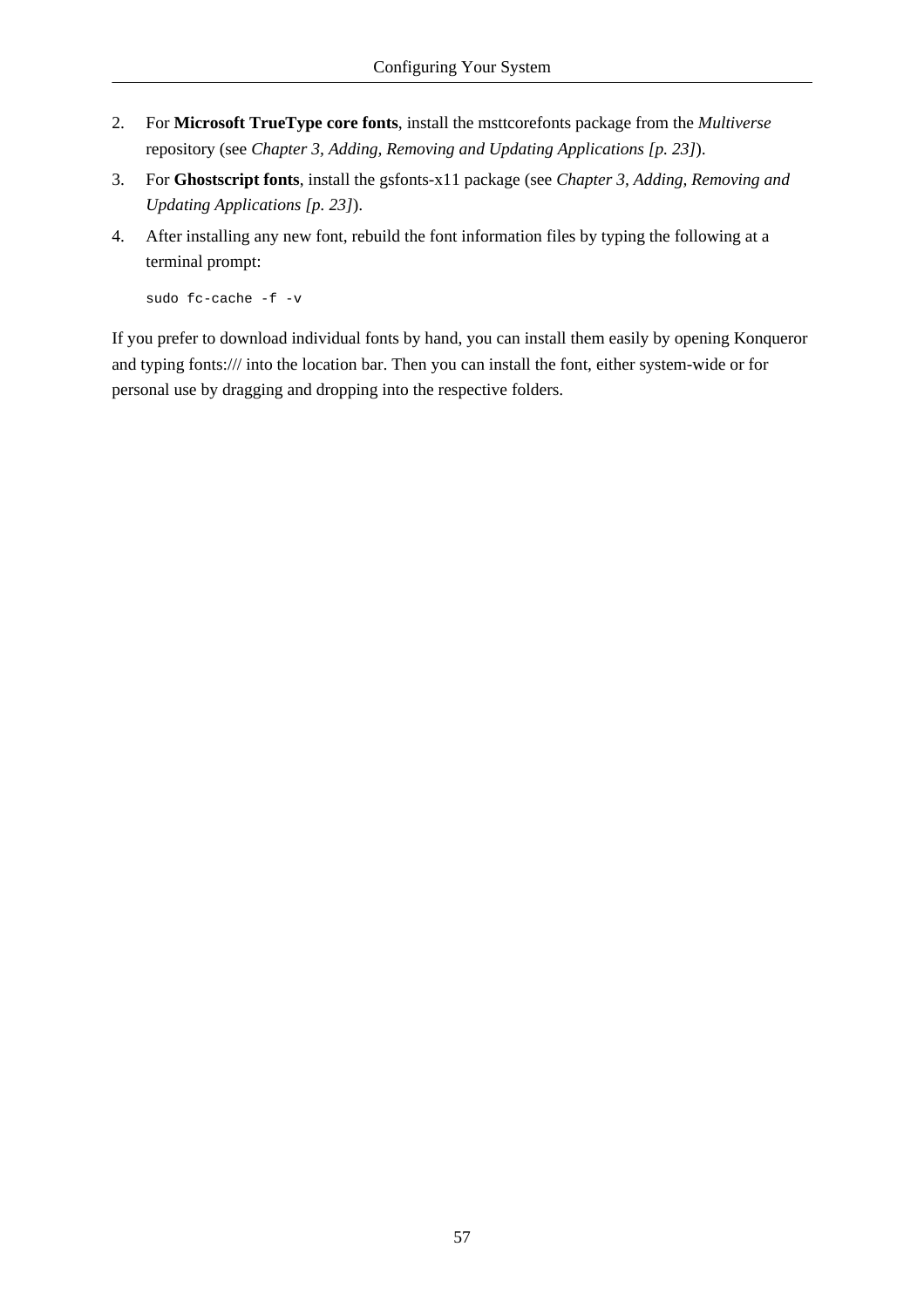# **2. Files**

# 2.1. Show hidden files and folders in Konqueror

• In Konqueror, use the View  $\rightarrow$  Show Hidden Files to toggle hidden files and folders on and off.

# 2.2. Change the default file type "Open with" program

- 1. In Konqueror, right click on the file and choose Open With  $\rightarrow$  Other... from the menu that appears. A list of applications appears.
- 2. Select the default application you want for the file type. If the application is not on the list, use the Add button to add the application to the list.
- 3. Select the Remember application association for this type of file checkbox. Click Ok to apply your changes.

# 2.3. Rename all files in a directory at once

Using the program Krename, it is possible to rename multiple files according to a naming scheme which you define.

- 1. Install the Krename package from the *Universe* repository (see *[Section 6, "Managing](#page-28-0) [Repositories" \[p. 29\]](#page-28-0)*).
- 2. Launch Krename by choosing K-menu  $\rightarrow$  Utilities  $\rightarrow$  Krename

# 2.4. Opening RAR files

- 1. To open rar files, install the unrar package from the *Multiverse* repository (see *[Section 6,](#page-28-0) ["Managing Repositories" \[p. 29\]](#page-28-0)*).
- 2. To open a rar file, double click on it.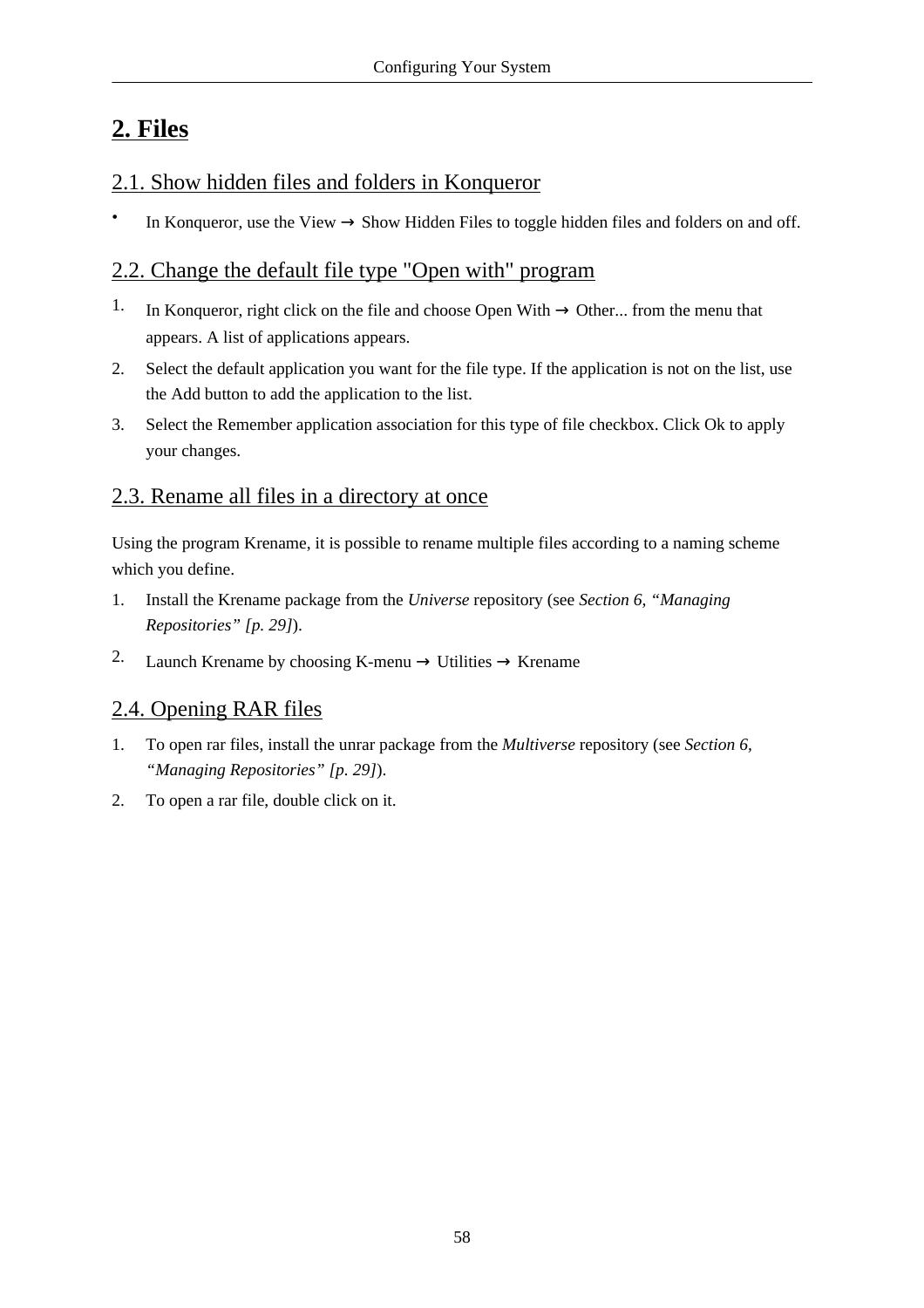# <span id="page-58-0"></span>**3. Partitions and Booting**

# 3.1. Graphical Partition Editor

- 1. Install the qtparted package (see *[Section 6, "Managing Repositories" \[p. 29\]](#page-28-0)*).
- 2. You can run the application with: K-Menu  $\rightarrow$  System  $\rightarrow$  QtParted

#### 3.2. Check disk space usage and view the partition table

- 1. Launch K-Menu  $\rightarrow$  System Settings  $\rightarrow$  Disks & Filesystems
- 2. Each partition will be listed under Available Disks and Filesystems details of each partition.

#### 3.3. List mounted devices in a terminal

To list mounted devices in a terminal, run the following command:

mount

The listing shows the device (such as a hard disk partition), the mount point (where you access the files), the filesystem type and the mount options.

This example shows the hda2 hard disk partition mounted as '/', with the filesystem type ext3. The partition is mounted with two options, one to allow the device to be read from and wrote to and the other to remount the device as read only in the event of any errors.

/dev/hda2 on / type ext3 (rw,errors=remount-ro)

# 3.4. Mount/Unmount Windows partitions

- 1. Read *[Section 3.2, "Check disk space usage and view the partition table" \[p. 59\]](#page-58-0)*
- 2. First, make a directory where the partition can be mounted:

sudo mkdir /mnt/windows

3. Next, run the following command to mount an NTFS Windows Partition and allow read-only access:

sudo mount /dev/hdaX /mnt/windows/ -t ntfs -o ro,umask=0222

If your Windows partition uses the FAT32 filesystem, it is safe to allow read-write access to the partition. Run the command

sudo mount /dev/hdaX /mnt/windows/ -t vfat -o umask=0000

instead of the one above.



Replace **/dev/hdaX** with the correct device name for your partition.

4. To unmount the partition, run the following command: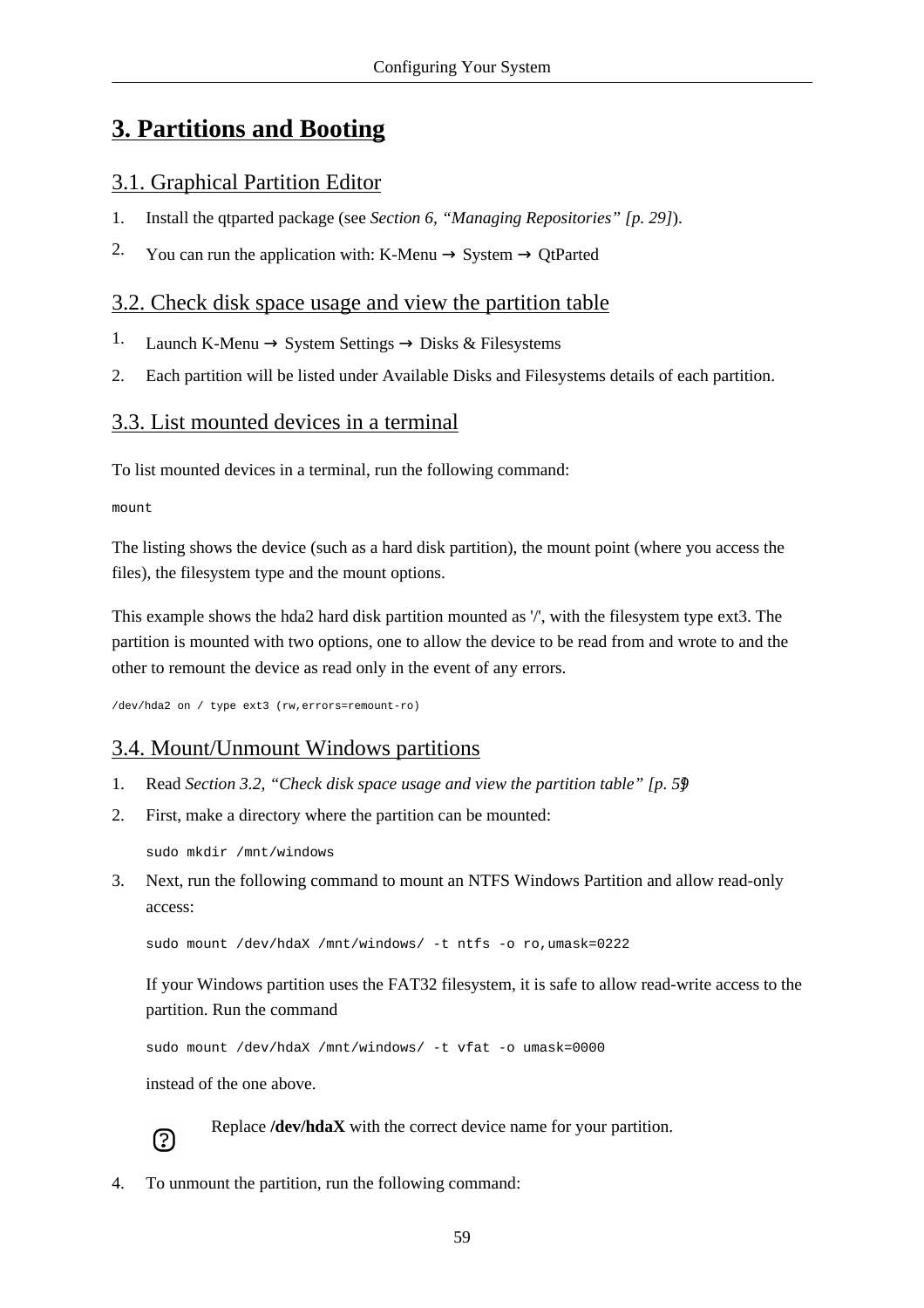<span id="page-59-0"></span>sudo umount /mnt/windows/

#### 3.5. Mount Windows partitions on boot-up

- 1. Read *[Section 3.2, "Check disk space usage and view the partition table" \[p. 59\]](#page-58-0)*
- 2. First, make a directory where the partition can be mounted:

sudo mkdir /mnt/windows

3. Next, backup your configuration file for mounting drives and open the file in a text editor with administrative privileges:

sudo cp /etc/fstab /etc/fstab\_backup kdesu kate /etc/fstab

4. If your Windows partition uses the NTFS filesystem, append the following line at the end of file

/dev/hdaX /mnt/windows ntfs ro,umask=0222 0 0

If your Windows partition uses the FAT32 filesystem, it is safe to allow read-write access to the partition. Append the following line at the end of the file

/dev/hdaX /mnt/windows vfat umask=0000 0 0

instead of the one above.



Replace **/dev/hdaX** with the correct device name for your partition.

- 5. Save the edited file (*[an example](../sample/fstab_automountntfs)* [[../sample/fstab\\_automountntfs](../sample/fstab_automountntfs)]).
- 6. Read *[Section 3.6, "Remount /etc/fstab without rebooting" \[p. 60\]](#page-59-0)* .

#### 3.6. Remount /etc/fstab without rebooting

sudo mount -a

#### 3.7. Run a system command automatically at Startup

Sometimes it can be useful to add a custom command to the startup process so that your computer executes it on every boot. To do this:

1. Edit the crontab with administrative privileges (see *[Section 3, "Root And Sudo" \[p. 18\]](#page-17-0)*):

sudo crontab -e

2. Insert the following line:

@reboot /home/user/command



Replace /home/user/command with the full path to your command.

3. Save the file and exit.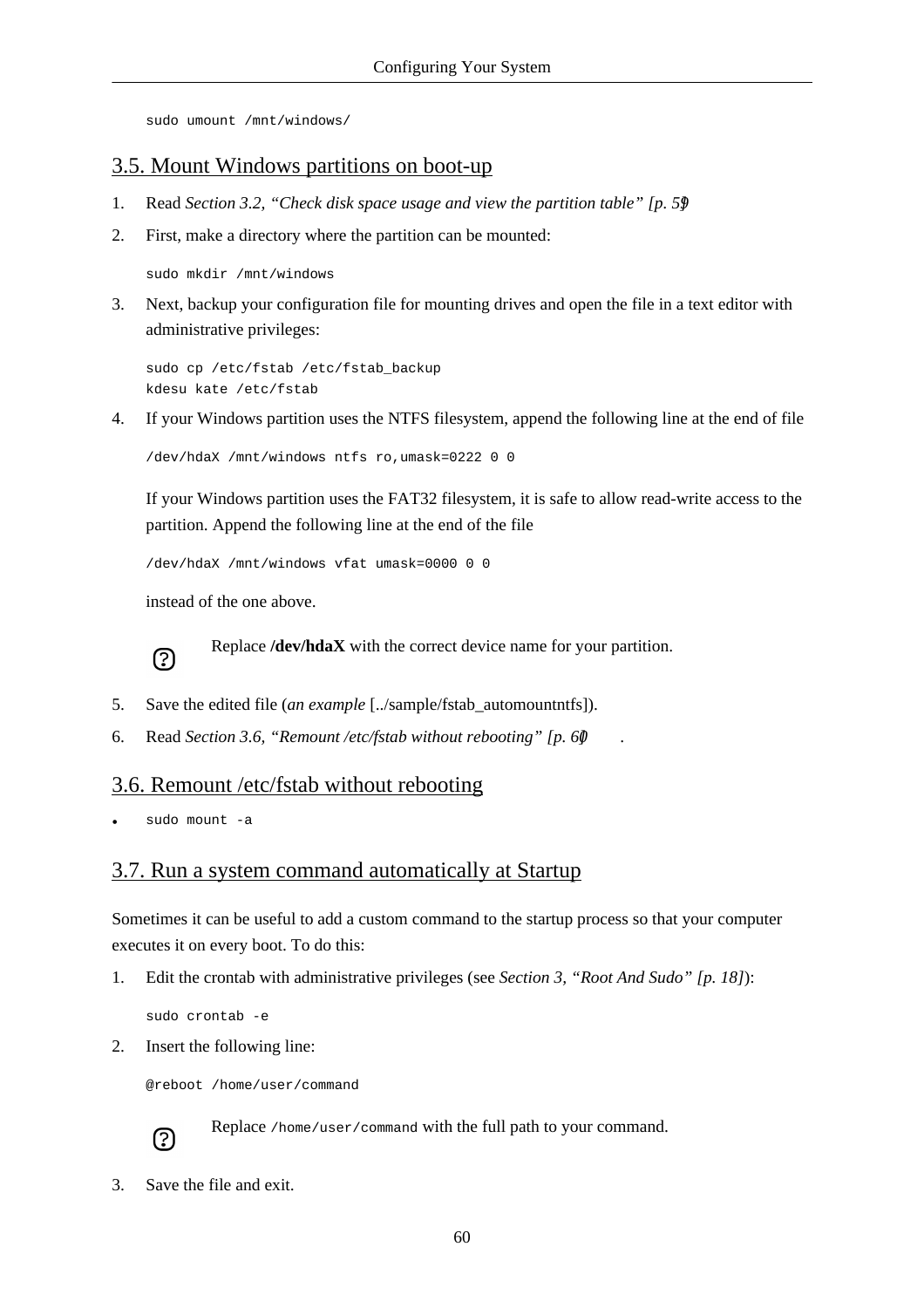#### 3.8. Change default Operating System at boot

1. Make a backup of your boot configuration file, and open it in a text editor:

sudo cp /boot/grub/menu.lst /boot/grub/menu.lst\_backup kdesu kate /boot/grub/menu.lst

2. Find this line:

```
...
default 0
...
```
3. Replace with the following line:

```
default X_sequence
```
4. Save the edited file ( *[an example](../sample/menu.list_changedefaultosgrub)* [[../sample/menu.list\\_changedefaultosgrub](../sample/menu.list_changedefaultosgrub)])

#### 3.9. Making the Boot Menu Visible

By default, the boot menu is hidden and you will need to hit **Esc** to see the boot menu. By following the following steps, it will be visible by default.

1. Make a backup of your boot configuration file, and open it in a text editor:

sudo cp /boot/grub/menu.lst /boot/grub/menu.lst\_backup kdesu kate /boot/grub/menu.lst

2. Find this line

```
# hiddenmenu
```
and uncomment it by removing the *#* in front of the line so that it looks like:

hiddenmenu

Save the edited file ( *[an example](../sample/menu.list_unhidemenu)* [[../sample/menu.list\\_unhidemenu\]](../sample/menu.list_unhidemenu))

#### 3.10. Change the timeout for boot menu

```
1.
```
sudo cp /boot/grub/menu.lst /boot/grub/menu.lst\_backup kdesu kate /boot/grub/menu.lst

2. Find this line

```
...
timeout 3
...
```
3. Replace with the following line

```
timeout X_seconds
```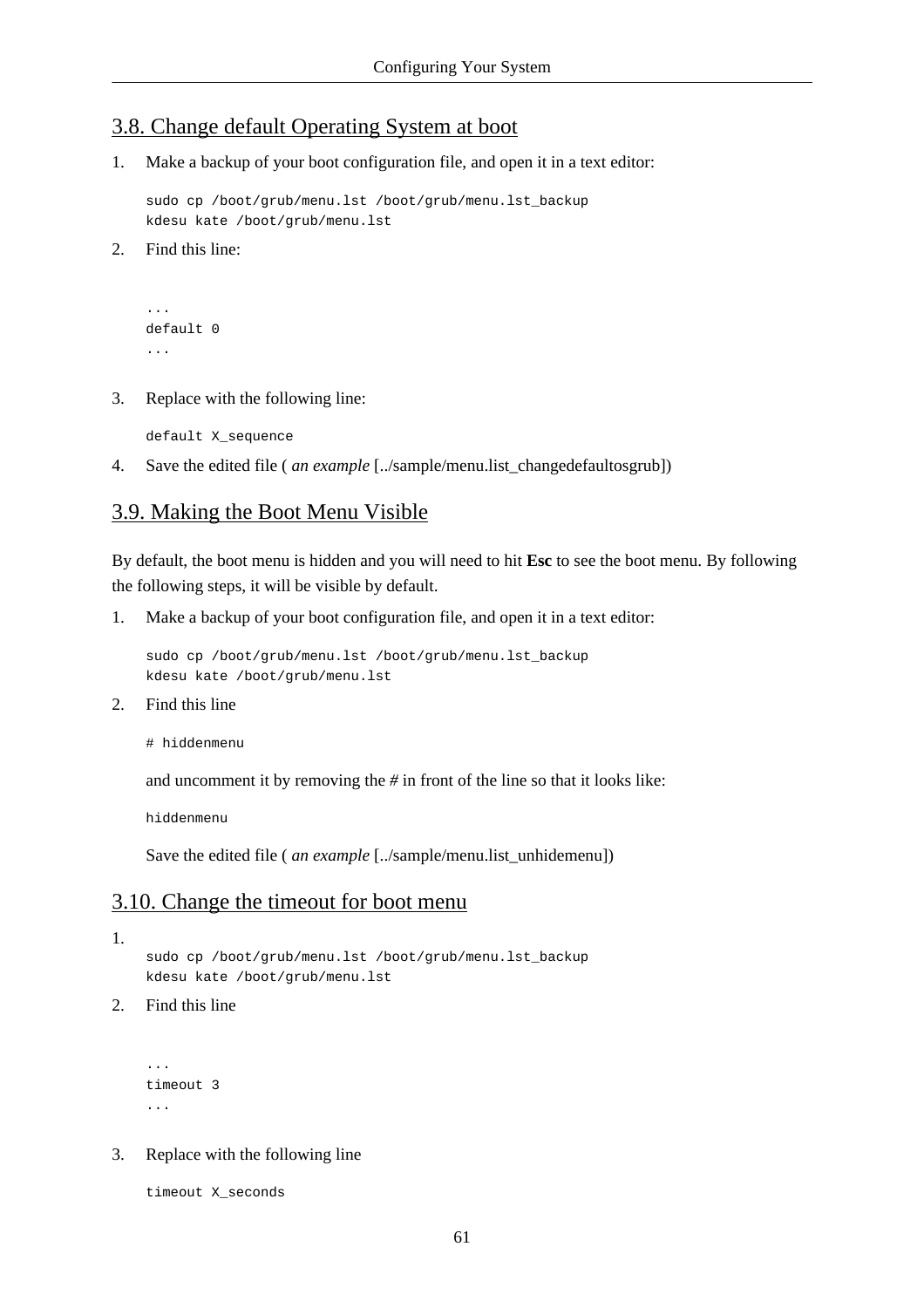4. Save the edited file ( *[an example](../sample/menu.list_increasedecreasetimeoutgrub)* [[../sample/menu.list\\_increasedecreasetimeoutgrub](../sample/menu.list_increasedecreasetimeoutgrub)])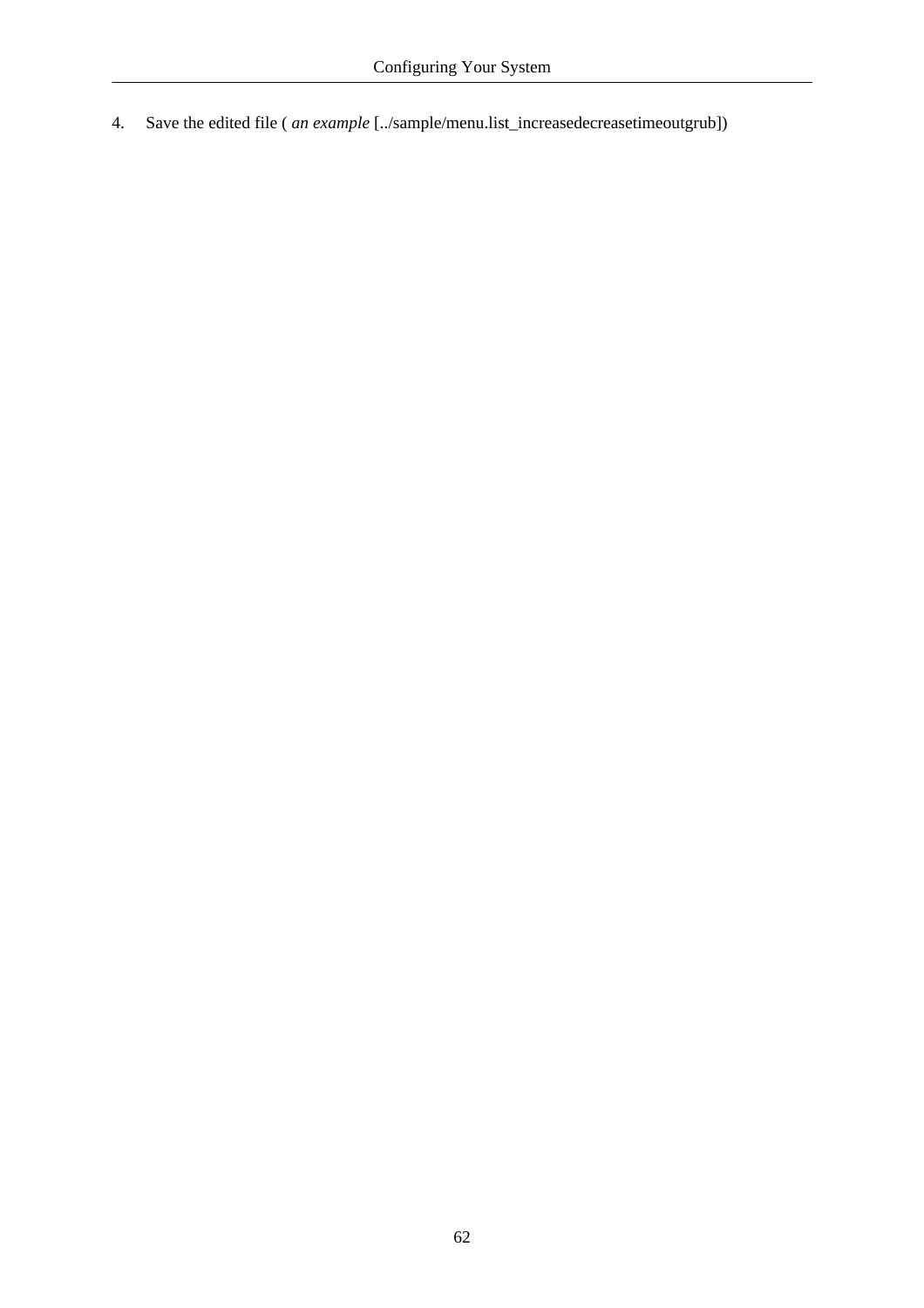# <span id="page-62-0"></span>**4. Hardware**

# 4.1. Digital Cameras

Most USB digital cameras will be automatically detected by Kubuntu. Simply plug in and switch on your USB digital camera, Kubuntu will then ask you if you would like to import the photos from your camera. Click on Import, Kubuntu will then show you a preview of your photos. Choose a location to save your photos to, then click on Import. Kubuntu will then save your photos to your hard drive.

If you do not get the auto-import popup with your camera, it might be worth installing digiKam from the *Universe* repository (see *[Section 6, "Managing Repositories" \[p. 29\]](#page-28-0)*). Launch digiKam after installation by choosing K-Menu  $\rightarrow$  Graphics  $\rightarrow$  digiKam (Photo Management) from the desktop menu system.

# 4.2. 3D Graphic Cards

#### 4.2.1. 3D Nvidia Video Card Driver

- 1. Install the nvidia-glx package from the *Restricted* repository (see *[Chapter 3, Adding, Removing](#page-22-0) [and Updating Applications \[p. 23\]](#page-22-0)*).
- 2.

sudo cp /etc/X11/xorg.conf /etc/X11/xorg.conf\_backup sudo nvidia-glx-config enable

- 3. You may adjust the settings of the new driver by running the application nvidia-settings (see *[Section 1.5, "Start a Program Manually" \[p. 55\]](#page-54-0)*). If you wish, add a menu entry for this program (see *[Section 1.8, "Edit K-Menu" \[p. 56\]](#page-55-0)*).
- 4. Read *[Section 1.3, "Restart KDE without rebooting the computer" \[p. 54\]](#page-53-0)*

#### 4.2.2. Disable the Nvidia Graphics Logo on Startup

1. Read *[Section 4.2.1, "3D Nvidia Video Card Driver" \[p. 63\]](#page-62-0)*

2.

sudo cp /etc/X11/xorg.conf /etc/X11/xorg.conf\_backup kdesu kate /etc/X11/xorg.conf

3. Find this section

```
...
Section "Device"
Identifier "NVIDIA Corporation NV11 [GeForce2 MX/MX 400]"
Driver "nvidia"
BusID "PCI:1:0:0"
...
```
4. Add the following line below it

Option "NoLogo"

5. Save the edited file ( *[an example](../sample/xorg.conf_disablenvidialogo)* [\[../sample/xorg.conf\\_disablenvidialogo](../sample/xorg.conf_disablenvidialogo)])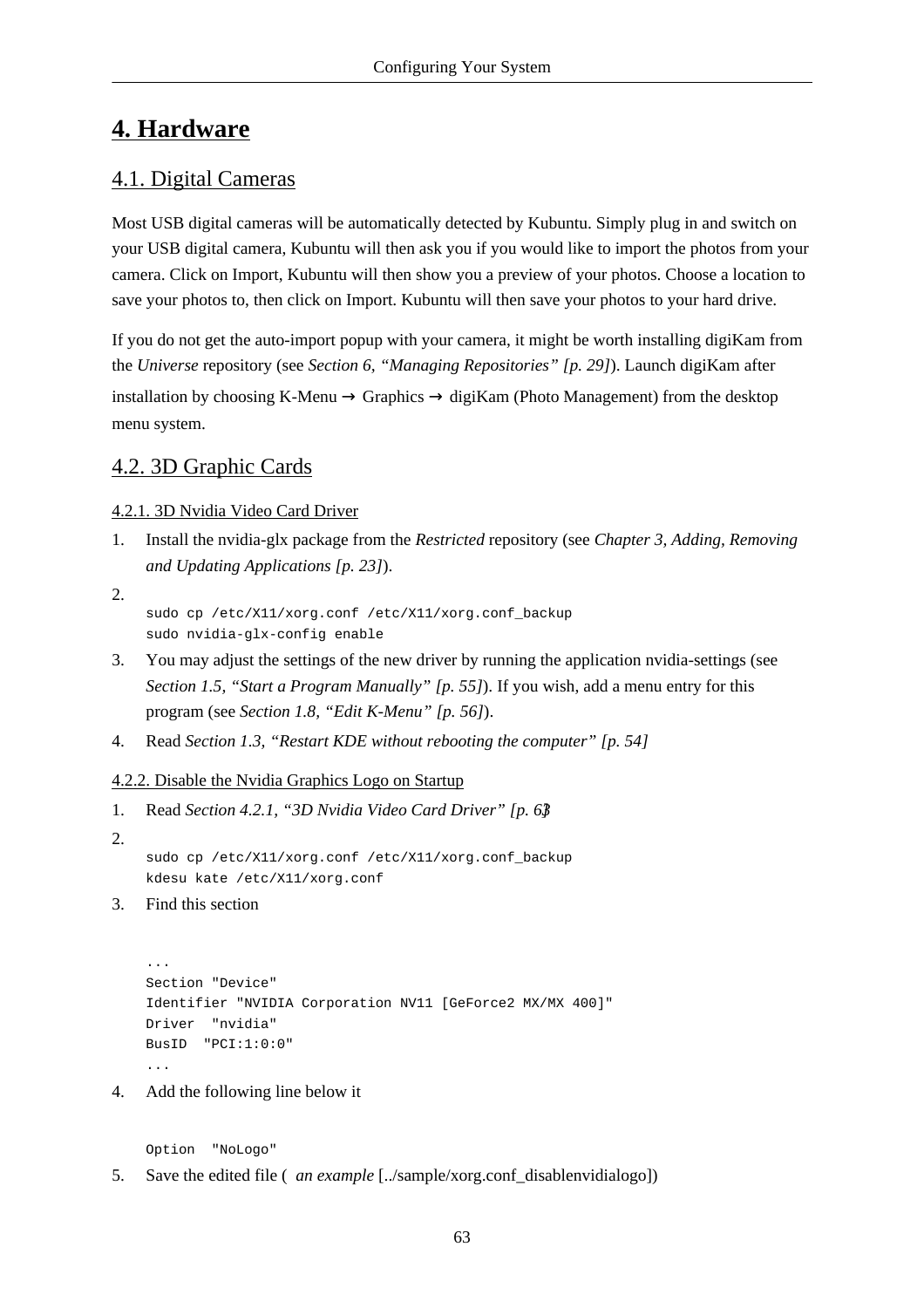6. Read *[Section 1.3, "Restart KDE without rebooting the computer" \[p. 54\]](#page-53-0)*

#### 4.2.3. 3D ATI Video Card Driver

1. Install the xorg-driver-fglrx package from the *Restricted* repository (see *[Chapter 3, Adding,](#page-22-0) [Removing and Updating Applications \[p. 23\]](#page-22-0)*).

```
2.
    echo fglrx | sudo tee -a /etc/modules
    sudo depmod -a ; sudo modprobe fglrx
    sudo cp /etc/X11/xorg.conf /etc/X11/xorg.conf_backup 
    sudo sed -i -e 's/"ati"/"fglrx"/' /etc/X11/xorg.conf
```
3. If you are using an NForce2-based motherboard you will also need to do the following:

kdesu kate /etc/X11/xorg.conf

Change "Section "Device"" add the following line:

Option "UseInternalAGPGART" "no"

4. Restart your machine for changes to take effect.

#### 4.3. Wireless Cards

Many wireless cards are automatically detected by Kubuntu during installation. A complete listing of wireless cards which work with Kubuntu can be found on the *[Ubuntu Wiki](https://wiki.ubuntu.com/HardwareSupportComponentsWirelessNetworkCards)* [<https://wiki.ubuntu.com/HardwareSupportComponentsWirelessNetworkCards>]. Please add your wireless card to the list if it works with Kubuntu.

Some cards may not work out of the box with Kubuntu. If this is the case, please look at the *[Wireless](https://wiki.ubuntu.com/WirelessTroubleshootingGuide) [Troubleshooting Guide](https://wiki.ubuntu.com/WirelessTroubleshootingGuide)* [<https://wiki.ubuntu.com/WirelessTroubleshootingGuide>] on the Ubuntu Wiki which is an excellent resource for troubleshooting wireless cards.

All information regarding wireless networking on Kubuntu is collected at *[Wireless Networking](https://wiki.ubuntu.com/WifiDocs) [Central](https://wiki.ubuntu.com/WifiDocs)* [\[https://wiki.ubuntu.com/WifiDocs\]](https://wiki.ubuntu.com/WifiDocs) on the Ubuntu Wiki.

#### 4.3.1. List Wireless Devices

1. To list PCI devices:

lspci -v

2. To list USB devices:

lsusb -v

#### 4.4. Configuring Keyboard

#### 4.4.1. Change Keyboard Shortcuts

You might want to modify the default keyboard shortcuts in Kubuntu. To do so, choose K-Menu  $\rightarrow$  System Settings  $\rightarrow$  Regional & Accessibility from the desktop menu system. Select Keyboard Shortcuts button to modify your keyboard shortcuts.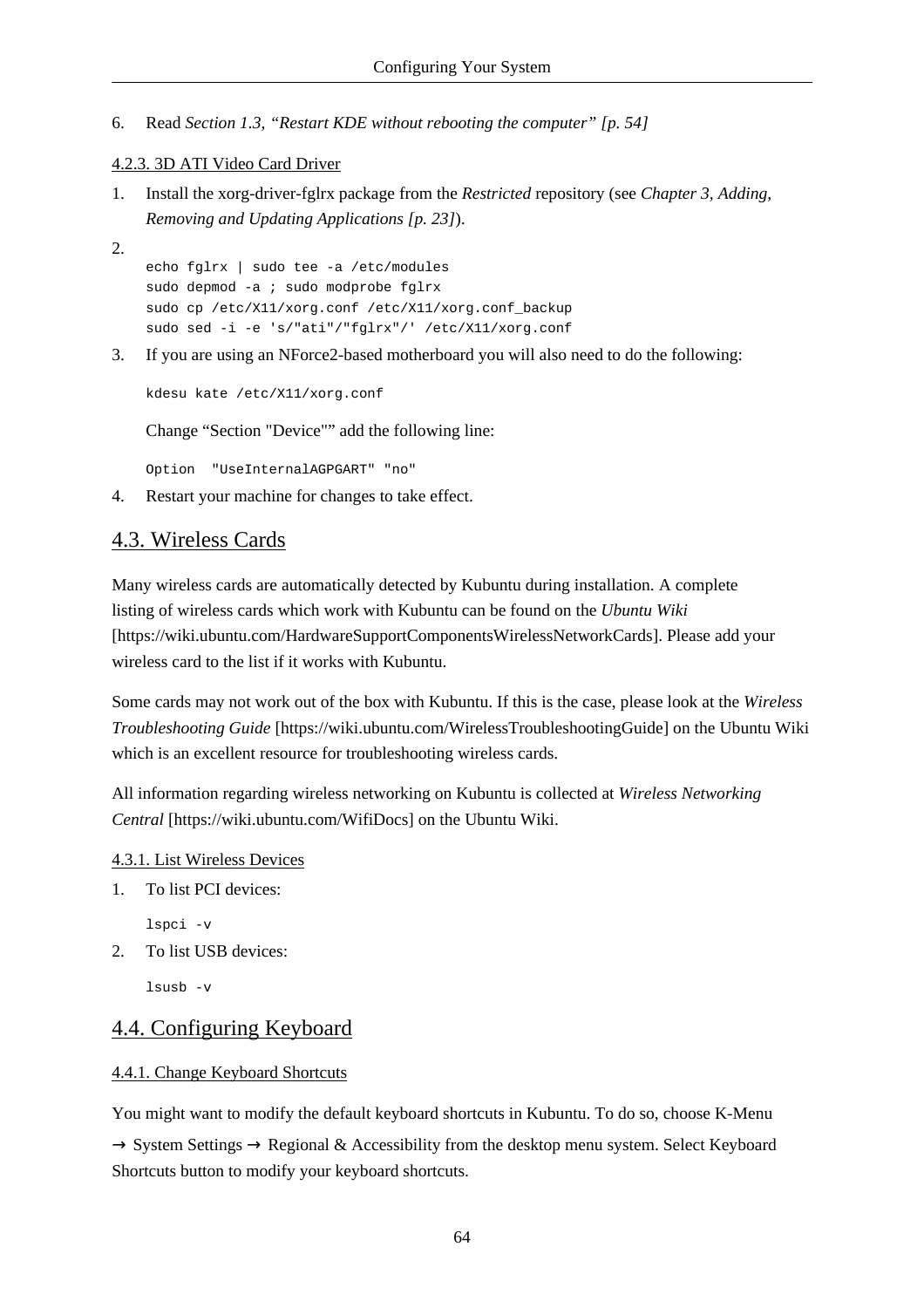#### <span id="page-64-0"></span>4.4.2. Multiple Keyboard Layouts

You may want to have access to more than one keyboard layout. This is useful if you write in more than one language.

To add new keyboard layouts:

- 1. Choose: K-Menu  $\rightarrow$  System Settings  $\rightarrow$  Regional & Accessibility  $\rightarrow$  Keyboard Layout
- 2. In the Layout tab, check the Enable Keyboard Layouts box.
- 3. Choose the country in which the keyboard layout you want is used, and click Add. The country should appear in the Active Layouts list.
- 4. Click the country in the Active Layouts list, and choose the appropriate Layout variant for the country selected. This is important for countries where more than one language are commonly spoken.
- 5. Click on Apply to save your settings.
- 6. A *flag icon* should now appear in the system tray showing the current keyboard layout being used. Click the *flag icon* to switch to the other keyboard layout.

#### 4.4.3. Input Non-latin Characters

Skim is a KDE guipanel to input non-latin characters. To use Skim for input in your native language:

- 1. Ensure that your language-support package is installed. If you selected your native language during installation, this has already been installed.
- 2. Press **Ctrl**-**Space** to activate it and enter characters.
- 3. Configure Skim by right clicking the icon in the system tray, and choosing Configure

#### 4.5. Modems

#### 4.5.1. Winmodems

Most winmodems are not supported by Kubuntu by default, but drivers can be found that will enable the use of such modems. First you need to identify what chipset your winmodem is using:

```
wget -c http://linmodems.technion.ac.il/packages/scanModem.gz
gunzip -c scanModem.gz > scanModem 
chmod +x scanModem
sudo ./scanModem 
kate Modem/ModemData.txt
```
Check the output in Kate, it should list what modem chipset you have. Once you are aware of the chipset you have, see *[SettingUpModems](https://wiki.ubuntu.com/SettingUpModems)* [<https://wiki.ubuntu.com/SettingUpModems>] and follow the directions for your modem.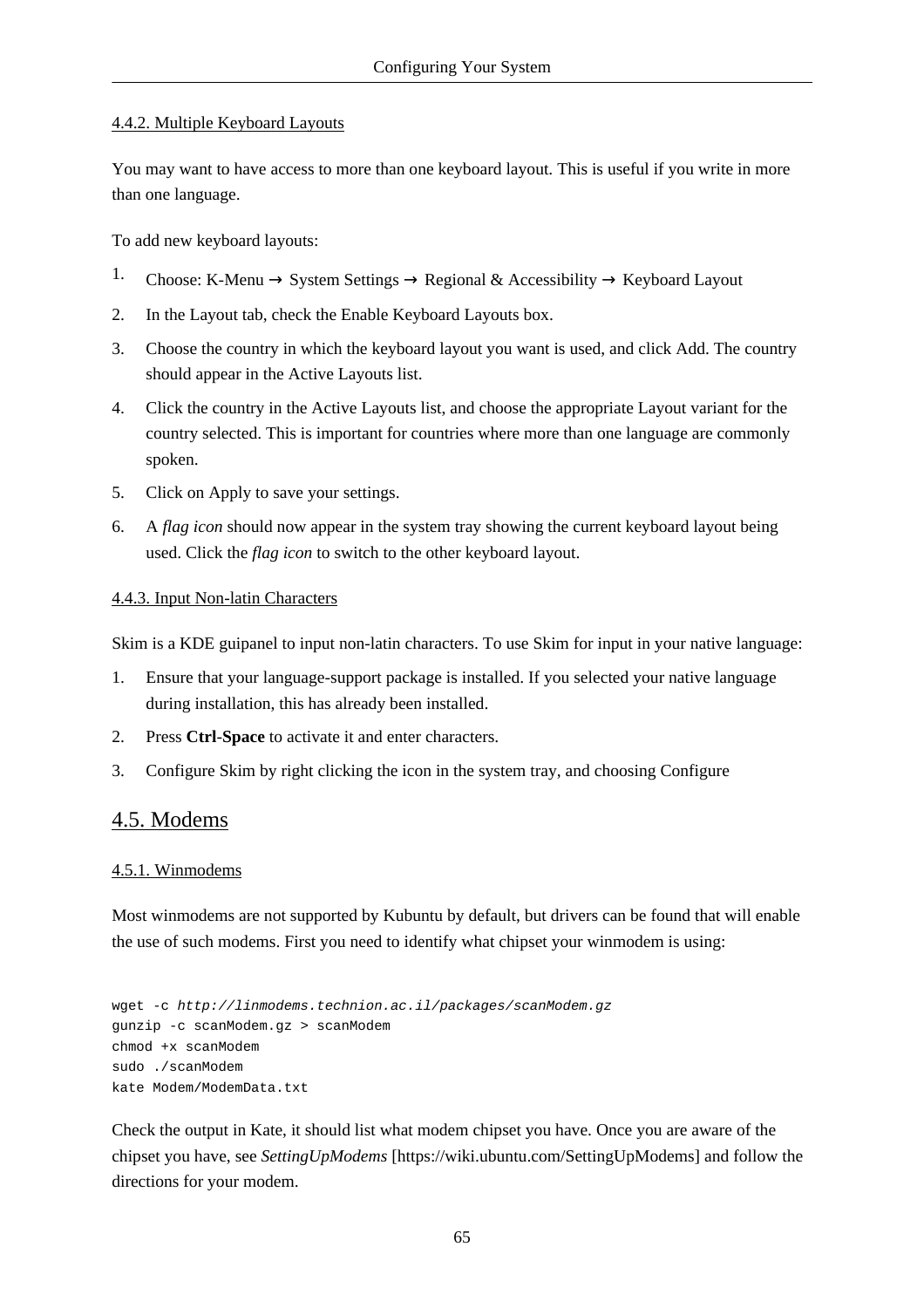#### 4.5.2. ADSL Modems

All PPOE and ADSL modems that use ethernet for the connection (and some that use USB) are supported by Kubuntu. For router-style ADSL modems, just connect it up, configure the modem as per your ISPs instructions and configure networking in Kubuntu. For information on PPPOE modems see *[ADSLPPoE](https://wiki.ubuntu.com/ADSLPPPoE)* [\[https://wiki.ubuntu.com/ADSLPPPoE\]](https://wiki.ubuntu.com/ADSLPPPoE) on the Ubuntu wiki.

#### 4.6. Printers

Some printers will be automatically detected by Kubuntu; for those that are not, choose K-Menu  $\rightarrow$ 

System Settings  $\rightarrow$  Printers then choose Add  $\rightarrow$  Add Printer/Class and run the Printer Install Wizard.

There are some printers that need further setup. Search the databases at *[LinuxPrinting.org](http://www.linuxprinting.org/)* [<http://www.linuxprinting.org/>] or check the *[Ubuntu Wiki's Printer page](https://wiki.ubuntu.com/HardwareSupportComponentsPrinters)* [[https://wiki.ubuntu.com/HardwareSupportComponentsPrinters\]](https://wiki.ubuntu.com/HardwareSupportComponentsPrinters) for possible information on your printer.

# 4.7. CDROMs

#### 4.7.1. Speed up CD/DVD-ROM access (enable DMA)

- 1. Assuming that /dev/cdrom is the location of the CD/DVD-ROM
- 2.

```
sudo hdparm -d1 /dev/cdrom 
sudo cp /etc/hdparm.conf /etc/hdparm.conf_backup 
kdesu kate /etc/hdparm.conf
```
3. Append the following lines at the end of file

```
/dev/cdrom {
dma = on
}
```
4. Save the edited file ( *[an example](../sample/hdparm.conf_speedupcddvdrom)* [[../sample/hdparm.conf\\_speedupcddvdrom](../sample/hdparm.conf_speedupcddvdrom)])

#### 4.7.2. Mount CD/DVD-ROMs and show all hidden and associated files

- 1. Assuming that /media/cdrom0/ is the location of CD/DVD-ROM
- 2. To mount CD/DVD-ROM

sudo mount /media/cdrom0/ -o unhide

3. To unmount CD/DVD-ROM

sudo umount /media/cdrom0/

#### 4.7.3. Forcefully eject CD/DVD-ROMs manually

sudo eject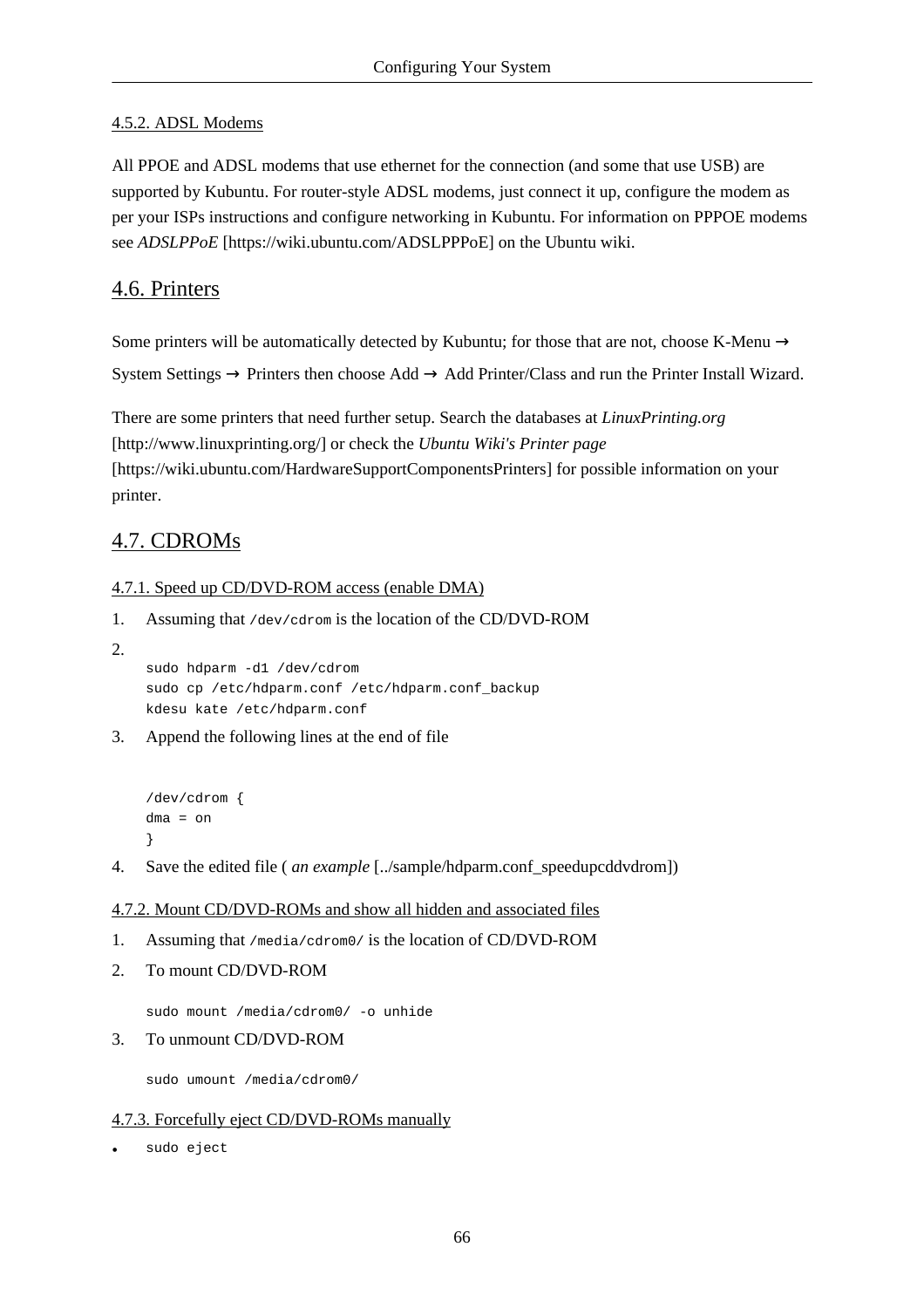# **5. Networking**

## 5.1. Change the Computer Name

- 1. K-Menu  $\rightarrow$  System Settings  $\rightarrow$  Network Settings
- 2. Click on the Administrator Mode... and enter your user password to gain administrator privileges.
- 3. Select the Domain Name System tab. Enter the name of the computer in the Hostname field.
- 4. Click Apply, close all open applications and reboot.

#### 5.2. View remote SSH, FTP, and SFTP servers using Konqueror

• In the Location Bar, enter the following:

For SSH, use:

ssh://username@ssh.server.com

For FTP, use:

ftp://username@ftp.server.com

For SFTP, use:

sftp://username@sftp.server.com

Replace username with your username and replace everything after the @ symbol with the server's address. You will be prompted for a password if needed. If there is no username (anonymous) omit the username and the @ symbol.

Alternatively, to specify your password manually, change one of the above like so:

ftp://username:password@ftp.server.com

# 5.3. Networking Utilities

#### 5.3.1. Guarddog Firewall

A firewall protects a computer system from unauthorized access. It is not normally necessary to install a firewall on a Kubuntu system, because by default, access to the system is closed. However, if you run any services which you allow other computers to access (for example, the Apache web server), it is advisable to install a firewall. Guarddog is a program which allows you to control Linux's firewall through a graphical interface.

- 1. Install the Guarddog package from the *Universe* repository (see *[Section 6, "Managing](#page-28-0) [Repositories" \[p. 29\]](#page-28-0)*).
- 2. After it is installed, run the Guarddog by choosing K-Menu  $\rightarrow$  System  $\rightarrow$  Guarddog
- 3. Enter *your* password in the Run as root -KDE su dialog box which pops up.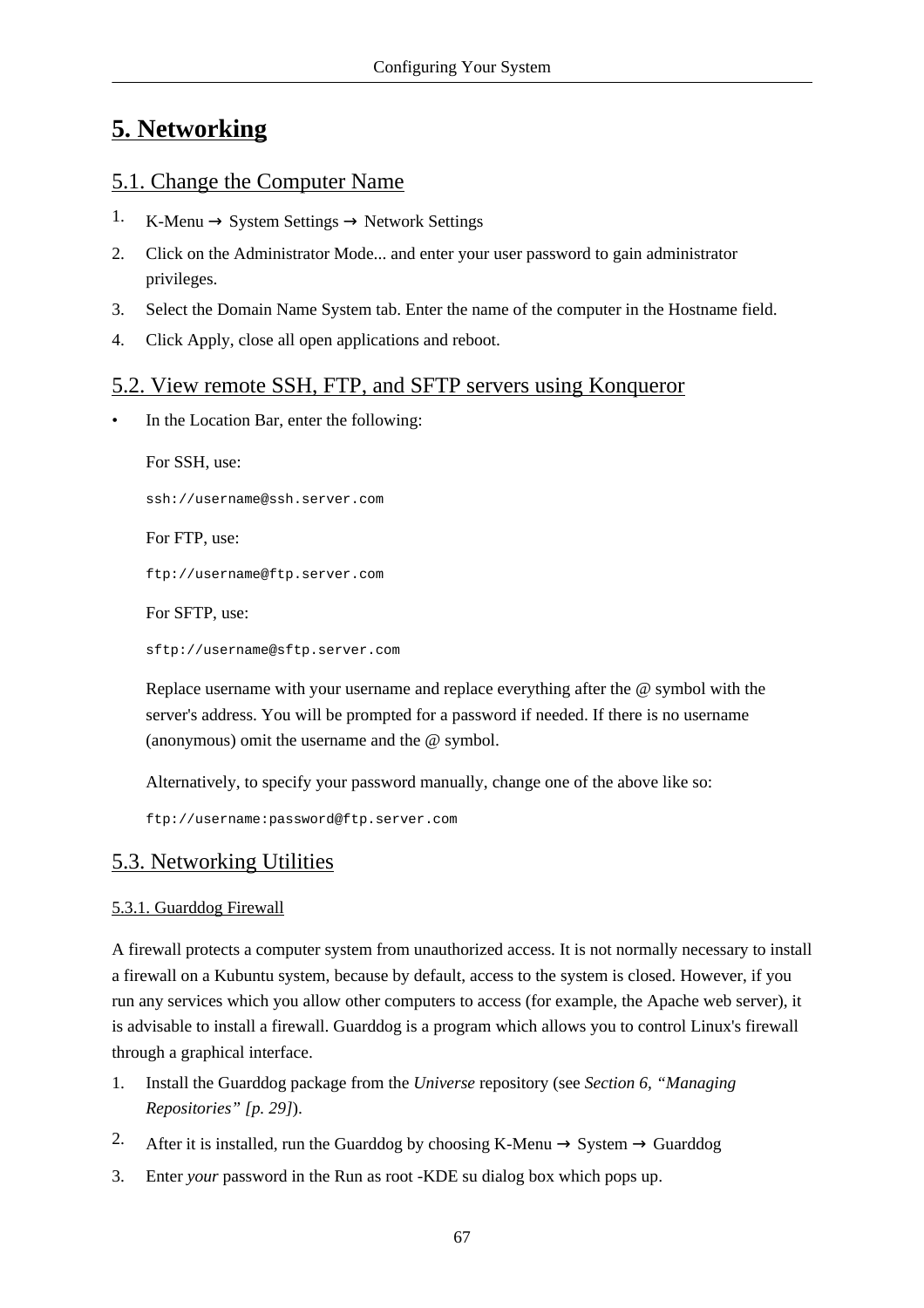4. Click the Help in the Firewall Configuration window for details on using Guarddog.

#### 5.3.2. Graphical Network Monitor

Etherape displays network activity among different hosts using circles of varying size.

- 1. Install the etherape package from the *Universe* repository (see *[Section 6, "Managing](#page-28-0) [Repositories" \[p. 29\]](#page-28-0)*).
- 2. Choose: K-Menu  $\rightarrow$  Internet  $\rightarrow$  Etherape

#### 5.3.3. Network Traffic Analyzer

Ethereal is a network traffic analyzer/sniffer that captures packets off the network in real time and displays their contents.

- 1. Install the ethereal package from the *Universe* repository (see *[Section 6, "Managing](#page-28-0) [Repositories" \[p. 29\]](#page-28-0)*).
- 2. Choose: K-Menu  $\rightarrow$  Internet  $\rightarrow$  Ethereal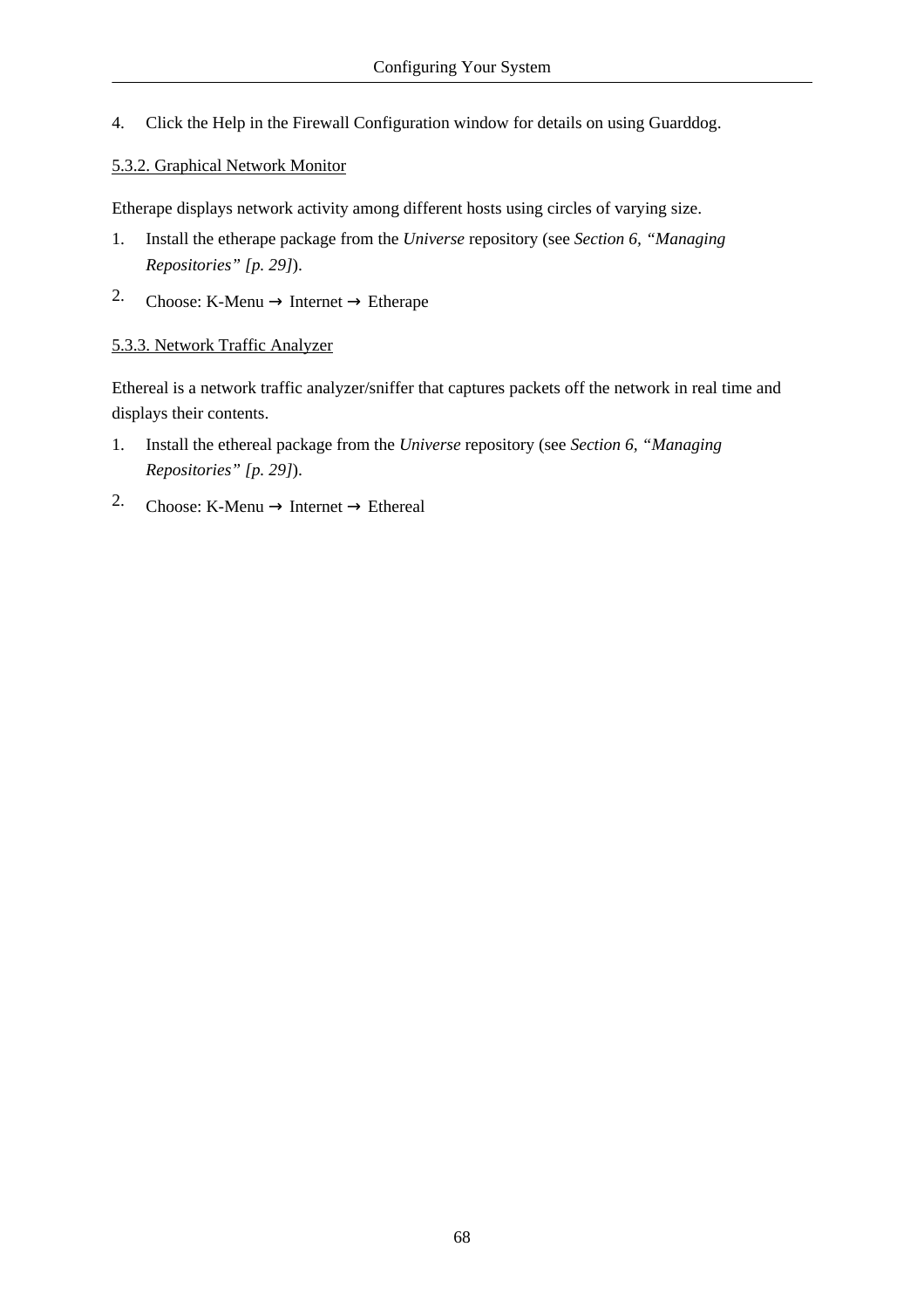# **Appendix A. Creative Commons by Attribution-ShareAlike 2.0**

CREATIVE COMMONS CORPORATION IS NOT A LAW FIRM AND DOES NOT PROVIDE LEGAL SERVICES. DISTRIBUTION OF THIS LICENSE DOES NOT CREATE AN ATTORNEY-CLIENT RELATIONSHIP. CREATIVE COMMONS PROVIDES THIS INFORMATION ON AN "AS-IS" BASIS. CREATIVE COMMONS MAKES NO WARRANTIES REGARDING THE INFORMATION PROVIDED, AND DISCLAIMS LIABILITY FOR DAMAGES RESULTING FROM ITS USE.

#### *License*

THE WORK (AS DEFINED BELOW) IS PROVIDED UNDER THE TERMS OF THIS CREATIVE COMMONS PUBLIC LICENSE ("CCPL" OR "LICENSE"). THE WORK IS PROTECTED BY COPYRIGHT AND/OR OTHER APPLICABLE LAW. ANY USE OF THE WORK OTHER THAN AS AUTHORIZED UNDER THIS LICENSE OR COPYRIGHT LAW IS PROHIBITED.

BY EXERCISING ANY RIGHTS TO THE WORK PROVIDED HERE, YOU ACCEPT AND AGREE TO BE BOUND BY THE TERMS OF THIS LICENSE. THE LICENSOR GRANTS YOU THE RIGHTS CONTAINED HERE IN CONSIDERATION OF YOUR ACCEPTANCE OF SUCH TERMS AND CONDITIONS.

#### 1. **Definitions.**

- a. **"Collective Work"** means a work, such as a periodical issue, anthology or encyclopedia, in which the Work in its entirety in unmodified form, along with a number of other contributions, constituting separate and independent works in themselves, are assembled into a collective whole. A work that constitutes a Collective Work will not be considered a Derivative Work (as defined below) for the purposes of this License.
- b. **"Derivative Work"** means a work based upon the Work or upon the Work and other pre-existing works, such as a translation, musical arrangement, dramatization, fictionalization, motion picture version, sound recording, art reproduction, abridgment, condensation, or any other form in which the Work may be recast, transformed, or adapted, except that a work that constitutes a Collective Work will not be considered a Derivative Work for the purpose of this License. For the avoidance of doubt, where the Work is a musical composition or sound recording, the synchronization of the Work in timed-relation with a moving image ("synching") will be considered a Derivative Work for the purpose of this License.
- c. **"Licensor"** means the individual or entity that offers the Work under the terms of this License.
- d. **"Original Author"** means the individual or entity who created the Work.
- e. **"Work"** means the copyrightable work of authorship offered under the terms of this License.
- f. **"You"** means an individual or entity exercising rights under this License who has not previously violated the terms of this License with respect to the Work, or who has received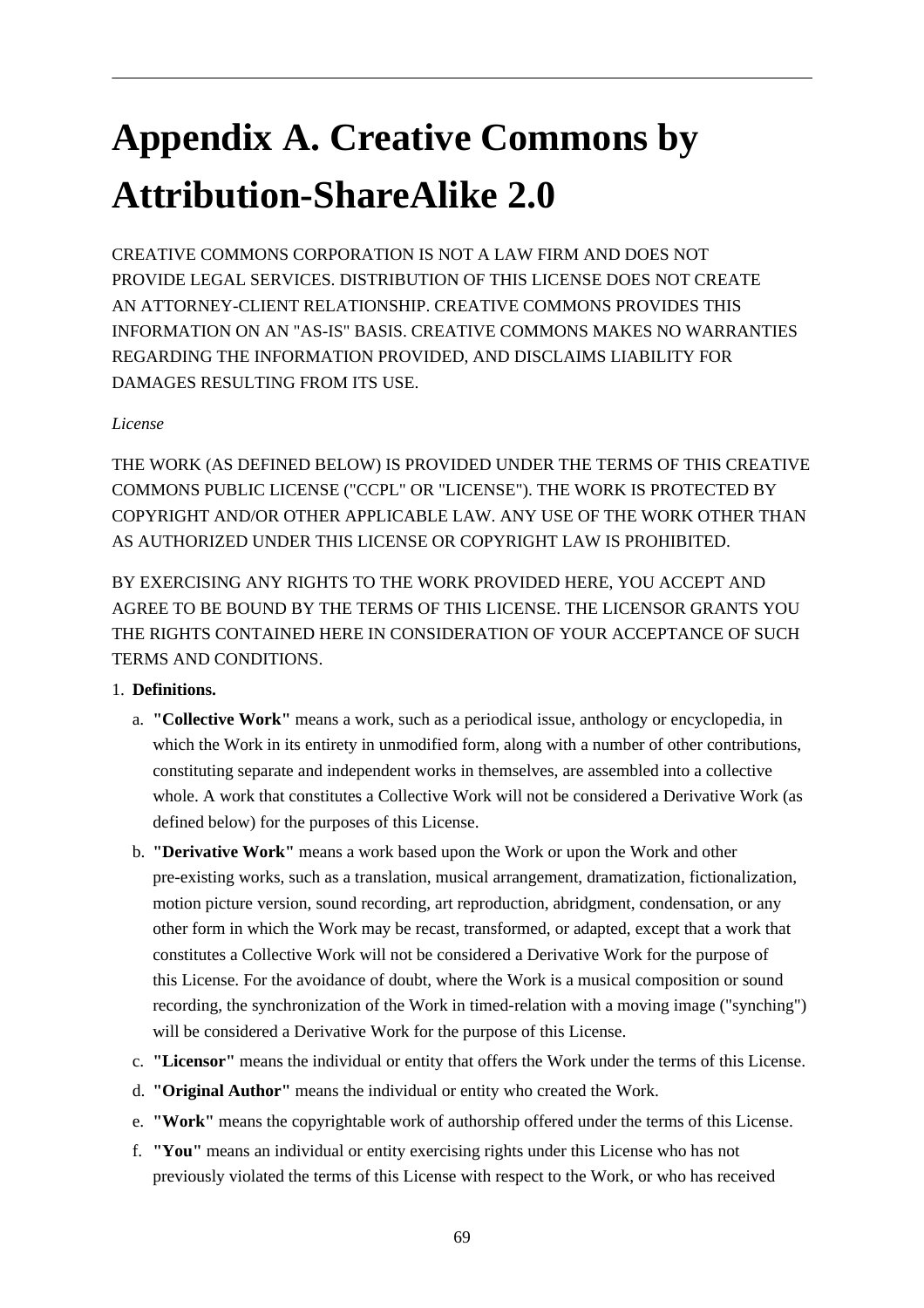express permission from the Licensor to exercise rights under this License despite a previous violation.

- g. **"License Elements"** means the following high-level license attributes as selected by Licensor and indicated in the title of this License: Attribution, ShareAlike.
- 2. **Fair Use Rights.** Nothing in this license is intended to reduce, limit, or restrict any rights arising from fair use, first sale or other limitations on the exclusive rights of the copyright owner under copyright law or other applicable laws.
- 3. **License Grant.** Subject to the terms and conditions of this License, Licensor hereby grants You a worldwide, royalty-free, non-exclusive, perpetual (for the duration of the applicable copyright) license to exercise the rights in the Work as stated below:
	- a. to reproduce the Work, to incorporate the Work into one or more Collective Works, and to reproduce the Work as incorporated in the Collective Works;
	- b. to create and reproduce Derivative Works;
	- c. to distribute copies or phonorecords of, display publicly, perform publicly, and perform publicly by means of a digital audio transmission the Work including as incorporated in Collective Works;
	- d. to distribute copies or phonorecords of, display publicly, perform publicly, and perform publicly by means of a digital audio transmission Derivative Works.
	- e. For the avoidance of doubt, where the work is a musical composition:
		- i. **"Performance Royalties Under Blanket Licenses."** Licensor waives the exclusive right to collect, whether individually or via a performance rights society (e.g. ASCAP, BMI, SESAC), royalties for the public performance or public digital performance (e.g. webcast) of the Work.
		- ii. **"Mechanical Rights and Statutory Royalties."** Licensor waives the exclusive right to collect, whether individually or via a music rights society or designated agent (e.g. Harry Fox Agency), royalties for any phonorecord You create from the Work ("cover version") and distribute, subject to the compulsory license created by 17 USC Section 115 of the US Copyright Act (or the equivalent in other jurisdictions).
	- f. **"Webcasting Rights and Statutory Royalties."** For the avoidance of doubt, where the Work is a sound recording, Licensor waives the exclusive right to collect, whether individually or via a performance-rights society (e.g. SoundExchange), royalties for the public digital performance (e.g. webcast) of the Work, subject to the compulsory license created by 17 USC Section 114 of the US Copyright Act (or the equivalent in other jurisdictions).

The above rights may be exercised in all media and formats whether now known or hereafter devised. The above rights include the right to make such modifications as are technically necessary to exercise the rights in other media and formats. All rights not expressly granted by Licensor are hereby reserved.

4. **Restrictions.** The license granted in Section 3 above is expressly made subject to and limited by the following restrictions: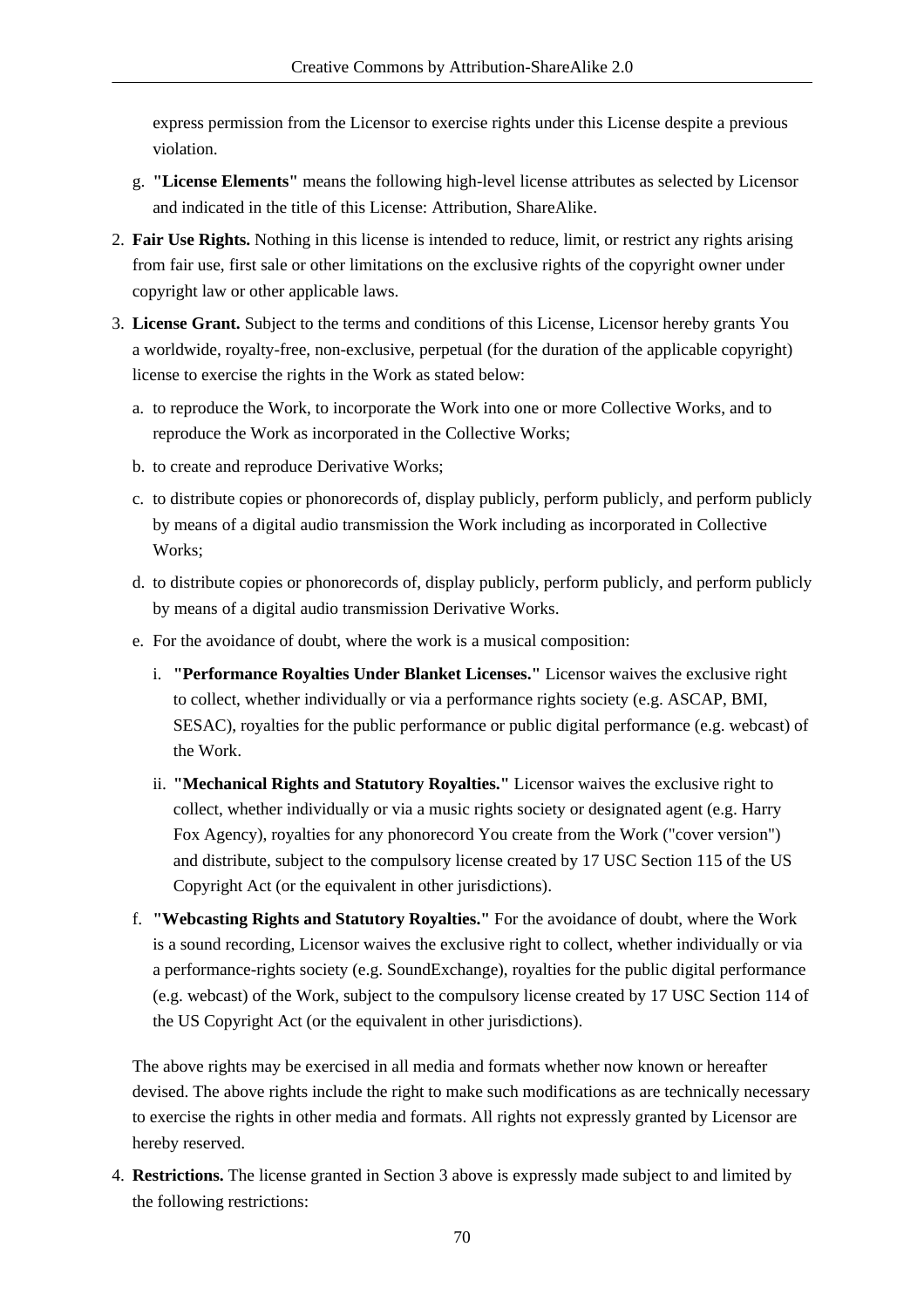- a. You may distribute, publicly display, publicly perform, or publicly digitally perform the Work only under the terms of this License, and You must include a copy of, or the Uniform Resource Identifier for, this License with every copy or phonorecord of the Work You distribute, publicly display, publicly perform, or publicly digitally perform. You may not offer or impose any terms on the Work that alter or restrict the terms of this License or the recipients' exercise of the rights granted hereunder. You may not sublicense the Work. You must keep intact all notices that refer to this License and to the disclaimer of warranties. You may not distribute, publicly display, publicly perform, or publicly digitally perform the Work with any technological measures that control access or use of the Work in a manner inconsistent with the terms of this License Agreement. The above applies to the Work as incorporated in a Collective Work, but this does not require the Collective Work apart from the Work itself to be made subject to the terms of this License. If You create a Collective Work, upon notice from any Licensor You must, to the extent practicable, remove from the Collective Work any reference to such Licensor or the Original Author, as requested. If You create a Derivative Work, upon notice from any Licensor You must, to the extent practicable, remove from the Derivative Work any reference to such Licensor or the Original Author, as requested.
- b. You may distribute, publicly display, publicly perform, or publicly digitally perform a Derivative Work only under the terms of this License, a later version of this License with the same License Elements as this License, or a Creative Commons iCommons license that contains the same License Elements as this License (e.g. Attribution-ShareAlike 2.0 Japan). You must include a copy of, or the Uniform Resource Identifier for, this License or other license specified in the previous sentence with every copy or phonorecord of each Derivative Work You distribute, publicly display, publicly perform, or publicly digitally perform. You may not offer or impose any terms on the Derivative Works that alter or restrict the terms of this License or the recipients' exercise of the rights granted hereunder, and You must keep intact all notices that refer to this License and to the disclaimer of warranties. You may not distribute, publicly display, publicly perform, or publicly digitally perform the Derivative Work with any technological measures that control access or use of the Work in a manner inconsistent with the terms of this License Agreement. The above applies to the Derivative Work as incorporated in a Collective Work, but this does not require the Collective Work apart from the Derivative Work itself to be made subject to the terms of this License.
- c. If you distribute, publicly display, publicly perform, or publicly digitally perform the Work or any Derivative Works or Collective Works, You must keep intact all copyright notices for the Work and give the Original Author credit reasonable to the medium or means You are utilizing by conveying the name (or pseudonym if applicable) of the Original Author if supplied; the title of the Work if supplied; to the extent reasonably practicable, the Uniform Resource Identifier, if any, that Licensor specifies to be associated with the Work, unless such URI does not refer to the copyright notice or licensing information for the Work; and in the case of a Derivative Work, a credit identifying the use of the Work in the Derivative Work (e.g., "French translation of the Work by Original Author," or "Screenplay based on original Work by Original Author"). Such credit may be implemented in any reasonable manner; provided, however, that in the case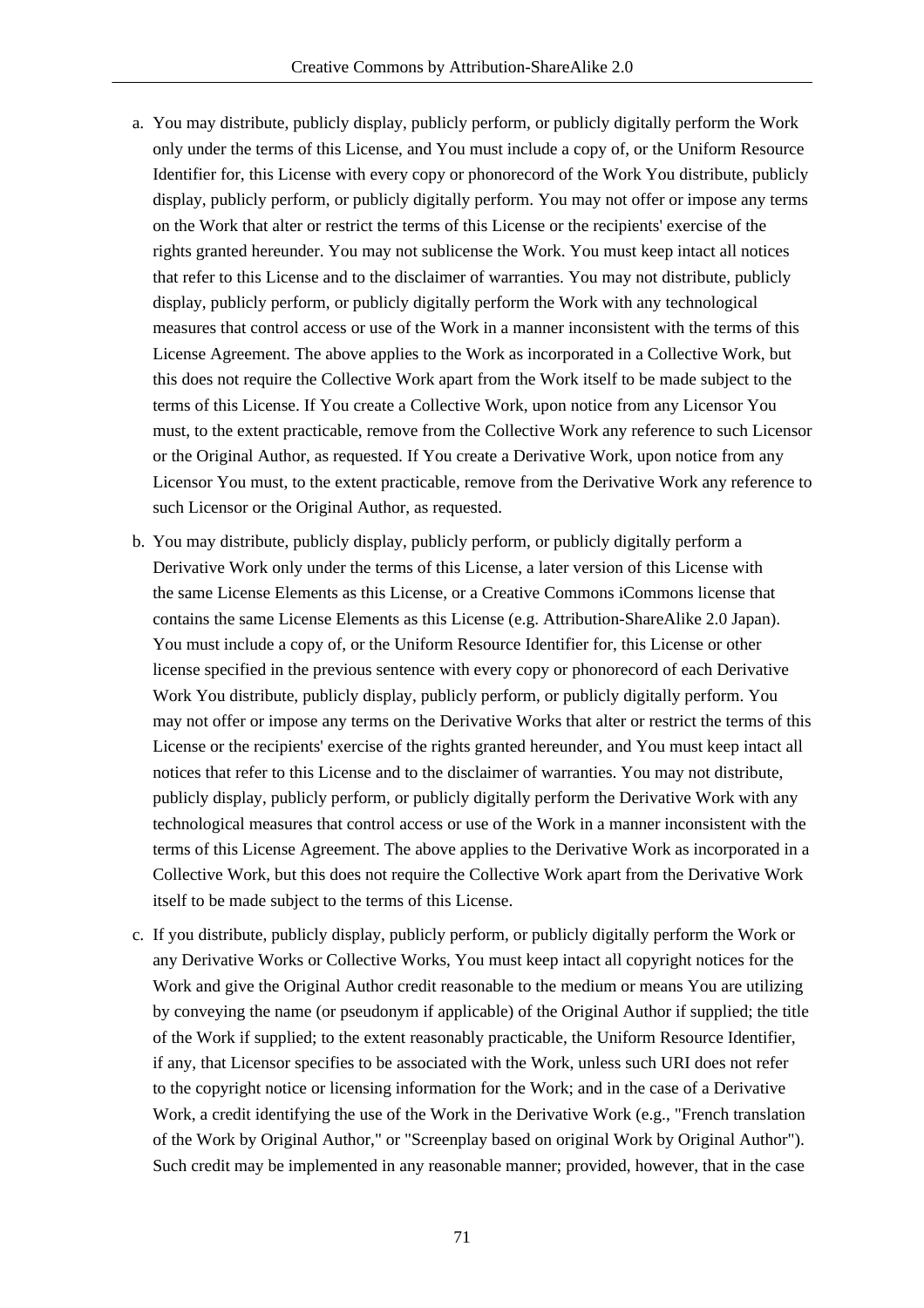of a Derivative Work or Collective Work, at a minimum such credit will appear where any other comparable authorship credit appears and in a manner at least as prominent as such other comparable authorship credit.

#### 5. **Representations, Warranties and Disclaimer**

UNLESS OTHERWISE AGREED TO BY THE PARTIES IN WRITING, LICENSOR OFFERS THE WORK AS-IS AND MAKES NO REPRESENTATIONS OR WARRANTIES OF ANY KIND CONCERNING THE MATERIALS, EXPRESS, IMPLIED, STATUTORY OR OTHERWISE, INCLUDING, WITHOUT LIMITATION, WARRANTIES OF TITLE, MERCHANTIBILITY, FITNESS FOR A PARTICULAR PURPOSE, NONINFRINGEMENT, OR THE ABSENCE OF LATENT OR OTHER DEFECTS, ACCURACY, OR THE PRESENCE OF ABSENCE OF ERRORS, WHETHER OR NOT DISCOVERABLE. SOME JURISDICTIONS DO NOT ALLOW THE EXCLUSION OF IMPLIED WARRANTIES, SO SUCH EXCLUSION MAY NOT APPLY TO YOU.

6. **Limitation on Liability.** EXCEPT TO THE EXTENT REQUIRED BY APPLICABLE LAW, IN NO EVENT WILL LICENSOR BE LIABLE TO YOU ON ANY LEGAL THEORY FOR ANY SPECIAL, INCIDENTAL, CONSEQUENTIAL, PUNITIVE OR EXEMPLARY DAMAGES ARISING OUT OF THIS LICENSE OR THE USE OF THE WORK, EVEN IF LICENSOR HAS BEEN ADVISED OF THE POSSIBILITY OF SUCH DAMAGES.

#### 7. **Termination**

- a. This License and the rights granted hereunder will terminate automatically upon any breach by You of the terms of this License. Individuals or entities who have received Derivative Works or Collective Works from You under this License, however, will not have their licenses terminated provided such individuals or entities remain in full compliance with those licenses. Sections 1, 2, 5, 6, 7, and 8 will survive any termination of this License.
- b. Subject to the above terms and conditions, the license granted here is perpetual (for the duration of the applicable copyright in the Work). Notwithstanding the above, Licensor reserves the right to release the Work under different license terms or to stop distributing the Work at any time; provided, however that any such election will not serve to withdraw this License (or any other license that has been, or is required to be, granted under the terms of this License), and this License will continue in full force and effect unless terminated as stated above.

#### 8. **Miscellaneous**

- a. Each time You distribute or publicly digitally perform the Work or a Collective Work, the Licensor offers to the recipient a license to the Work on the same terms and conditions as the license granted to You under this License.
- b. Each time You distribute or publicly digitally perform a Derivative Work, Licensor offers to the recipient a license to the original Work on the same terms and conditions as the license granted to You under this License.
- c. If any provision of this License is invalid or unenforceable under applicable law, it shall not affect the validity or enforceability of the remainder of the terms of this License, and without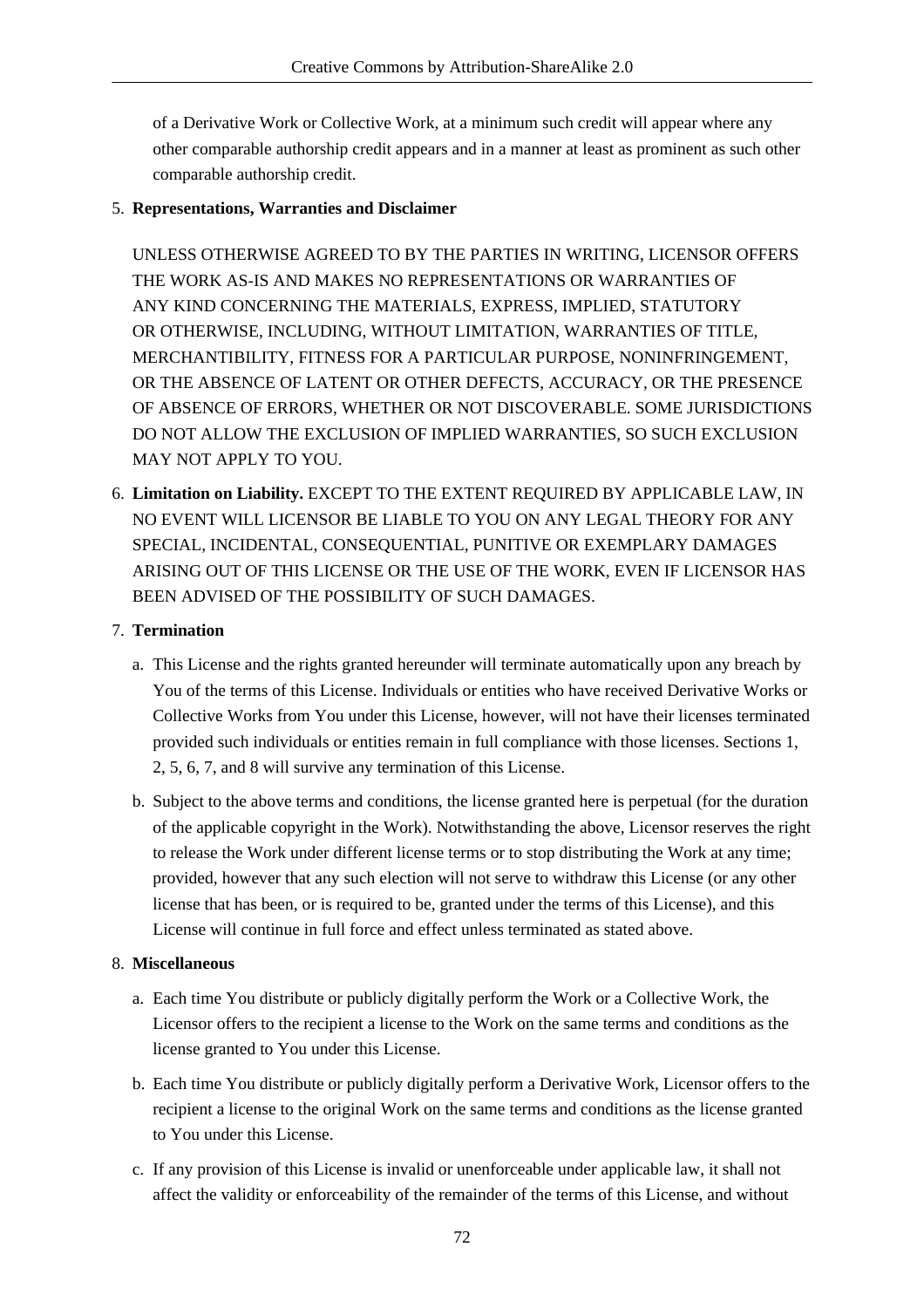further action by the parties to this agreement, such provision shall be reformed to the minimum extent necessary to make such provision valid and enforceable.

- d. No term or provision of this License shall be deemed waived and no breach consented to unless such waiver or consent shall be in writing and signed by the party to be charged with such waiver or consent.
- e. This License constitutes the entire agreement between the parties with respect to the Work licensed here. There are no understandings, agreements or representations with respect to the Work not specified here. Licensor shall not be bound by any additional provisions that may appear in any communication from You. This License may not be modified without the mutual written agreement of the Licensor and You.

Creative Commons is not a party to this License, and makes no warranty whatsoever in connection with the Work. Creative Commons will not be liable to You or any party on any legal theory for any damages whatsoever, including without limitation any general, special, incidental or consequential damages arising in connection to this license. Notwithstanding the foregoing two (2) sentences, if Creative Commons has expressly identified itself as the Licensor hereunder, it shall have all rights and obligations of Licensor.

Except for the limited purpose of indicating to the public that the Work is licensed under the CCPL, neither party will use the trademark "Creative Commons" or any related trademark or logo of Creative Commons without the prior written consent of Creative Commons. Any permitted use will be in compliance with Creative Commons' then-current trademark usage guidelines, as may be published on its website or otherwise made available upon request from time to time.

Creative Commons may be contacted at *<http://creativecommons.org/>*.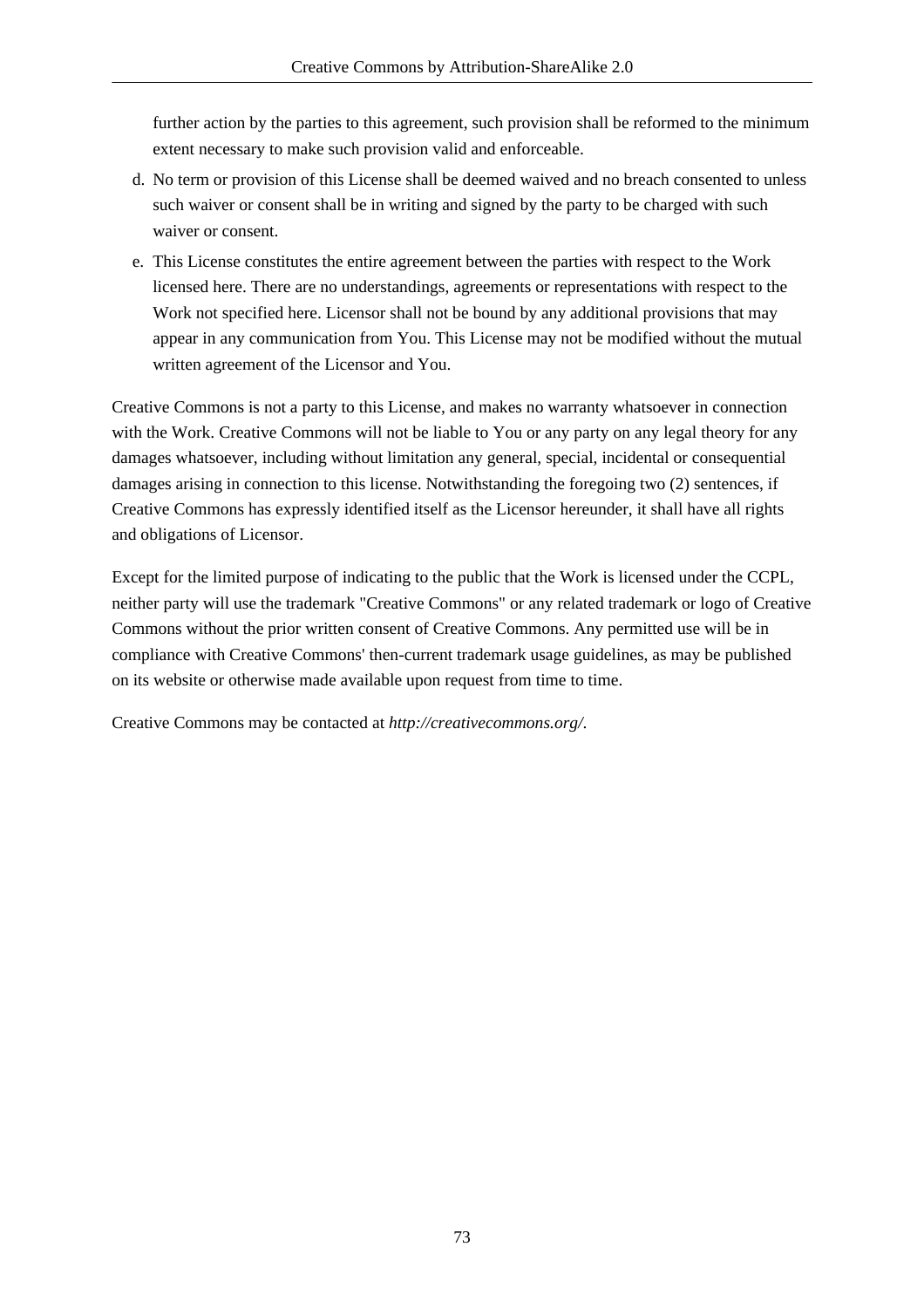# **Appendix B. GNU Free Documentation License**

Version 1.2, November 2002 Copyright © 2000,2001,2002 Free Software Foundation, Inc.

Free Software Foundation, Inc. 51 Franklin St, Fifth Floor, Boston, MA 02110-1301 **IISA** 

Everyone is permitted to copy and distribute verbatim copies of this license document, but changing it is not allowed.

Version 1.2, November 2002

## *PREAMBLE*

The purpose of this License is to make a manual, textbook, or other functional and useful document "free" in the sense of freedom: to assure everyone the effective freedom to copy and redistribute it, with or without modifying it, either commercially or noncommercially. Secondarily, this License preserves for the author and publisher a way to get credit for their work, while not being considered responsible for modifications made by others.

This License is a kind of "copyleft", which means that derivative works of the document must themselves be free in the same sense. It complements the GNU General Public License, which is a copyleft license designed for free software.

We have designed this License in order to use it for manuals for free software, because free software needs free documentation: a free program should come with manuals providing the same freedoms that the software does. But this License is not limited to software manuals; it can be used for any textual work, regardless of subject matter or whether it is published as a printed book. We recommend this License principally for works whose purpose is instruction or reference.

## *APPLICABILITY AND DEFINITIONS*

This License applies to any manual or other work, in any medium, that contains a notice placed by the copyright holder saying it can be distributed under the terms of this License. Such a notice grants a world-wide, royalty-free license, unlimited in duration, to use that work under the conditions stated herein. The "Document", below, refers to any such manual or work. Any member of the public is a licensee, and is addressed as "you". You accept the license if you copy, modify or distribute the work in a way requiring permission under copyright law.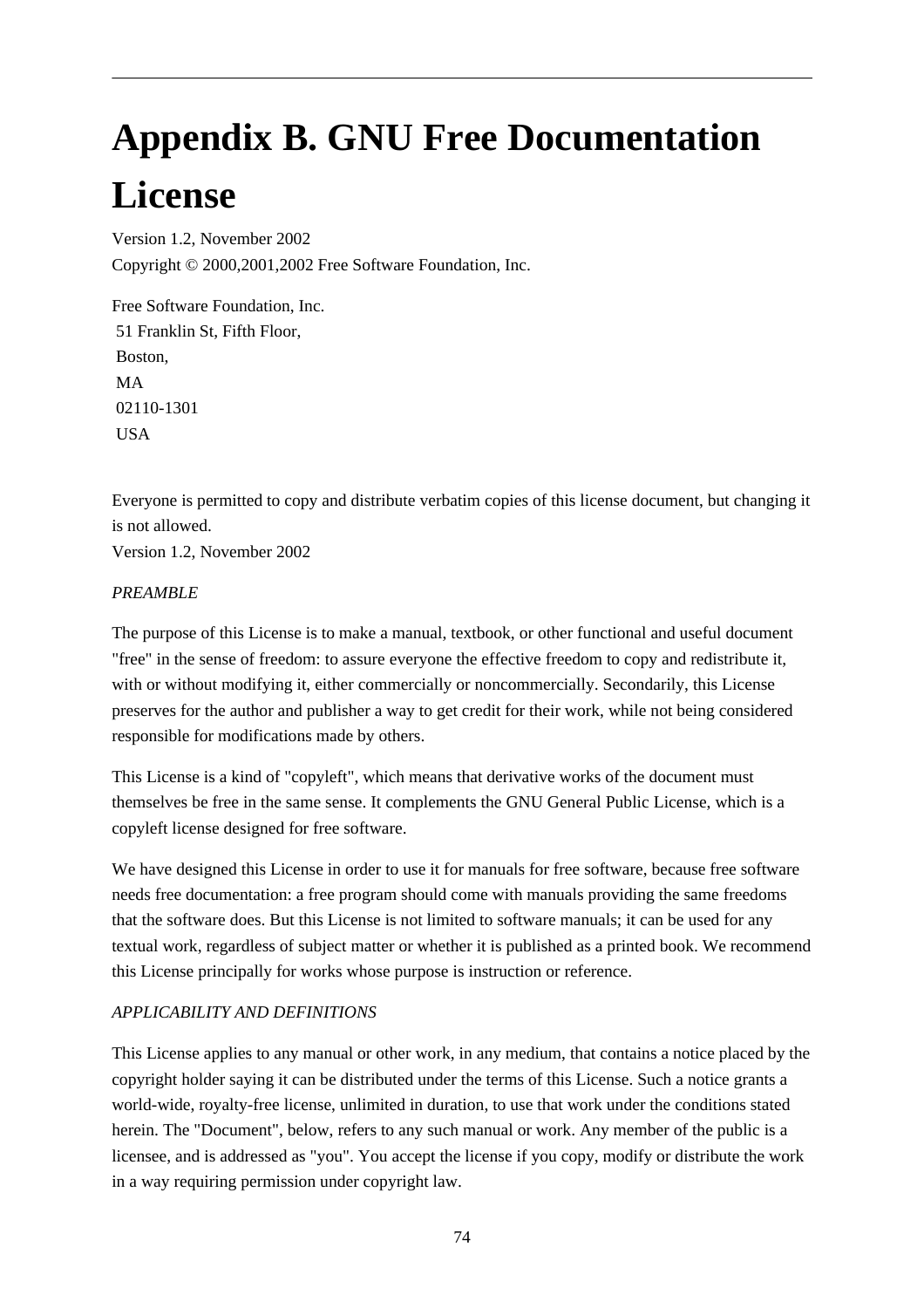A "Modified Version" of the Document means any work containing the Document or a portion of it, either copied verbatim, or with modifications and/or translated into another language.

A "Secondary Section" is a named appendix or a front-matter section of the Document that deals exclusively with the relationship of the publishers or authors of the Document to the Document's overall subject (or to related matters) and contains nothing that could fall directly within that overall subject. (Thus, if the Document is in part a textbook of mathematics, a Secondary Section may not explain any mathematics.) The relationship could be a matter of historical connection with the subject or with related matters, or of legal, commercial, philosophical, ethical or political position regarding them.

The "Invariant Sections" are certain Secondary Sections whose titles are designated, as being those of Invariant Sections, in the notice that says that the Document is released under this License. If a section does not fit the above definition of Secondary then it is not allowed to be designated as Invariant. The Document may contain zero Invariant Sections. If the Document does not identify any Invariant Sections then there are none.

The "Cover Texts" are certain short passages of text that are listed, as Front-Cover Texts or Back-Cover Texts, in the notice that says that the Document is released under this License. A Front-Cover Text may be at most 5 words, and a Back-Cover Text may be at most 25 words.

A "Transparent" copy of the Document means a machine-readable copy, represented in a format whose specification is available to the general public, that is suitable for revising the document straightforwardly with generic text editors or (for images composed of pixels) generic paint programs or (for drawings) some widely available drawing editor, and that is suitable for input to text formatters or for automatic translation to a variety of formats suitable for input to text formatters. A copy made in an otherwise Transparent file format whose markup, or absence of markup, has been arranged to thwart or discourage subsequent modification by readers is not Transparent. An image format is not Transparent if used for any substantial amount of text. A copy that is not "Transparent" is called "Opaque".

Examples of suitable formats for Transparent copies include plain ASCII without markup, Texinfo input format, LaTeX input format, SGML or XML using a publicly available DTD, and standard-conforming simple HTML, PostScript or PDF designed for human modification. Examples of transparent image formats include PNG, XCF and JPG. Opaque formats include proprietary formats that can be read and edited only by proprietary word processors, SGML or XML for which the DTD and/or processing tools are not generally available, and the machine-generated HTML, PostScript or PDF produced by some word processors for output purposes only.

The "Title Page" means, for a printed book, the title page itself, plus such following pages as are needed to hold, legibly, the material this License requires to appear in the title page. For works in formats which do not have any title page as such, "Title Page" means the text near the most prominent appearance of the work's title, preceding the beginning of the body of the text.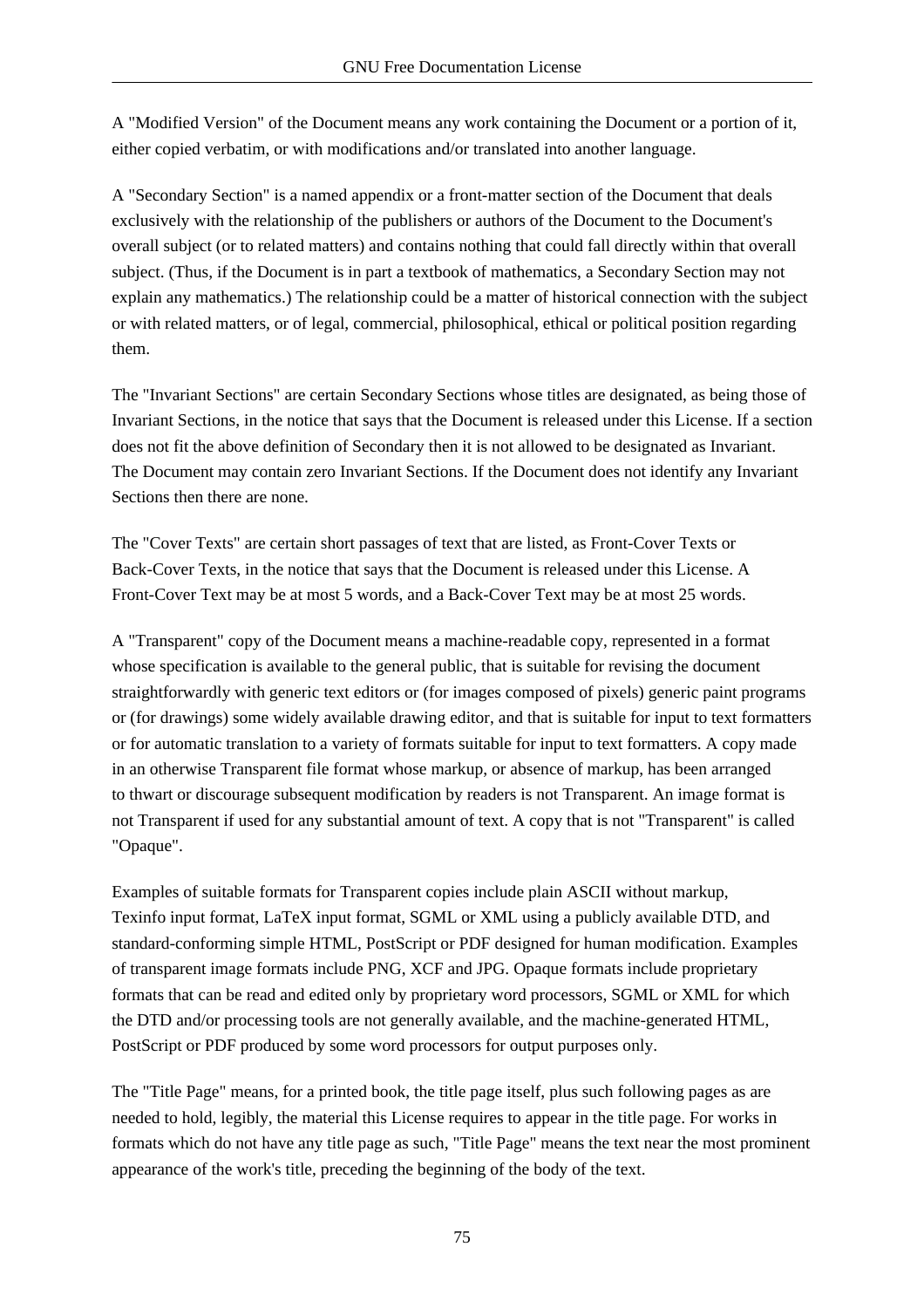A section "Entitled XYZ" means a named subunit of the Document whose title either is precisely XYZ or contains XYZ in parentheses following text that translates XYZ in another language. (Here XYZ stands for a specific section name mentioned below, such as "Acknowledgements", "Dedications", "Endorsements", or "History".) To "Preserve the Title" of such a section when you modify the Document means that it remains a section "Entitled XYZ" according to this definition.

The Document may include Warranty Disclaimers next to the notice which states that this License applies to the Document. These Warranty Disclaimers are considered to be included by reference in this License, but only as regards disclaiming warranties: any other implication that these Warranty Disclaimers may have is void and has no effect on the meaning of this License.

#### *VERBATIM COPYING*

You may copy and distribute the Document in any medium, either commercially or noncommercially, provided that this License, the copyright notices, and the license notice saying this License applies to the Document are reproduced in all copies, and that you add no other conditions whatsoever to those of this License. You may not use technical measures to obstruct or control the reading or further copying of the copies you make or distribute. However, you may accept compensation in exchange for copies. If you distribute a large enough number of copies you must also follow the conditions in section 3.

You may also lend copies, under the same conditions stated above, and you may publicly display copies.

#### *COPYING IN QUANTITY*

If you publish printed copies (or copies in media that commonly have printed covers) of the Document, numbering more than 100, and the Document's license notice requires Cover Texts, you must enclose the copies in covers that carry, clearly and legibly, all these Cover Texts: Front-Cover Texts on the front cover, and Back-Cover Texts on the back cover. Both covers must also clearly and legibly identify you as the publisher of these copies. The front cover must present the full title with all words of the title equally prominent and visible. You may add other material on the covers in addition. Copying with changes limited to the covers, as long as they preserve the title of the Document and satisfy these conditions, can be treated as verbatim copying in other respects.

If the required texts for either cover are too voluminous to fit legibly, you should put the first ones listed (as many as fit reasonably) on the actual cover, and continue the rest onto adjacent pages.

If you publish or distribute Opaque copies of the Document numbering more than 100, you must either include a machine-readable Transparent copy along with each Opaque copy, or state in or with each Opaque copy a computer-network location from which the general network-using public has access to download using public-standard network protocols a complete Transparent copy of the Document, free of added material. If you use the latter option, you must take reasonably prudent steps, when you begin distribution of Opaque copies in quantity, to ensure that this Transparent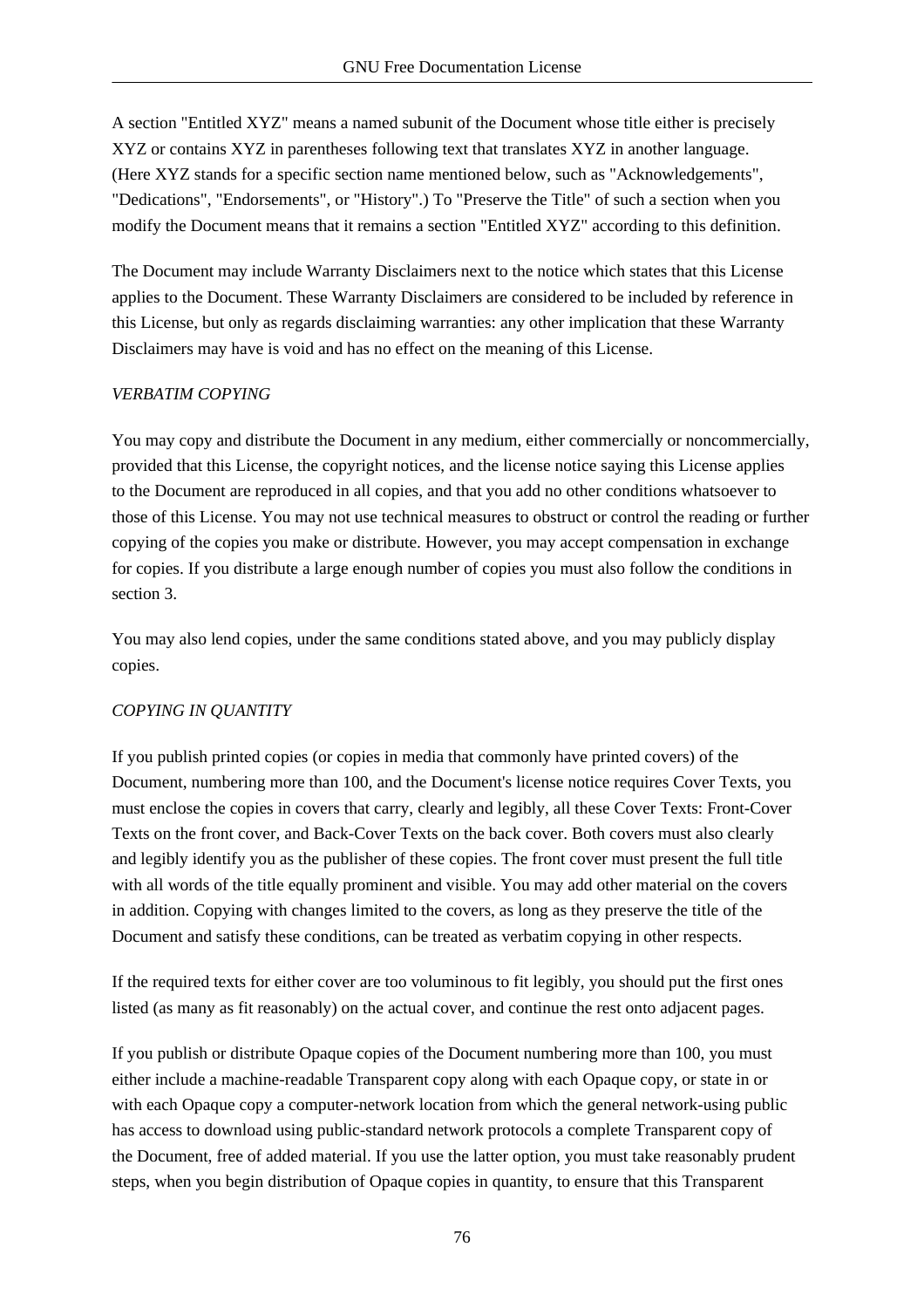<span id="page-76-0"></span>copy will remain thus accessible at the stated location until at least one year after the last time you distribute an Opaque copy (directly or through your agents or retailers) of that edition to the public.

It is requested, but not required, that you contact the authors of the Document well before redistributing any large number of copies, to give them a chance to provide you with an updated version of the Document.

#### *MODIFICATIONS*

You may copy and distribute a Modified Version of the Document under the conditions of sections 2 and 3 above, provided that you release the Modified Version under precisely this License, with the Modified Version filling the role of the Document, thus licensing distribution and modification of the Modified Version to whoever possesses a copy of it. In addition, you must do these things in the Modified Version:

## **GNU FDL Modification Conditions**

- A. Use in the Title Page (and on the covers, if any) a title distinct from that of the Document, and from those of previous versions (which should, if there were any, be listed in the History section of the Document). You may use the same title as a previous version if the original publisher of that version gives permission.
- B. List on the Title Page, as authors, one or more persons or entities responsible for authorship of the modifications in the Modified Version, together with at least five of the principal authors of the Document (all of its principal authors, if it has fewer than five), unless they release you from this requirement.
- C. State on the Title page the name of the publisher of the Modified Version, as the publisher.
- D. Preserve all the copyright notices of the Document.
- E. Add an appropriate copyright notice for your modifications adjacent to the other copyright notices.
- F. Include, immediately after the copyright notices, a license notice giving the public permission to use the Modified Version under the terms of this License, in the form shown in the *[Addendum \[p.](#page-79-0) [80\]](#page-79-0)* below.
- G. Preserve in that license notice the full lists of Invariant Sections and required Cover Texts given in the Document's license notice.
- H. Include an unaltered copy of this License.
- I. Preserve the section Entitled "History", Preserve its Title, and add to it an item stating at least the title, year, new authors, and publisher of the Modified Version as given on the Title Page. If there is no section Entitled "History" in the Document, create one stating the title, year, authors, and publisher of the Document as given on its Title Page, then add an item describing the Modified Version as stated in the previous sentence.
- J. Preserve the network location, if any, given in the Document for public access to a Transparent copy of the Document, and likewise the network locations given in the Document for previous versions it was based on. These may be placed in the "History" section. You may omit a network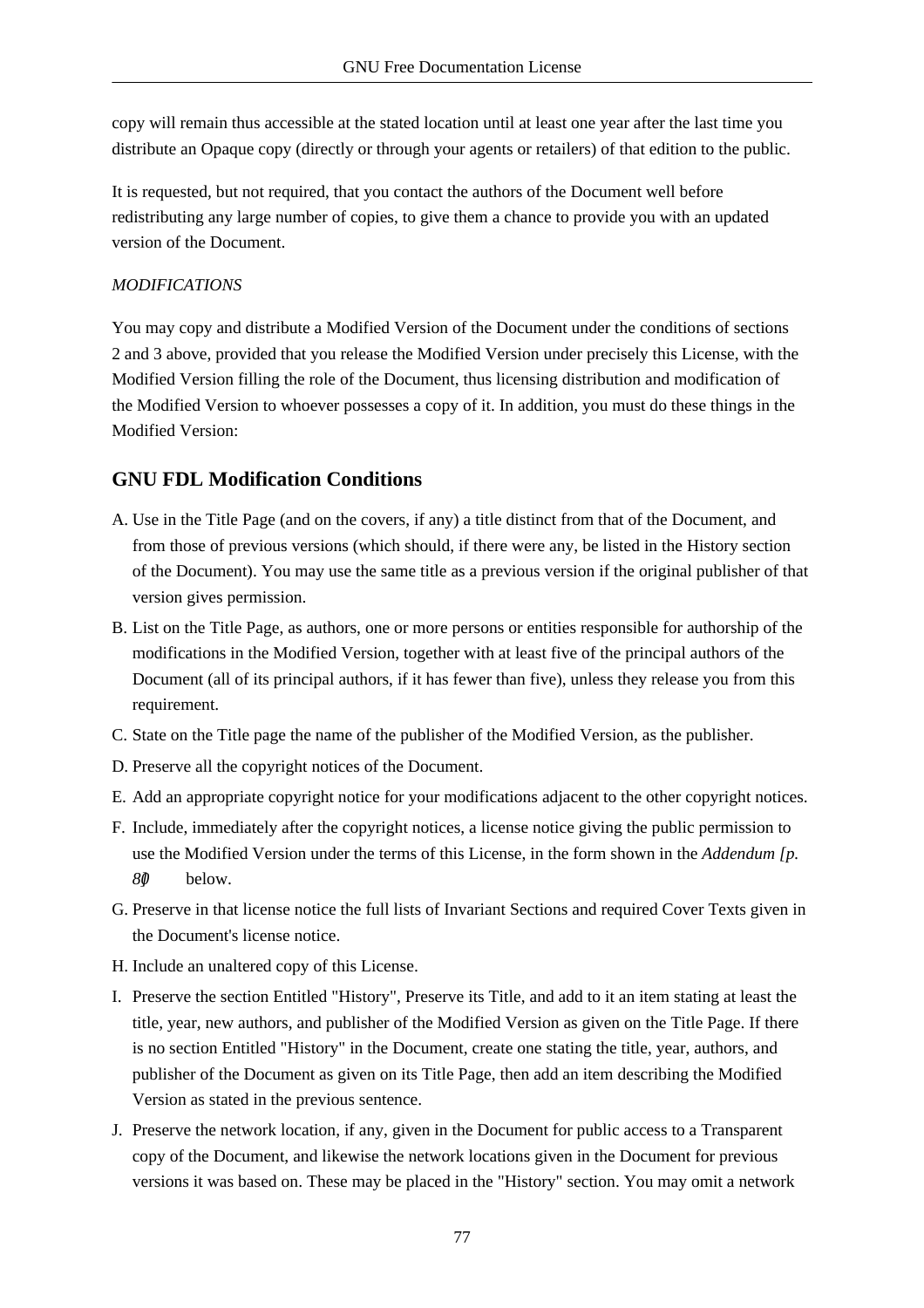location for a work that was published at least four years before the Document itself, or if the original publisher of the version it refers to gives permission.

- K. For any section Entitled "Acknowledgements" or "Dedications", Preserve the Title of the section, and preserve in the section all the substance and tone of each of the contributor acknowledgements and/or dedications given therein.
- L. Preserve all the Invariant Sections of the Document, unaltered in their text and in their titles. Section numbers or the equivalent are not considered part of the section titles.
- M.Delete any section Entitled "Endorsements". Such a section may not be included in the Modified Version.
- N. Do not retitle any existing section to be Entitled "Endorsements" or to conflict in title with any Invariant Section.
- O. Preserve any Warranty Disclaimers.

If the Modified Version includes new front-matter sections or appendices that qualify as Secondary Sections and contain no material copied from the Document, you may at your option designate some or all of these sections as invariant. To do this, add their titles to the list of Invariant Sections in the Modified Version's license notice. These titles must be distinct from any other section titles.

You may add a section Entitled "Endorsements", provided it contains nothing but endorsements of your Modified Version by various parties--for example, statements of peer review or that the text has been approved by an organization as the authoritative definition of a standard.

You may add a passage of up to five words as a Front-Cover Text, and a passage of up to 25 words as a Back-Cover Text, to the end of the list of Cover Texts in the Modified Version. Only one passage of Front-Cover Text and one of Back-Cover Text may be added by (or through arrangements made by) any one entity. If the Document already includes a cover text for the same cover, previously added by you or by arrangement made by the same entity you are acting on behalf of, you may not add another; but you may replace the old one, on explicit permission from the previous publisher that added the old one.

The author(s) and publisher(s) of the Document do not by this License give permission to use their names for publicity for or to assert or imply endorsement of any Modified Version.

## *COMBINING DOCUMENTS*

You may combine the Document with other documents released under this License, under the terms defined in *[section 4 \[p. 77\]](#page-76-0)* above for modified versions, provided that you include in the combination all of the Invariant Sections of all of the original documents, unmodified, and list them all as Invariant Sections of your combined work in its license notice, and that you preserve all their Warranty Disclaimers.

The combined work need only contain one copy of this License, and multiple identical Invariant Sections may be replaced with a single copy. If there are multiple Invariant Sections with the same name but different contents, make the title of each such section unique by adding at the end of it, in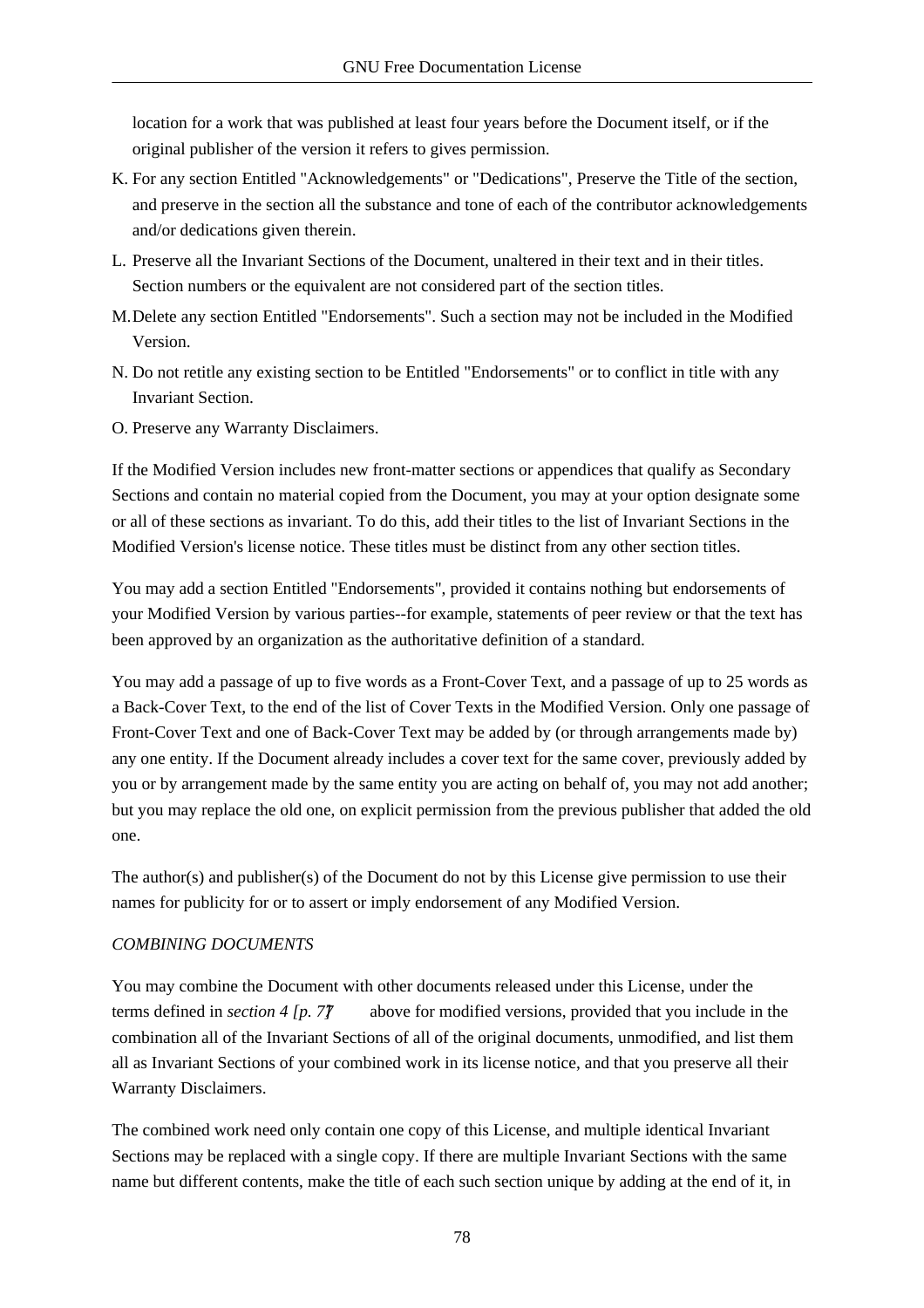parentheses, the name of the original author or publisher of that section if known, or else a unique number. Make the same adjustment to the section titles in the list of Invariant Sections in the license notice of the combined work.

In the combination, you must combine any sections Entitled "History" in the various original documents, forming one section Entitled "History"; likewise combine any sections Entitled "Acknowledgements", and any sections Entitled "Dedications". You must delete all sections Entitled "Endorsements".

#### *COLLECTIONS OF DOCUMENTS*

You may make a collection consisting of the Document and other documents released under this License, and replace the individual copies of this License in the various documents with a single copy that is included in the collection, provided that you follow the rules of this License for verbatim copying of each of the documents in all other respects.

You may extract a single document from such a collection, and distribute it individually under this License, provided you insert a copy of this License into the extracted document, and follow this License in all other respects regarding verbatim copying of that document.

#### *AGGREGATION WITH INDEPENDENT WORKS*

A compilation of the Document or its derivatives with other separate and independent documents or works, in or on a volume of a storage or distribution medium, is called an "aggregate" if the copyright resulting from the compilation is not used to limit the legal rights of the compilation's users beyond what the individual works permit. When the Document is included in an aggregate, this License does not apply to the other works in the aggregate which are not themselves derivative works of the **Document** 

If the Cover Text requirement of section 3 is applicable to these copies of the Document, then if the Document is less than one half of the entire aggregate, the Document's Cover Texts may be placed on covers that bracket the Document within the aggregate, or the electronic equivalent of covers if the Document is in electronic form. Otherwise they must appear on printed covers that bracket the whole aggregate.

#### *TRANSLATION*

Translation is considered a kind of modification, so you may distribute translations of the Document under the terms of section 4. Replacing Invariant Sections with translations requires special permission from their copyright holders, but you may include translations of some or all Invariant Sections in addition to the original versions of these Invariant Sections. You may include a translation of this License, and all the license notices in the Document, and any Warranty Disclaimers, provided that you also include the original English version of this License and the original versions of those notices and disclaimers. In case of a disagreement between the translation and the original version of this License or a notice or disclaimer, the original version will prevail.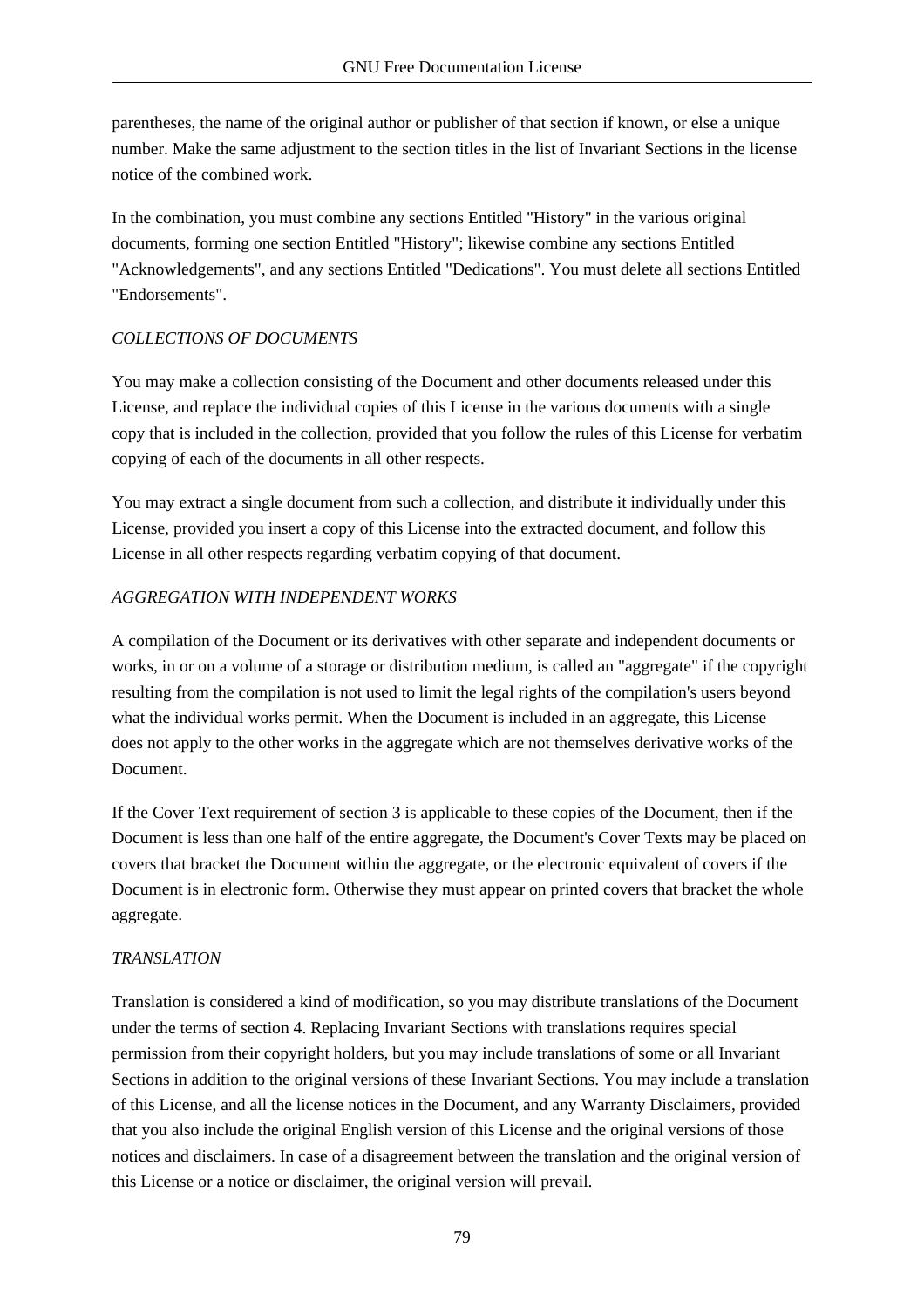<span id="page-79-0"></span>If a section in the Document is Entitled "Acknowledgements", "Dedications", or "History", the requirement (section 4) to Preserve its Title (section 1) will typically require changing the actual title.

## *TERMINATION*

You may not copy, modify, sublicense, or distribute the Document except as expressly provided for under this License. Any other attempt to copy, modify, sublicense or distribute the Document is void, and will automatically terminate your rights under this License. However, parties who have received copies, or rights, from you under this License will not have their licenses terminated so long as such parties remain in full compliance.

## *FUTURE REVISIONS OF THIS LICENSE*

The Free Software Foundation may publish new, revised versions of the GNU Free Documentation License from time to time. Such new versions will be similar in spirit to the present version, but may differ in detail to address new problems or concerns. See http://www.gnu.org/copyleft/.

Each version of the License is given a distinguishing version number. If the Document specifies that a particular numbered version of this License "or any later version" applies to it, you have the option of following the terms and conditions either of that specified version or of any later version that has been published (not as a draft) by the Free Software Foundation. If the Document does not specify a version number of this License, you may choose any version ever published (not as a draft) by the Free Software Foundation.

## *ADDENDUM: How to use this License for your documents*

To use this License in a document you have written, include a copy of the License in the document and put the following copyright and license notices just after the title page:

# **Sample Invariant Sections list**

Copyright (c) YEAR YOUR NAME. Permission is granted to copy, distribute and/or modify this document under the terms of the GNU Free Documentation License, Version 1.2 or any later version published by the Free Software Foundation; with no Invariant Sections, no Front-Cover Texts, and no Back-Cover Texts. A copy of the license is included in the section entitled "GNU Free Documentation License".

If you have Invariant Sections, Front-Cover Texts and Back-Cover Texts, replace the "with...Texts." line with this:

# **Sample Invariant Sections list**

with the Invariant Sections being LIST THEIR TITLES, with the Front-Cover Texts being LIST, and with the Back-Cover Texts being LIST.

If you have Invariant Sections without Cover Texts, or some other combination of the three, merge those two alternatives to suit the situation.